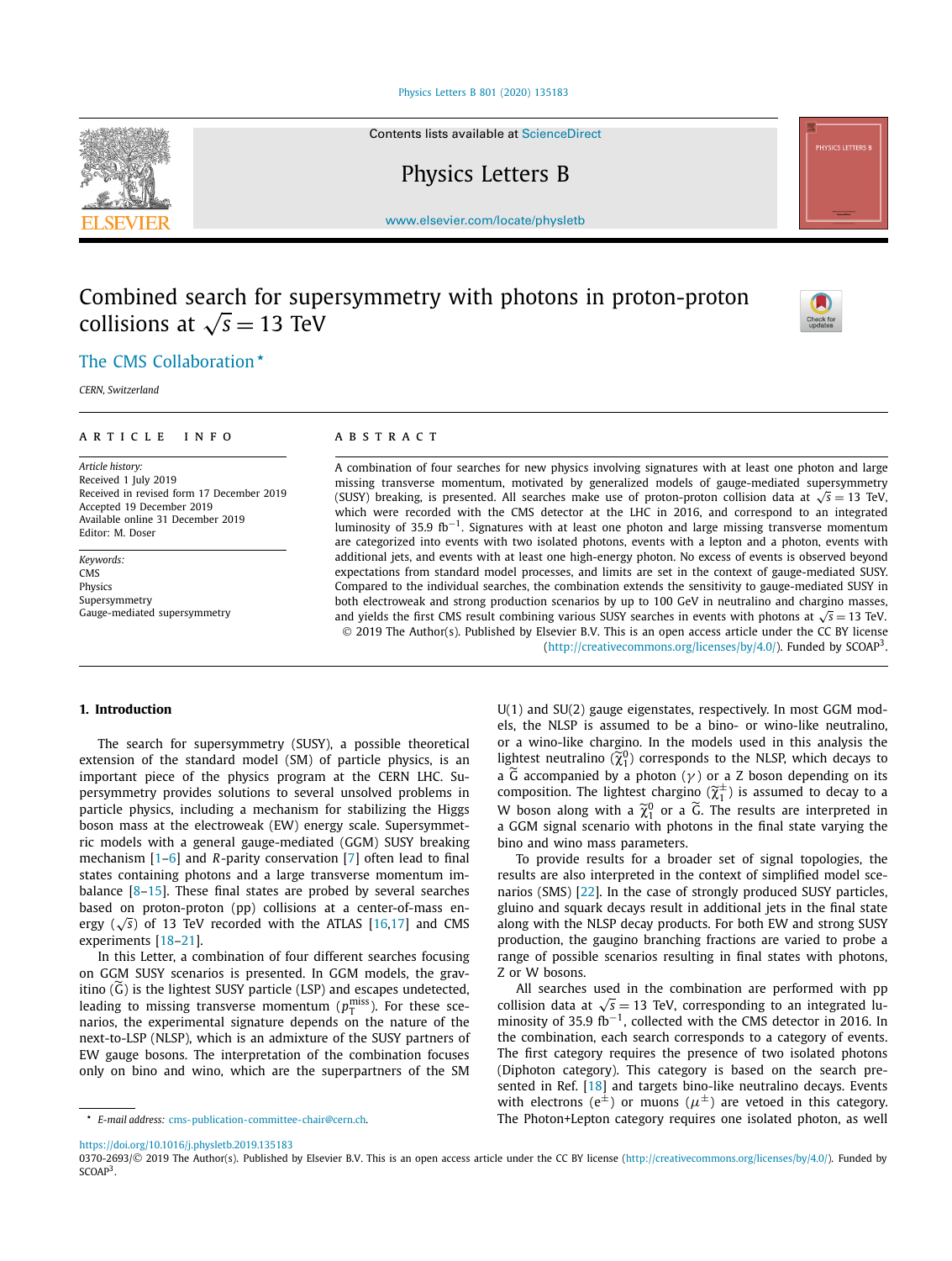<span id="page-1-0"></span>

Fig. 1. Diagrams of the SUSY processes considered in this Letter: one process within the GGM scenario (upper left), two EW SMS processes, with possible neutralino and chargino decays (upper right and lower left), and a strong SMS process based on gluino pair production (lower right).

as one isolated  $e^{\pm}$  or  $\mu^{\pm}$ . This category is based on the search presented in Ref. [\[19\]](#page-9-0) and targets wino-like chargino decays along with bino-like neutralino decays. The Photon+*S γ* <sup>T</sup> category requires the presence of at least one isolated photon and large  $p_T^{\text{miss}}$  utilizing the variable  $S_T^{\gamma} = p_T^{\text{miss}} + \sum_{\gamma_i} p_T^{\gamma_i}$ , where  $p_T^{\gamma_i}$  is the trans-<br>verse momentum of photons in the event. This search, presented in Ref. [\[20\]](#page-9-0), provides sensitivity to both EW and strong production. The Photon+ $H_T^{\gamma}$  category is based on the search presented in Ref. [\[21\]](#page-9-0) and focuses on strongly produced gluinos and squarks. This search requires at least one isolated photon and significant hadronic activity by selecting events with large values of  $H_T^{\gamma}$  $H_T + p_T^{\gamma}$ , where  $H_T$  is the scalar sum of all jet momenta and  $p_T^{\gamma}$  is the transverse momentum of the leading photon in the event.

To ensure exclusive search regions for the combination, any overlapping kinematic regions in the four categories are combined such that a single event is only present in one category. For SUSY scenarios that are based on EW production, all four categories are used. For strong SUSY production, the Diphoton category is removed.

#### **2. Signal scenarios**

The SUSY scenarios considered in this Letter are sketched in Fig. 1; they include one GGM scenario (upper left), two EW SMS (upper right and lower left), and one strong production SMS (lower right).

For the GGM scenario, the squark and gluino masses are set to be large, rendering them irrelevant to the studied LHC collisions and ensuring that strong production is negligible and EW production of gauginos, namely  $\widetilde{\chi}_1^{\pm} \widetilde{\chi}_1^{\mp}$ ,  $\widetilde{\chi}_1^{\pm} \widetilde{\chi}_1^0$ , and  $\widetilde{\chi}_1^{\pm} \widetilde{\chi}_2^0$  production, is dominant. The GGM framework used to derive the GGM scenario is suitable for unifying models of gauge-mediation in a more general way with only a few free parameters [23-25]. For the GGM scenario considered in this Letter, the techniques of Ref. [\[24\]](#page-9-0) are used to reduce the 8-dimensional GGM parameter space to two gaugino mass parameters. The GGM scenario is defined by setting the GGM parameters as follows:

 $M_3 = \mu = 8$  TeV,

 $m<sub>O</sub> = m<sub>U</sub> = 10$  TeV,

 $m_D = 8$  TeV.

All parameters are defined at the messenger scale, which is set to  $M_{\text{mess}} = 10^{15}$  GeV. The parameters  $M_3$  and  $\mu$  are the gluino and higgsino mass parameters, respectively, and the parameters  $m_0$ ,  $m_{\text{U}}$ , and  $m_{\text{D}}$  are the sfermion soft masses. In this GGM scenario, the remaining bino  $(M_1)$  and wino  $(M_2)$  mass parameters are varied and the Higgs boson mass receives large radiative corrections from the heavy stops to yield the observed mass at the EW scale.

In GGM, the lifetime of the NLSP is a function of the NLSP and the gravitino masses. In order to ensure prompt decays of the NLSP in the detector, the gravitino mass is fixed to 10 eV. As was shown in Ref. [\[25\]](#page-9-0), this implies heavy squarks ( $m_{\tilde{q}} \gtrsim 3$  TeV), which is consistent with the model used in this Letter.

One possible diagram for the GGM scenario is shown in Fig. 1 (upper left). The chargino always decays to the W boson along with the lightest neutralino, and the  $\tilde{\chi}^0$  could decay to a Z boson or an H boson along with the lightest neutralino. The branching fraction of the NLSP decaying into a photon and a gravitino is determined by the composition of the gauge eigenstates of the NLSP. As shown in Fig. [2](#page-2-0) (upper), the branching fraction of the NLSP changes across the parameter space. For large  $M_1$  and medium *M*2, the NLSP is wino-like. This increases the branching fraction for  $\widetilde{\chi}_1^0 \rightarrow Z\widetilde{G}$  decays in the phase space of  $M_2 \gtrsim 300$  GeV where the NLSP mass exceeds the Z boson mass. In the remaining phase space, the NLSP is bino-like, which increases the  $\widetilde{\chi}^0_1 \rightarrow \gamma \widetilde{G}$ branching fraction. The different compositions of the NLSP can also be extracted from the dependence of the physical NLSP mass on the model parameters  $M_1$  and  $M_2$  $M_2$ , as shown in Fig. 2 (lower). With a wino-like NLSP, the physical mass scales with *M*2, whereas, for the remaining phase space with bino-like NLSPs, the physical mass depends on  $M_1$ .

Based on EW production SMSs, two different branching fraction scenarios are constructed. For these scenarios, the chargino and neutralino masses are almost degenerate in mass, such that the W boson from the chargino decay is produced off-shell, resulting in low momentum (soft) particles that are outside the detector acceptance. In the case of the neutralino branching fraction scenario,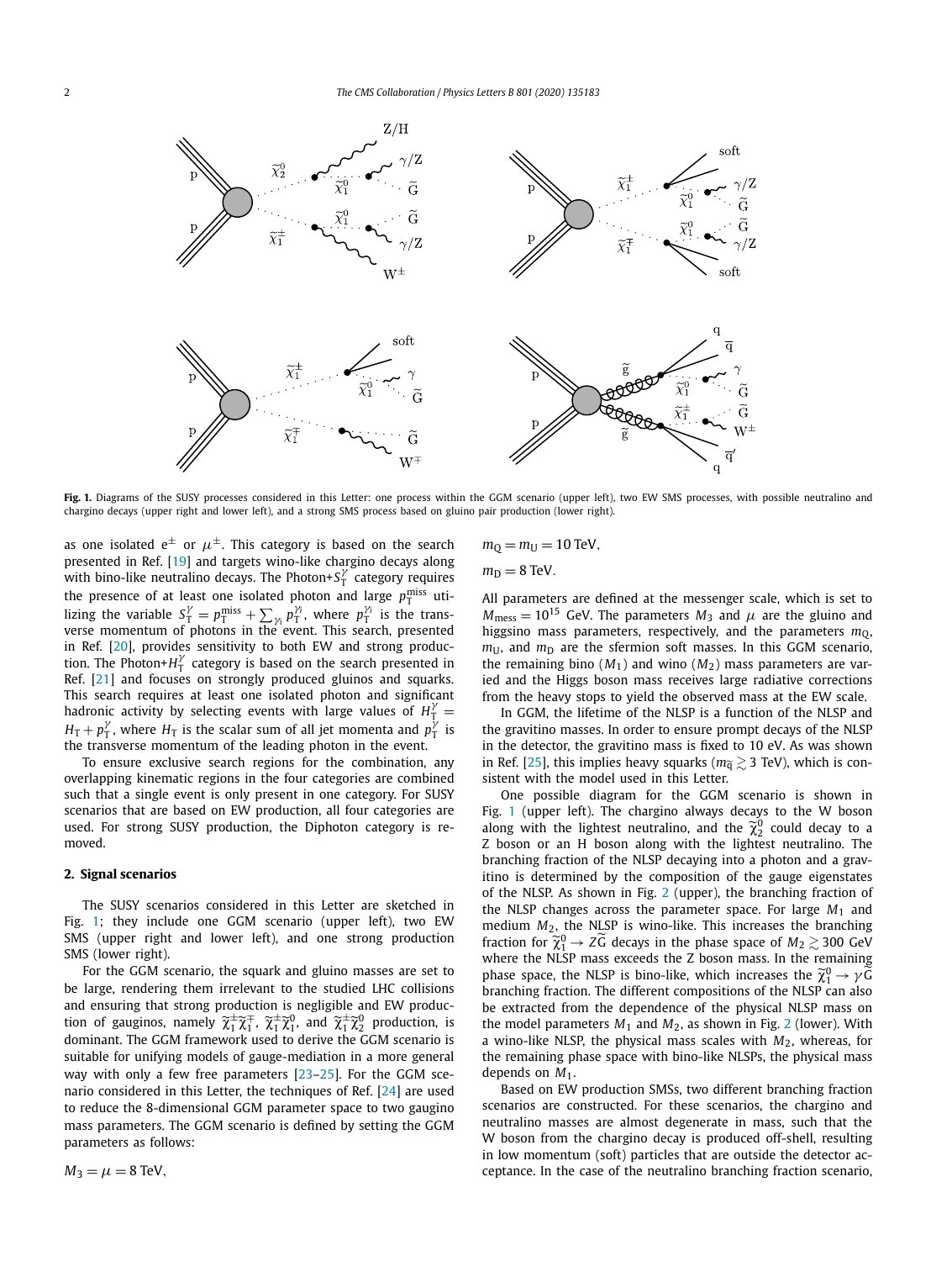<span id="page-2-0"></span>

**Fig. 2.** Branching fractions (*B*) for the NLSP decay to a photon and a gravitino for the GGM scenario (upper). The phase space is spanned by the bino  $(M_1)$  and wino  $(M_2)$ mass parameters showing the change of the NLSP composition. This change also influences the dependence of the physical mass of the neutralino  $(m_{\widetilde{\chi}^0_1})$  on the gauge mass parameters (lower).

 $\widetilde{\chi}_1^{\pm} \widetilde{\chi}_1^0$  $\widetilde{\chi}_1^{\pm} \widetilde{\chi}_1^0$  $\widetilde{\chi}_1^{\pm} \widetilde{\chi}_1^0$  and  $\widetilde{\chi}_1^{\pm} \widetilde{\chi}_1^{\mp}$  are probed as shown in Fig. 1 (upper right). In this scenario, the chargino always decays to the NLSP, whereas the branching fractions for the decay modes  $\widetilde{\chi}^0_1 \rightarrow \gamma \widetilde{G}$  and  $\widetilde{\chi}^0_1 \rightarrow Z \widetilde{G}$ are varied. In the chargino branching fraction scenario, shown in Fig. [1](#page-1-0) (lower left), the chargino can decay to the LSP or NLSP, and the branching fractions for the decay modes  $\widetilde{\chi}_1^{\pm} \to W^{\pm}G$  and  $\widetilde{\chi}_1^{\pm} \rightarrow \widetilde{\chi}_1^0$  (+soft) are varied. The decay mode of  $\widetilde{\chi}_1^0 \rightarrow \gamma \widetilde{G}$  is fixed. In this scenario only  $\widetilde{\chi}_1^{\pm} \widetilde{\chi}_1^{\mp}$  is produced. These scenarios probe a range of NLSP compositions with bino- and wino-like neutralinos, and wino-like charginos.

The strong production SMS, shown in Fig. [1](#page-1-0) (lower right), is used for the nominal gluino scenario and the gluino branching fraction scenario. In both scenarios, gluino pair production is probed, assuming the gluino decays to a chargino or neutralino. The decay modes for the neutralino and chargino, which are assumed to be mass degenerate, are fixed to  $\widetilde{\chi}^0_1 \to \gamma \widetilde{G}$  and  $\widetilde{\chi}^{\pm}_1 \to \gamma \widetilde{G}$  $W^{\pm}$ G, respectively. In the nominal gluino scenario, the gluino branching fractions to either charginos or neutralinos are both set to 50%, and the gluino and NLSP masses are varied. Only light flavor quarks, udsc, are included from the gluino decay. This probes a range of scenarios where the gluino mass is small. In the gluino branching fraction scenario, the gluino branching fractions are varied along with the NLSP mass, and the gluino mass is set to 1950 GeV, which corresponds to the gluino mass where the largest gain from the combination is expected.

The production cross sections for all points in the GGM scenario are computed at next-to-leading order (NLO) using the prospino2 framework [\[26\]](#page-9-0). The uncertainties in the cross section calculation are derived with prospino 2 following the PDF4LHC recommendations [\[27\]](#page-9-0) and using the parton distribution functions (PDFs) in the LHAPDF data format [\[28\]](#page-9-0). The simulation incorporates the NNPDF 3.0 [\[29\]](#page-9-0) PDFs and uses pythia8 [\[30\]](#page-9-0) with the CUETP8M1 generator tune to describe parton showering and the hadronization [\[31\]](#page-9-0). The simplified model signals are generated with MADGRAPH5\_aMC@NLO 2.2.2, including up to two additional partons, at leading order [\[32\]](#page-9-0) and scaled to NLO and NLO + next-to-leading logarithmic accuracy [\[33–41\]](#page-9-0). All generated signal events are processed with a fast simulation of the CMS detector response [\[42\]](#page-9-0). Scale factors are applied to compensate for any differences with respect to the full simulation, which is based on GEANT4  $[43]$ .

#### **3. The CMS detector**

The central feature of the CMS apparatus is a superconducting solenoid of 6 m internal diameter, providing a magnetic field of 3.8 T. Within the solenoid volume are a silicon pixel and strip tracker, a lead tungstate crystal electromagnetic calorimeter (ECAL), and a brass and scintillator hadron calorimeter (HCAL), each composed of a barrel and two endcap sections. Forward calorimeters extend the pseudorapidity (*η*) coverage provided by the barrel and endcap detectors. Muons are detected in gas-ionization chambers embedded in the steel flux-return yoke outside the solenoid.

The analysis only utilizes photons measured in the barrel section of the ECAL ( $|\eta|$  < 1.44). In this section, an energy resolution of about 1% is achieved for unconverted or late-converting photons in the tens of GeV energy range. The remaining barrel photons have a resolution of about 1.3% up to a pseudorapidity of  $|\eta| = 1.0$ , rising to about 2.5% at  $|\eta| = 1.4$  [\[44\]](#page-9-0).

A more detailed description of the CMS detector, together with a definition of the coordinate system used and the relevant kinematic variables, can be found in Ref. [\[45\]](#page-9-0).

#### **4. Object reconstruction and identification**

Photons, electrons, muons, and jets are reconstructed with the particle-flow (PF) event algorithm [\[46\]](#page-9-0), which identifies particles produced in a collision combining information from all detector subsystems. The energy of photons is directly obtained from the ECAL measurement. Likewise, the energy of electrons is derived from a combination of the momentum measured in the tracker and the energy measured from spatially compatible clusters of energy deposits in the ECAL. The energy of muons is obtained from the curvature of the corresponding track. ECAL and HCAL energy deposits associated to tracks are reconstructed as charged hadrons; remaining energy deposits are reconstructed as neutral hadrons. Jets are reconstructed from PF candidates using the anti- $k<sub>T</sub>$  clustering algorithm [\[47\]](#page-9-0) with a distance parameter of 0.4.

The missing transverse momentum vector  $\vec{p}_{\text{T}}^{\text{miss}}$  is computed as the negative vector sum of the transverse momenta of all the PF candidates in an event, and its magnitude is denoted as  $p_T^{\text{miss}}$ . The  $\vec{p}_{\rm T}^{\rm miss}$  is modified to account for corrections to the energy scale of the reconstructed jets in the event [\[48\]](#page-9-0).

Photons considered in this Letter are required to be isolated and have an ECAL shower shape consistent with a single photon shower. The photon isolation is determined by computing the transverse energy of all PF charged hadrons, neutral hadrons,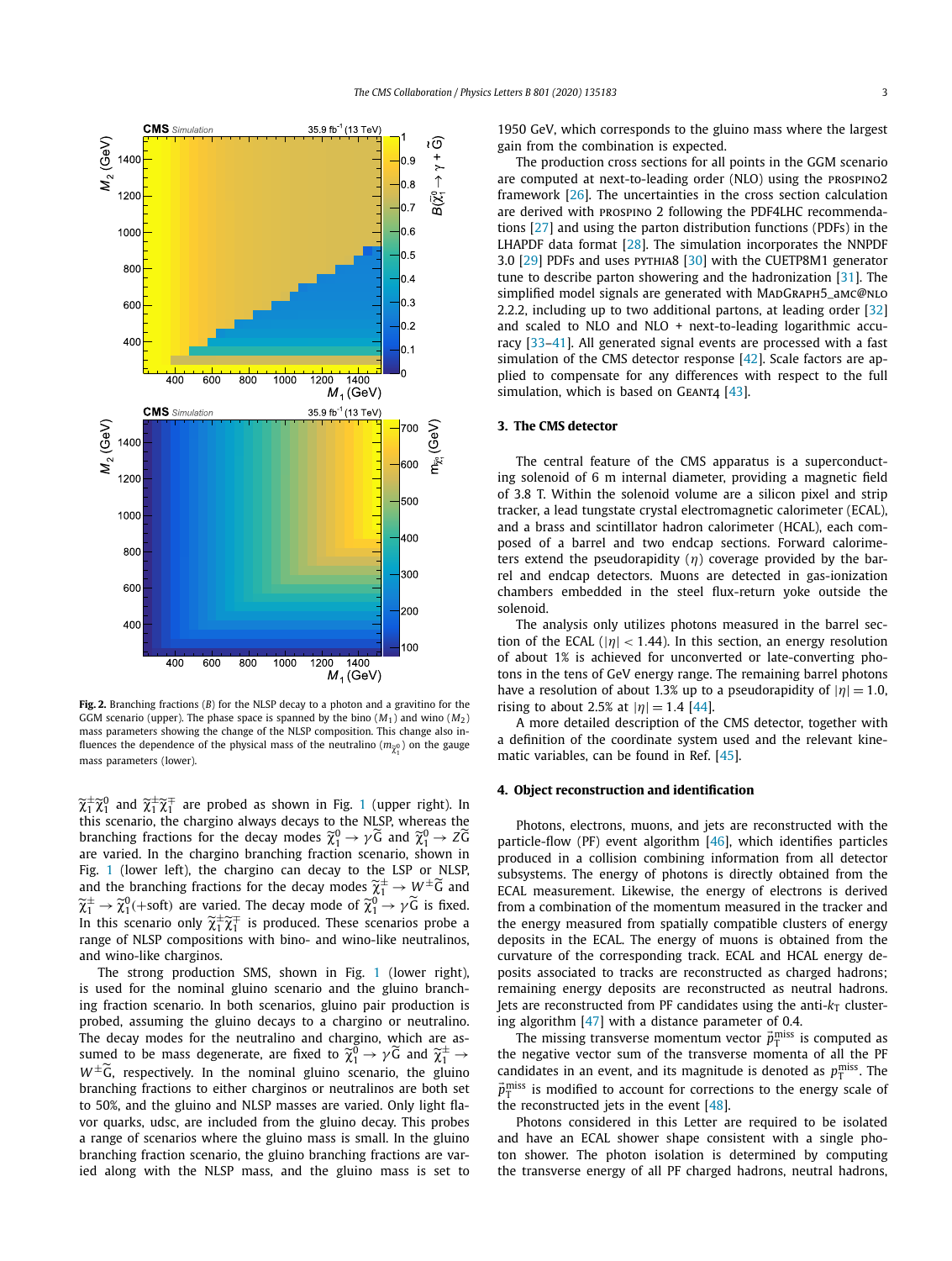#### <span id="page-3-0"></span>**Table 1**

Definitions of the four exclusive categories. The kinematic selections and the search bins are based on the four individual searches, while the additional vetoes shown in the third columns ensure exclusive event categories. The transverse mass of a photon/lepton and  $p_T^{\text{miss}}$  is denoted as  $m_T(\gamma/\ell, p_T^{\text{miss}})$ . The search bins always include the lower bounds. The Diphoton and Lepton veto match the kinematic selections of the Diphoton and Photon+Lepton category, respectively. The Diphoton veto is only used in the interpretation of the EW produced scenarios, but dropped for the strong produced scenarios, where the Diphoton category is not part of the combination.

| Kinematic selections                                                                                                                                                                                                                                                                        |                                                                                                                         | Search bins (GeV)                                                                                                                                     | Vetoed events                                                                        |  |  |  |
|---------------------------------------------------------------------------------------------------------------------------------------------------------------------------------------------------------------------------------------------------------------------------------------------|-------------------------------------------------------------------------------------------------------------------------|-------------------------------------------------------------------------------------------------------------------------------------------------------|--------------------------------------------------------------------------------------|--|--|--|
|                                                                                                                                                                                                                                                                                             |                                                                                                                         | Diphoton category                                                                                                                                     |                                                                                      |  |  |  |
| Lepton veto for $p_T^{\ell}$                                                                                                                                                                                                                                                                | $p_{\text{T}}^{\gamma}$ > 40 GeV<br>$p_{\text{T}}^{\text{miss}}$ > 100 GeV<br>$m_{\gamma\gamma}$ > 105 GeV<br>$>25$ GeV | $p_{\rm T}^{\rm miss}$ : [100, 115], [115,130], [130,150],<br>$[150, 185]$ , $[185, 250]$ , $\geq 250$                                                |                                                                                      |  |  |  |
|                                                                                                                                                                                                                                                                                             |                                                                                                                         | Photon+Lepton category                                                                                                                                |                                                                                      |  |  |  |
| $\begin{array}{ccc} & p_{\textrm{T}}^{\textrm{y}} & > 35 \textrm{ GeV} \\ p_{\textrm{T}}^{\textrm{miss}} & > 120 \textrm{ GeV} \\ & p_{\textrm{T}}^{\textrm{f}} & > 25 \textrm{ GeV} \\ m_{\textrm{T}}\left(\ell,\,p_{\textrm{T}}^{\textrm{miss}}\right) & > 100 \textrm{ GeV} \end{array}$ |                                                                                                                         | $p_{\rm T}^{\rm miss}$ : [120, 200], [200, 400], $\geq$ 400<br>$H_T$ : [0,100], [100, 400], $\geq$ 400<br>$p_{\rm T}^{\gamma}$ : [35,200], $\geq$ 200 |                                                                                      |  |  |  |
|                                                                                                                                                                                                                                                                                             |                                                                                                                         | Photon+ $S_{\rm T}^{\gamma}$ category                                                                                                                 |                                                                                      |  |  |  |
| $\begin{array}{cc} p_{\rm T}^{\gamma} & > 180 \text{ GeV} \\ p_{\rm T}^{\rm miss} & > 300 \text{ GeV} \\ S_{\rm T}^{\gamma} & > 600 \text{ GeV} \\ m_{\rm T}\left(\gamma, p_{\rm T}^{\rm miss}\right) & > 300 \text{ GeV} \end{array}$                                                      |                                                                                                                         | $S_{\rm T}^{\gamma}$ : [600, 800], [800, 1000],<br>$[1000, 1300]$ , $>1300$                                                                           | $H_{\rm T}^{\gamma} > 2$ TeV if $p_{\rm T}^{\rm miss} > 350$ GeV<br>Diphoton, Lepton |  |  |  |
| Photon+ $H_{\rm T}^{\gamma}$ category                                                                                                                                                                                                                                                       |                                                                                                                         |                                                                                                                                                       |                                                                                      |  |  |  |
| $ \Delta\phi $ $(\pm \vec{p}_{\rm T}^{\rm miss}, \vec{p}_{\rm T}^{\gamma}) $                                                                                                                                                                                                                | $p_{\text{T}}^{\gamma}$<br>$p_{\text{T}}^{\text{miss}}$ > 350 G<br>$H_{\text{T}}^{\gamma}$ > 700 GeV<br>$> 0.3$         | $p_{\rm T}^{\rm miss}$ : [350,450], [450, 600], $\geq$ 600<br>$H_{\rm T}^{\gamma}$ : [700, 2000], $\geq$ 2000                                         | $H_{\rm T}^{\gamma}$ < 2 TeV<br>Diphoton, Lepton                                     |  |  |  |

and other photons in a cone centered around the photon mo $m$  mentum vector. The cone has an outer radius of 0.3 in  $\Delta R =$  $\sqrt{(\Delta\phi)^2 + (\Delta\eta)^2}$  (where  $\phi$  is azimuthal angle in radians). The contribution of the photon to this cone is removed. Corrections for the effects of multiple interactions in the same or adjacent bunch crossing (pileup) are applied to all isolation energies, depending on the *η* of the photon. The Diphoton category [\[18\]](#page-9-0) uses photon identification criteria to preserve an average photon selection efficiency of 80% while suppressing backgrounds from quantum chromodynamics (QCD) multijet events. The other three categories [\[19–21\]](#page-9-0) use looser identification criteria to preserve a high photon selection efficiency of 90%. Only photons reconstructed in the barrel region ( $|\eta|$  < 1.44) are used, because the SUSY signal models considered in this combination produce photons primarily in the central region of the detector.

Reconstructed jets are used to compute the  $H<sub>T</sub>$  variable as well as the  $H_{\text{T}}^{\gamma}$  variable along with the selected photons. Jets reconstructed within a cone of  $\Delta R < 0.4$  around the leading photon are not considered in both variables. Jets with  $p_T > 30$  GeV and |*η*| *<* <sup>3</sup>*.*0 are used. In case of the Photon+Lepton only jets with |*η*| *<* <sup>2</sup>*.*5 are taken into account. The Diphoton category makes use of no jet variables.

Identification of electrons is based on the shower shape of the ECAL cluster, the HCAL-to-ECAL energy ratio, the geometric matching between the cluster and the track, the quality of the track reconstruction, and the isolation variable. The isolation variable is calculated from the transverse momenta of photons, charged hadrons, and neutral hadrons within a cone whose radius is variable depending on the electron  $p_T$  [\[49\]](#page-9-0), and which is corrected for the effects of pileup [\[50\]](#page-9-0). Hits in the pixel detector are used to distinguish electrons from converted photons.

A set of muon identification criteria, based on the goodness of the global muon track fit and the quality of the muon reconstruction, is applied to select the muon candidates. Muons are also required to be isolated from other objects in the event using a similar isolation variable as in the electron identification.

#### **5. Event selection**

Events are divided into the four categories shown in Table 1. Each category is based on one of the four individual searches [\[18–21\]](#page-9-0). The minimum photon  $p_T$  is mainly determined by the trigger requirements in each of the four searches. The Photon+ $S^{\gamma}_{T}$  and Photon+ $H^{\gamma}_{T}$  categories are also referred to as inclusive categories. The signal regions for these categories are defined by  $S_{\text{T}}^{\gamma}$  and  $H_{\text{T}}^{\gamma}$  respectively, where the Photon+ $H_{\text{T}}^{\gamma}$  category also has search regions in  $p_T^{\text{miss}}$ . Selected diphoton events are classified by values of  $p_T^{\text{miss}}$ , whereas events with a photon and a lepton are classified by values of  $p_T^{\gamma}$ ,  $H_T$ , and  $p_T^{\text{miss}}$ .

To enable a statistical combination of the four categories, the overlap between the categories is removed by applying additional vetoes. Since the Diphoton and Photon+Lepton category show the highest sensitivities for the GGM scenario, these categories remain unchanged with respect to the initial searches. Events with leptons or two photons that are selected in the other two categories, but also match the requirements of the Diphoton or Photon+Lepton categories, are vetoed in the Photon+*S*<sup>γ</sup><sup>2</sup> and Photon+ $H_T^{\gamma}$  categories. To remove the overlap between the two inclusive categories, the two categories are separated as follows. Events with a large hadronic activity ( $H_T^{\gamma} > 2$  TeV) are vetoed from the Photon+ $S_T^{\gamma}$  category if they match the  $p_T^{\text{miss}}$  requirement of the Photon+ $H_T^{\gamma}$  category. In addition, events with lower hadronic activity ( $H_T^{\gamma'}$  < 2 TeV) are vetoed from the Photon+ $H_T^{\gamma}$  category and assigned to Photon+ $S_T^{\gamma}$ . To further increase the sensitivity to strong production the veto strategy is slightly changed for the interpretation of the gluino scenarios. For these scenarios the Diphoton category is not included in the combination and events with two photons are kept in the Photon+ $S_T^{\gamma}$  and Photon+ $H_T^{\gamma}$  categories, which have larger sensitivity to strong production.

The SM background in the Photon+ $S_1^{\gamma}$  and Photon+Lepton categories is dominated by vector boson production with initial-state photon radiation, denoted as "Vector-boson +  $\gamma$ ", which is in each case estimated from simulation scaled in a particular control re-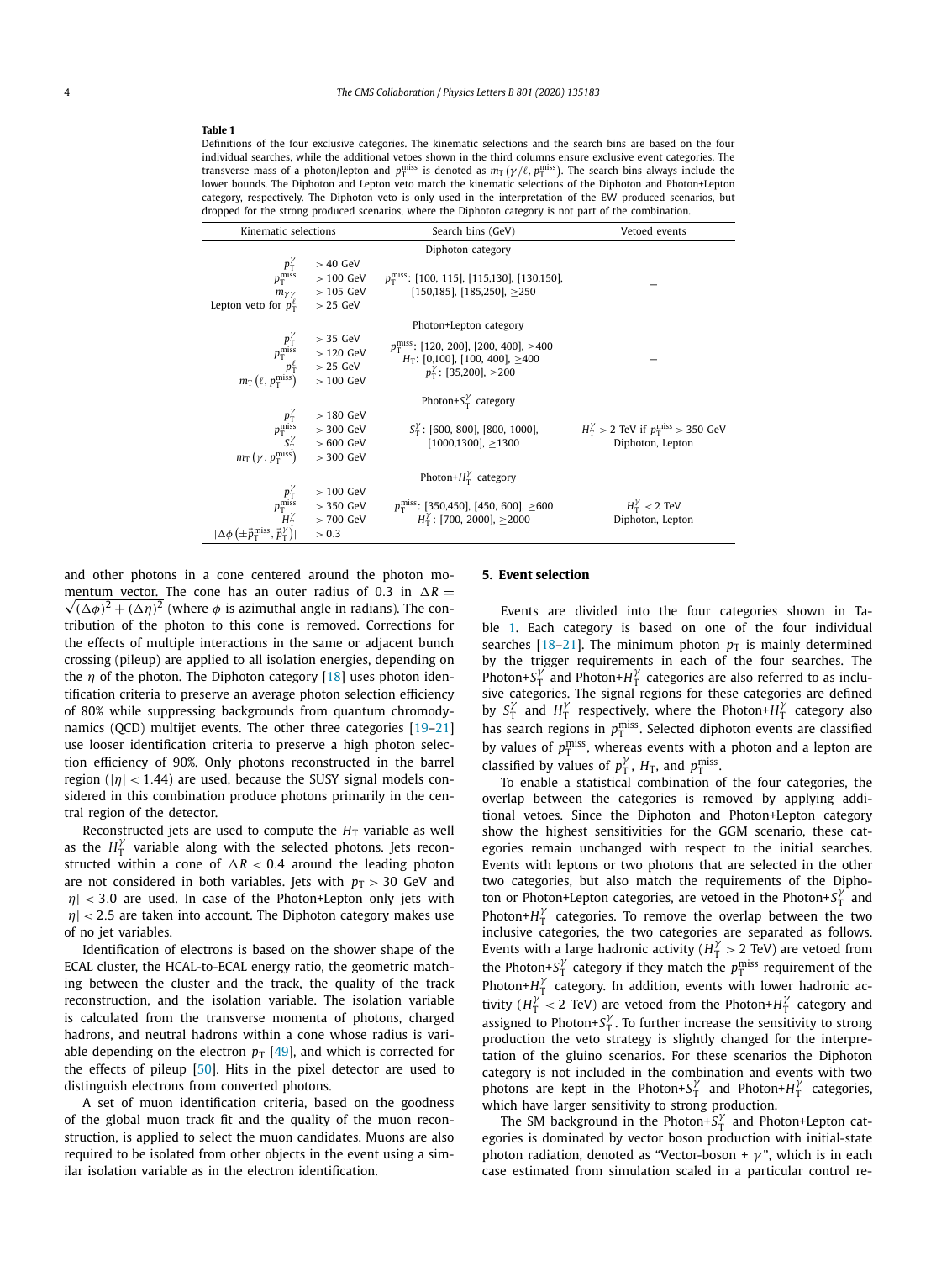

Fig. 3. Predicted pre-fit background yields, where the values are not constrained by the likelihood fit, and observed number of events in data for all search bins used in the combination. The search bins are defined in Table [2.](#page-5-0) The hatched red bands in both parts of the plot represent the total uncertainty of the background prediction. The red line in the upper panel shows the signal prediction for one specific signal point of the GGM scenario with  $M_1 = 1000$  GeV and  $M_2 = 750$  GeV. The lower panel shows the ratio between the observed data and the predicted backgrounds.

gion [\[19,20\]](#page-9-0). For the Photon+ $H_{\text{T}}^{\gamma}$  category, on the other hand, the  $H_T^{\gamma}$  requirement implies hadronic activity leading to a dominant background from QCD multijet and  $\gamma$  + jet processes, which also holds for the Diphoton category. In both categories data-driven methods are used to estimate this background contribution [\[18,21\]](#page-9-0). Additional contributions arise from electrons which are misidentified as photons and jets which are misidentified as leptons. For both of these processes data-driven methods are utilized to estimate the contribution to the search regions. Furthermore, ttγ and diboson processes, summarized as "Rare Backgrounds", can contribute to all four categories and are estimated using simulation.

#### **6. Results**

Fig. 3 and Table [2](#page-5-0) show a comparison between the data and the background prediction for the search bins used in the combination. In case of the Photon+Lepton and the Diphoton categories, the yields correspond to the results of the published searches. The  $y$ ields of the Photon+ $S_Y^{\gamma}$  and Photon+ $H_Y^{\gamma}$  categories are based on the modified event selections, which ensure exclusive signal regions. Overall agreement between the observed number of events and the background prediction is found for the 49 search bins.

The results of the combination are interpreted in terms of the GGM scenario and the simplified models introduced in Section [2.](#page-1-0) The 95% confidence level (CL) upper limits on the SUSY cross sections are calculated with the  $CL<sub>s</sub>$  criterion [\[51,52\]](#page-9-0) using the LHCstyle profile likelihood ratio as a test statistic [\[53\]](#page-9-0) evaluated in the asymptotic approximation [\[54\]](#page-9-0). Log-normal nuisance parameters are used to describe the systematic uncertainties, which follow the treatment used in the initial searches. The systematic uncertainties on the cross-section for rare background processes as well as the uncertainties assigned to the electron-to-photon misidentification are treated as fully correlated between all four categories. While the first of these uncertainties is estimated to be 50% in all four categories, the latter uncertainty ranges from 8 to 50% depending on the category and  $p<sub>T</sub><sup>γ</sup>$ . The uncertainties in the prediction of vector boson production in association with photons in the *Photon+S<sup>γ</sup>* and Photon+Lepton categories, which can be as large as 20%, are treated as fully correlated, since similar prediction methods are used. In addition, the following sources of uncertainty on the simulation affect the background estimations and signal acceptance: photon identification and isolation efficiency, simulation of pileup, modeling of initial state radiation, determination of the integrated luminosity and jet energy scale. These uncertainties are also treated as fully correlated across search bins. Furthermore, all systematic uncertainties in the signal acceptance, which are mainly dominated by the fast simulation uncertainty (up to 36%) in  $p_T^{\text{miss}}$ , are assumed to be fully correlated among the four categories.

Results for the GGM scenario are presented in the parameters that are scanned  $(M_1$  and  $M_2$ ) and in terms of physical mass parameters for the chargino and neutralino. Fig. [4](#page-6-0) (upper left) shows the combined expected exclusion limits at 95% CL for the GGM scenario, where the combination excludes almost all signal points up to  $M_2$  = 1300 GeV across the full range of  $M_1$ . The figure indicates which category is able to exclude a particular signal point. The grey areas labeled as "combination" show the phase space where only the combination of the categories is expected to exclude the signal points at 95% CL. The area at large *M*<sup>1</sup> values, which is only covered by the Photon+Lepton category, corresponds to signal points with a wino-like NLSP reducing the probability of a second highenergy photon in the event. Fig. [4](#page-6-0) (upper right) shows both the observed and expected exclusion for the combination in the GGM model parameters. Fig. [4](#page-6-0) (lower) shows the observed and expected exclusion limits as a function of the physical masses of the lightest chargino and the lightest neutralino. The exclusion limits of the Diphoton and Photon+Lepton categories are nearly independent of the neutralino mass since these categories have lower  $p_T^{\text{miss}}$  requirements. The higher  $p_T^{\text{miss}}$  regions used in the Photon+ $S_T^{\gamma}$  and Photon+ $H_T^{\gamma}$  categories mainly contribute closer to the mass diagonal at higher neutralino masses. The combination exceeds the sensitivity of the individual searches by around 100 GeV with respect to the wino mass parameter  $M_2$ , which translates to an expected gain of up to 100 GeV for the lightest chargino mass limit. For low neutralino masses, the combination is able to improve the observed limit on the chargino mass by up to 30 GeV. For higher chargino masses, the combination does not improve the current best observed limit mainly because the Diphoton category, which shows an observed excess of about two sigma above the expectation, has large sensitivity in this phase space along with the Photon+Lepton category. Fig. [4](#page-6-0) also shows that at higher neutralino masses the expected exclusion limits from the Diphoton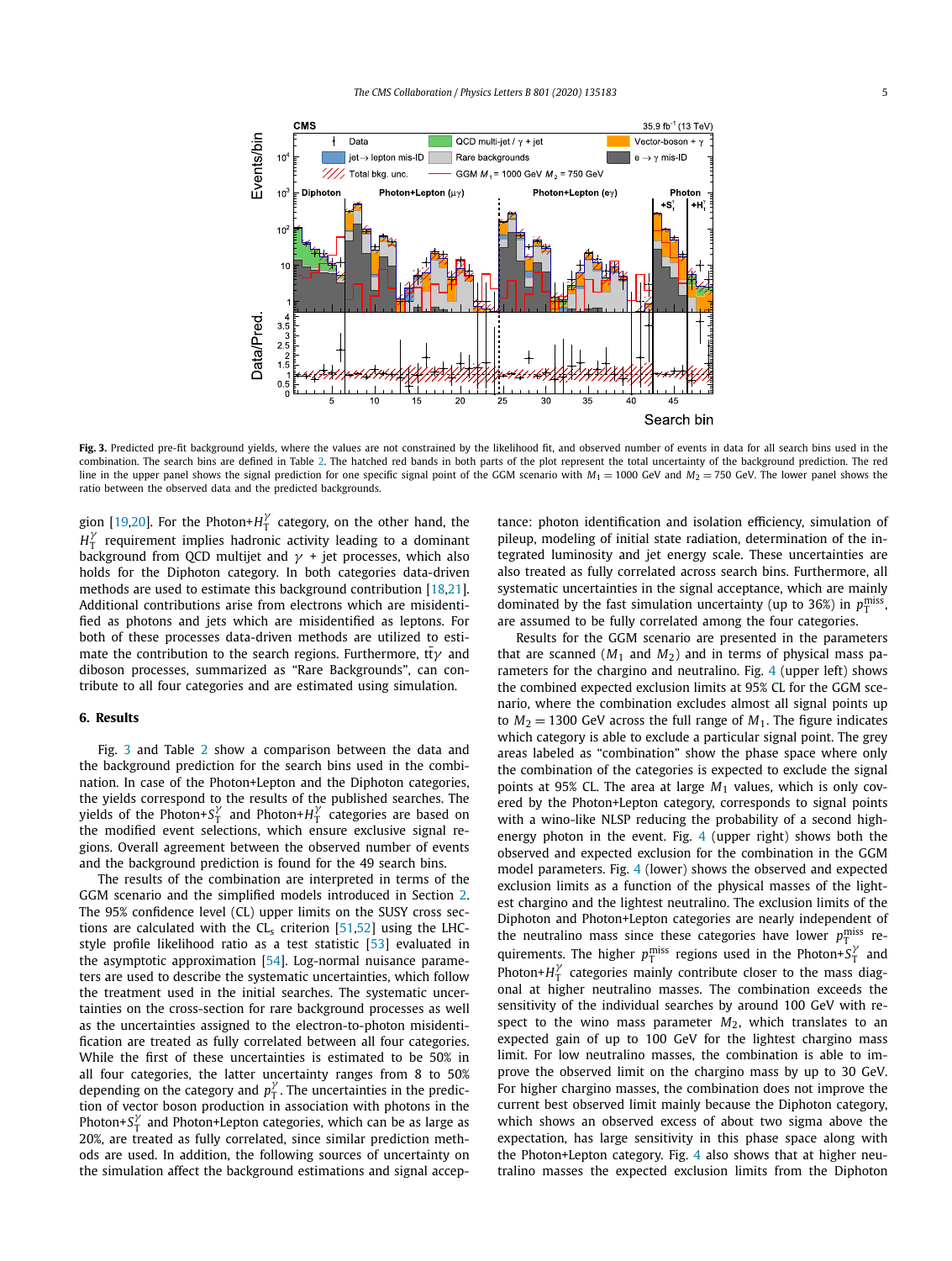#### <span id="page-5-0"></span>**Table 2**

Predicted pre-fit background yields, where the values are not constrained by the likelihood fit, the observed number of events in data, and the post-fit background yields after the constraint from the likelihood fit for all search bins used in the combination. In addition the range covered by each individual bin is shown.

| Bin            | Category                        | Ranges (GeV)                  |                                       |                                       | Total bkg.                     | Data         | Post-fit Total bkg. |
|----------------|---------------------------------|-------------------------------|---------------------------------------|---------------------------------------|--------------------------------|--------------|---------------------|
| $\mathbf{1}$   |                                 |                               | $110 \le p_{\rm T}^{\rm miss} < 115$  |                                       | $114 \pm 13$<br>$42.9 \pm 7.2$ | 105          | $110 \pm 9$         |
| 2              |                                 |                               |                                       | $115 \le p_{\rm T}^{\rm miss} < 130$  |                                | 39           | $41.6 \pm 5.5$      |
| 3              | Diphoton                        | $p_{\rm T}^{\gamma} \geq 40$  |                                       | $130 \le p_T^{\text{miss}} < 150$     | $27.3 \pm 5.4$                 | 21           | $25.9 \pm 3.6$      |
| 4              |                                 |                               |                                       | $150 \le p_T^{\text{miss}} < 185$     | $17.4 \pm 3.9$                 | 21           | $18.0 \pm 3.0$      |
| 5              |                                 |                               |                                       | $185 \le p_T^{\text{miss}} < 250$     | $10.2 \pm 2.6$                 | 11           | $10.8 \pm 2.0$      |
| 6              |                                 |                               |                                       | $p_{\text{T}}^{\text{miss}} \geq 250$ | $5.3 \pm 1.4$                  | 12           | $5.9 \pm 1.4$       |
| $\overline{7}$ |                                 |                               |                                       | $H_T < 100$                           | $317 + 50$                     | 309          | $318 \pm 19$        |
| 8              |                                 |                               | $120 \le p_T^{\text{miss}} < 200$     | $100 \leq H_T < 400$                  | $470 \pm 98$                   | 501          | $490 \pm 32$        |
| 9              |                                 |                               |                                       | $H_T \geq 400$                        | $100 \pm 27$                   | 86           | $99 \pm 7$          |
| 10             |                                 |                               |                                       | $H_T < 100$                           | $26.3 \pm 5.3$                 | 33           | $30.5 \pm 3.1$      |
| 11             |                                 | $35 \le p_T^{\gamma} < 200$   | $200 \le p_T^{\text{miss}} < 400$     | $100 \leq H_T < 400$                  | $61 \pm 14$                    | 65           | $63 \pm 5$          |
| 12             |                                 |                               |                                       | $H_T \geq 400$                        | $45 \pm 14$                    | 45           | $46 \pm 5$          |
|                |                                 |                               |                                       |                                       |                                |              |                     |
| 13             |                                 |                               |                                       | $H_T < 100$                           | $1.2 \pm 0.4$                  | $\mathbf{1}$ | $1.3 \pm 0.3$       |
| 14             | Photon+Lepton $(\mu \gamma)$    |                               | $p_{\text{T}}^{\text{miss}} \geq 400$ | $100 \leq H_T < 400$                  | $2.4 \pm 1.1$                  | 1            | $2.1 \pm 0.7$       |
| 15             |                                 |                               |                                       | $H_{\text{T}} \geq 400$               | $5.3 \pm 2.0$                  | 5            | $5.4 \pm 1.1$       |
| 16             |                                 |                               |                                       | $H_T < 100$                           | $6.3 \pm 2.4$                  | 12           | $9.1 \pm 1.6$       |
| 17             |                                 |                               | $120 \le p_T^{\text{miss}} < 200$     | $100 \leq H_T < 400$                  | $21.1 \pm 7.2$                 | 24           | $23.2 \pm 2.5$      |
| 18             |                                 |                               |                                       | $H_T \geq 400$                        | $15.3 \pm 4.8$                 | 20           | $17.2 \pm 2.0$      |
| 19             |                                 |                               |                                       | $H_T < 100$                           | $4.8 \pm 1.8$                  | 4            | $6.9 \pm 1.2$       |
| 20             |                                 | $p_{\rm T}^{\gamma} \geq 200$ | $200 \le p_{\rm T}^{\rm miss} < 400$  | $100 \leq H_T < 400$                  | $8.3 \pm 3.2$                  | 13           | $9.0 \pm 1.1$       |
| 21             |                                 |                               |                                       | $H_T \geq 400$                        | $5.4 \pm 2.0$                  | 7            | $6.3 \pm 0.9$       |
| 22             |                                 |                               |                                       | $H_{\rm T} < 100$                     | $0.7 \pm 0.4$                  | $\mathbf{1}$ | $1.2 \pm 0.3$       |
| 23             |                                 |                               | $p_{\rm T}^{\rm miss} \geq 400$       | $100 \leq H_T < 400$                  | $0.6 \pm 0.2$                  | 1            | $0.8 \pm 0.1$       |
| 24             |                                 |                               |                                       | $H_T \geq 400$                        | $0.5 \pm 0.2$                  | 0            | $0.6 \pm 0.1$       |
| 25             |                                 |                               |                                       | $H_T < 100$                           | $166 \pm 22$                   | 154          | $167 \pm 12$        |
| 26             |                                 |                               | $120 \le p_T^{\text{miss}} < 200$     | $100 \leq H_T < 400$                  | $261 \pm 53$                   | 276          | $271 \pm 18$        |
| 27             |                                 |                               |                                       | $H_T \geq 400$                        | $80 \pm 21$                    | 67           | $80 \pm 7$          |
| 28             |                                 |                               |                                       | $H_T < 100$                           | $17.3 \pm 3.2$                 | 32           | $21.2 \pm 2.7$      |
| 29             |                                 | $35 \le p_T^{\gamma} < 200$   | $200 \le p_{\rm T}^{\rm miss} < 400$  | $100 \leq H_T < 400$                  | $51 \pm 12$                    | 46           | $51 \pm 4$          |
| 30             |                                 |                               |                                       | $H_T \geq 400$                        | $28.8 \pm 9.0$                 | 32           | $29.6 \pm 3.0$      |
|                |                                 |                               |                                       |                                       |                                |              |                     |
| 31             |                                 |                               |                                       | $H_T < 100$                           | $1.3 \pm 0.5$                  | $\mathbf{1}$ | $1.5 \pm 0.4$       |
| 32             | Photon+Lepton $(e\gamma)$       |                               | $p_{\rm T}^{\rm miss} \geq 400$       | $100 \leq H_T < 400$                  | $1.2 \pm 0.5$                  | $\mathbf{1}$ | $1.2 \pm 0.4$       |
| 33             |                                 |                               |                                       | $H_T \geq 400$                        | $2.8 \pm 0.8$                  | 4            | $3.3 \pm 0.6$       |
| 34             |                                 |                               |                                       | $H_{\rm T} < 100$                     | $6.3 \pm 2.1$                  | 10           | $8.3 \pm 1.4$       |
| 35             |                                 |                               | $120 \le p_T^{\text{miss}} < 200$     | $100 \leq H_T < 400$                  | $21.8 \pm 7.1$                 | 22           | $23.3 \pm 2.4$      |
| 36             |                                 |                               |                                       | $H_T \geq 400$                        | $11.7 \pm 3.7$                 | 15           | $13.0 \pm 1.5$      |
| 37             |                                 |                               |                                       | $H_T < 100$                           | $4.4 \pm 1.6$                  | 7            | $5.8 \pm 1.0$       |
| 38             |                                 | $p_{\rm T}^{\gamma} \geq 200$ | $200 \le p_T^{\text{miss}} < 400$     | $100 \leq H_T < 400$                  | $8.9 \pm 3.3$                  | 9            | $9.2 \pm 1.3$       |
| 39             |                                 |                               |                                       | $H_T \geq 400$                        | $5.1 \pm 1.8$                  | 4            | $5.6 \pm 0.8$       |
| 40             |                                 |                               |                                       | $H_{\rm T} < 100$                     | $0.4 \pm 0.2$                  | 0            | $0.6 \pm 0.2$       |
| 41             |                                 |                               | $p_{\rm T}^{\rm miss} \geq 400$       | $100 \leq H_T < 400$                  | $0.5 \pm 0.2$                  | 1            | $0.7 \pm 0.2$       |
| 42             |                                 |                               |                                       | $H_T \geq 400$                        | $0.8 \pm 0.5$                  | 3            | $1.1 \pm 0.4$       |
| 43             |                                 |                               |                                       | $600 \le S_T^{\gamma} < 800$          | $260 \pm 30$                   | 273          | $274 \pm 22$        |
| 44             |                                 |                               |                                       | $800 \le S_T^{\gamma} < 1000$         | $96 \pm 14$                    | 98           | $100 \pm 9$         |
| 45             | Photon+ $S_{\text{T}}^{\gamma}$ | $p_{\rm T}^{\gamma} \geq 180$ | $H_{\rm T}^{\gamma} \leq 2000$        | $1000 \leq S_T^{\gamma} < 1300$       | $50.0 \pm 7.9$                 | 59           | $53.8 \pm 6.4$      |
| 46             |                                 |                               |                                       | $S_{\rm T}^{\gamma} \ge 1300$         | $16.8 \pm 3.8$                 | 20           | $18 \pm 3.5$        |
|                |                                 |                               |                                       |                                       |                                |              |                     |
| 47             |                                 |                               |                                       | $350 \le p_T^{\text{miss}} < 450$     | $5.7 \pm 2.6$                  | 4            | $6.5 \pm 1.9$       |
| 48             | Photon+ $H_{\rm T}^{\gamma}$    | $p_{\rm T}^{\gamma} \geq 100$ | $H_{\rm T}^{\gamma} \geq 2000$        | $450 \le p_{\rm T}^{\rm miss} < 600$  | $2.7 \pm 0.9$                  | 10           | $4.1 \pm 1.2$       |
| 49             |                                 |                               |                                       | $p_{\text{T}}^{\text{miss}} \geq 600$ | $2.5 \pm 1.0$                  | 4            | $3.1 \pm 1.5$       |

and Photon+Lepton categories cross as the branching fraction from photons decreases and the branching fraction to Z bosons increases as shown in Fig. [2.](#page-2-0)

Fig. [5](#page-7-0) shows the NLSP mass exclusion limits at 95% CL for simplified topologies in EW production scenarios with varying branching fractions of the neutralino (upper) and chargino (lower) decay. Here, the Photon+S<sup>γ</sup> category provides the highest sensitivity along with the Diphoton category. Smaller contributions arise from the Photon+Lepton category. The sensitivity of the Photon+Lepton category to scenarios with large branching fractions of the decay  $\widetilde{\chi}^0_1 \rightarrow \gamma + \widetilde{G}$  especially arises from events where one photon is misidentified as a lepton. For the neutralino branching fraction scenario, which probes the  $\widetilde{\chi}^\pm_1\widetilde{\chi}^0_1$  and  $\widetilde{\chi}^\pm_1\widetilde{\chi}^\mp_1$  production, the combined

expected exclusion limits for NLSP masses ranges from 1200 GeV for a branching fraction of 100% for the decay  $\widetilde{\chi}_1^0 \rightarrow \gamma + \widetilde{G}$  to 1000 GeV for 50%. For smaller branching fractions, the sensitivity for all categories drops since the probability of a final state with at least one photon decreases. This combined exclusion limit almost coincides with the exclusion limit based on the Photon+ $S_T^{\gamma}$  category. In case of the chargino branching fraction scenario only  $\widetilde{\chi}_1^{\pm} \widetilde{\chi}_1^{\mp}$ is produced, leading to a smaller signal cross section. Here, an expected limit on the NLSP mass of up to 1000 GeV can be achieved for high branching fractions for the decay  $\widetilde{\chi}_1^{\pm} \rightarrow \widetilde{\chi}_1^0(\gamma \widetilde{G}) + \text{soft}.$ The largest gain in sensitivity from the combination is found at a branching fraction of 40%, where the sensitivity of Photon+ $S_T^{\gamma}$ , Photon+Lepton, and Diphoton categories is of the same order. The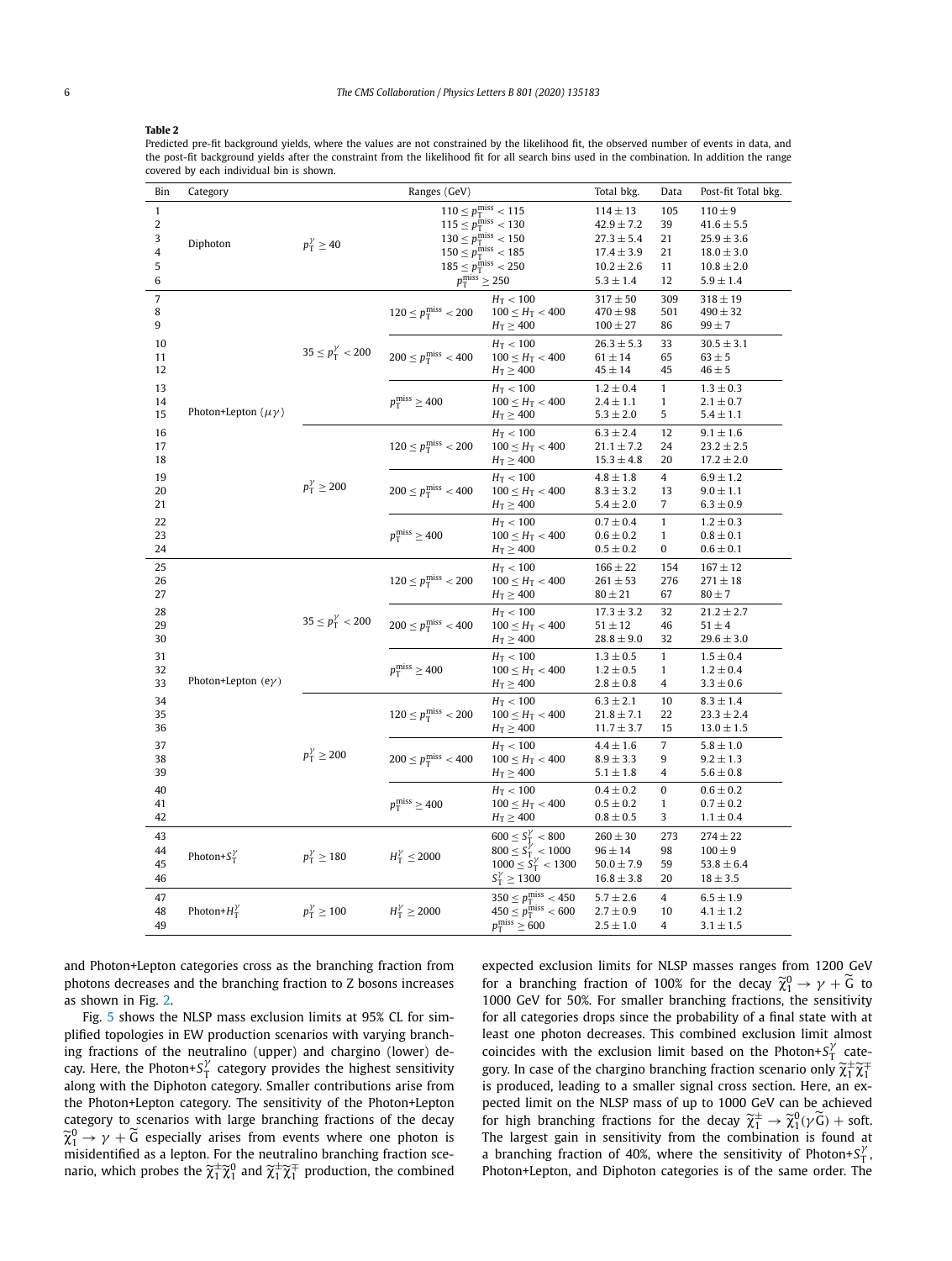<span id="page-6-0"></span>

**Fig. 4.** The 95% CL exclusion limits for the GGM scenario in terms of the GGM model parameters (upper) and the physical neutralino and chargino masses (lower). The upper left panel shows the expected exclusion limits, where the area denoted as "all" is excluded by all four individual categories. The upper right panel shows both the corresponding observed (full lines) and expected (dotted lines) exclusion limits for the combination in terms of the GGM model parameters. The lower panel shows the observed and the expected exclusion limits for the physical mass plane, where the phase space between the colored lines and the black line is excluded. In the physical mass plane only signal points with a mass difference above 120 GeV are shown to enable a precise projection of the physical masses from the GGM model parameters. The band around the expected limit of the combination indicates the region containing 68% of the distribution of limits expected under the background-only hypothesis. The band around the observed limit of the combination shows the spread in the observed limit from variation of the signal cross sections within their theoretical uncertainties.

Photon+ $H_T^{\gamma}$  category shows no exclusion power for this scenario. Observed gaugino mass limits are set up to 1050 and 825 GeV in the neutralino and the chargino branching fraction scenarios, respectively.

The results from simplified topologies in strong production of gluinos are shown in Fig. [6.](#page-7-0) For these topologies the sensitivity of Diphoton category is reduced and therefore not included in the combination, which allows for a removal of the diphoton veto discussed in Section [5](#page-3-0) and mainly increases the sensitivity of the Photon+*H<sup>γ</sup>* <sup>T</sup> category. Table [3](#page-8-0) shows the data and the background prediction yields without the diphoton veto. In case of the nominal gluino scenario, introduced in Section [2,](#page-1-0) the combination shows an optimal expected exclusion compared to the different individual categories across a broad region of the mass parameter space. For NLSP masses below 1000 GeV, the sensitivity of the combination is dominated by the Photon+*H<sup>γ</sup>* <sup>T</sup> category, which mainly targets signal events with large hadronic activity. However, at NLSP masses above 1700 GeV, the Photon+S<sup>*γ*</sup> category, which benefits from the smaller hadronic activity close to the mass diagonal, provides the highest sensitivity. The Photon+Lepton category selects events where the W boson decays leptonically, leading to a reduced sensitivity compared to the inclusive categories. The largest improvement of the combination is achieved in the phase space where the sensitivity of both inclusive categories is of the same order. Here, the expected limit on the gluino mass is improved by 50 GeV. The lower plot of Fig. [6](#page-7-0) shows the limits for the same SMS topology with a fixed gluino mass of 1950 GeV but with the

gluino branching fraction varied between its decays to  $\tilde{q} \tilde{q} \tilde{\chi}_1^{\pm}$  and  $q\overline{q}\widetilde{\chi}_{1}^{0}$ . Compared to the nominal gluino scenario similar behavior in the two inclusive categories is found.

In most of the simplified topologies, the combination of the different categories outperforms the individual searches with respect to the expected limit. The lower plot of Fig. [6](#page-7-0) shows a slight degradation of the expected limit at medium branching fractions for the combination compared to the Photon+ $H_T^{\gamma}$  category. This is caused by the removal of the events with moderate  $H_{\text{T}}^{\gamma}$  and lepton events from the Photon+ $H_T^{\gamma}$  category, as explained in Section [5.](#page-3-0) This strategy is motivated by optimizing the sensitivity to the GGM scenario shown in Fig. 4. Small excesses in data with respect to the background prediction are found in each of the four categories, which give rise to differences in the observed and expected limits. As a result, only small improvements are made in the observed limits compared to the individual searches in all interpretations.

#### **7. Summary**

A combination of four different searches for general gaugemediated (GGM) supersymmetry (SUSY) in final states with photons and a large transverse momentum imbalance was performed. Based on the event selection of the individual searches, four event categories were defined. Overlaps between the categories were removed by additional vetoes designed to maximize the sensitivity of the combination. Using data recorded with the CMS detector at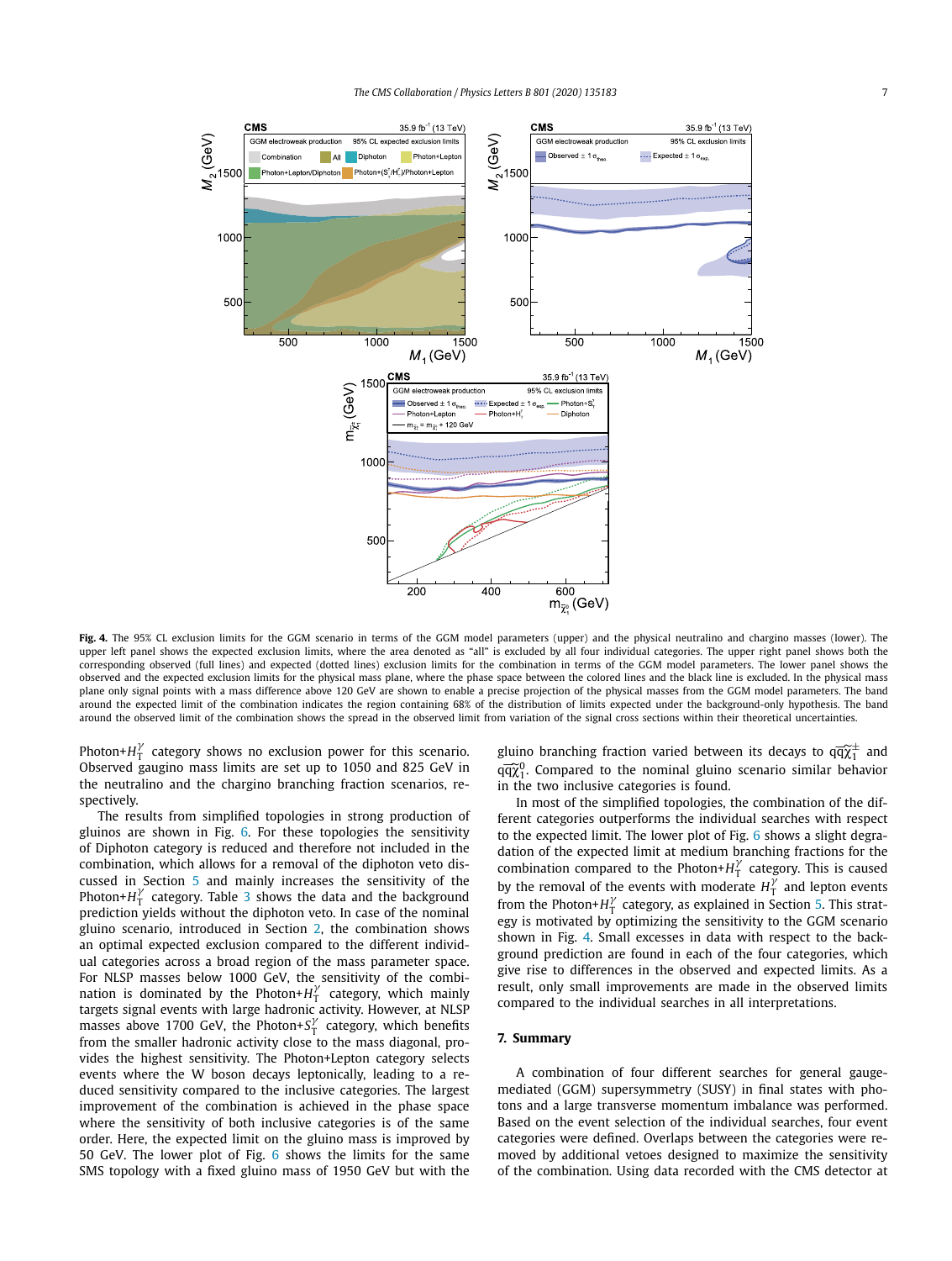<span id="page-7-0"></span>



**Fig. 5.** The combined 95% CL NLSP mass exclusion limits for EW SMS production above 300 GeV. For the neutralino branching fraction scenario (upper), the limit is shown as a function of the branching fraction  $\widetilde{\chi}_1^0 \to \gamma + \widetilde{G}$ , the other decay channel being  $\widetilde{\chi}_1^0 \rightarrow Z + \widetilde{G}$ . For the chargino branching fraction scenario (lower), the limit is shown as a function of the branching fraction  $\widetilde{\chi}^{\pm}_1 \rightarrow \widetilde{\chi}^0_1(\gamma \widetilde{G})$  + soft, the other decay channel being  $\widetilde{\chi}_1^{\pm} \rightarrow W + G$ . The full lines represent the observed and the dashed lines the expected exclusion limits, where the phase space below the lines is excluded. The band around the expected limit of the combination indicates the region containing 68% of the distribution of limits expected under the background-only hypothesis. The band around the observed limit of the combination shows the spread in the observed limit from variation of the signal cross sections within their theoretical uncertainties.

the LHC at a center-of-mass energy of 13 TeV, and corresponding to an integrated luminosity of 35.9 fb<sup>-1</sup>, the combination improves the expected sensitivity of the searches described in Ref. [\[18–21\]](#page-9-0).

The results are interpreted in the context of GGM SUSY and in simplified models. The sensitivity of the combination is also interpreted across a range of branching fractions, allowing for generalization to a wide range of SUSY scenarios. The results of the GGM scenario are expressed as limits on the physical mass parameters. Here, chargino masses up to 890 (1080) GeV are excluded by the observed (expected) limit across the tested neutralino mass spectrum, which ranges from 120 to 720 GeV. In electroweak production models, limits for neutralino masses are set up to 1050 (1200) GeV for combined  $\widetilde{\chi}_1^{\pm} \widetilde{\chi}_1^0$  and  $\widetilde{\chi}_1^{\pm} \widetilde{\chi}_1^{\mp}$  production, while for pure  $\widetilde{\chi}_1^{\pm} \widetilde{\chi}_1^{\mp}$  production these limits are reduced to 825 (1000) GeV. For a strong production scenario based on gluino pair produc-

**Fig. 6.** The 95% CL exclusion limits for the nominal gluino scenario (upper) assuming equal probabilities of 50% for the gluino decay to  $\overline{qq}\tilde{\chi}_1^{\pm}$  and  $\overline{qq}\tilde{\chi}_1^0$ . For the gluino branching fraction scenario (lower) the ratio of the probabilities for both decays are scanned and the gluino mass is fixed to 1950 GeV. The Photon+Lepton category shows no exclusion power for the latter scenario. The full lines represent the observed and the dashed lines the expected exclusion limits, where the phase space below the lines is excluded. The band around the expected limit of the combination indicates the region containing 68% of the distribution of limits expected under the background-only hypothesis. The band around the observed limit of the combination shows the spread in the observed limit from variation of the signal cross sections within their theoretical uncertainties.

tion, the highest excluded gluino mass is at 1975 (2050) GeV. The combination improves on the expected limits on neutralino and chargino masses by up to 100 GeV, while the expected limit on the gluino mass is increased by 50 GeV compared to the individual searches.

#### **Acknowledgements**

We wish to acknowledge the help of Simon Knapen, David Shih, and Diego Redigolo, who provided us with the signal model used in this analysis.

We congratulate our colleagues in the CERN accelerator departments for the excellent performance of the LHC and thank the technical and administrative staffs at CERN and at other CMS institutes for their contributions to the success of the CMS effort. In addition, we gratefully acknowledge the computing centres and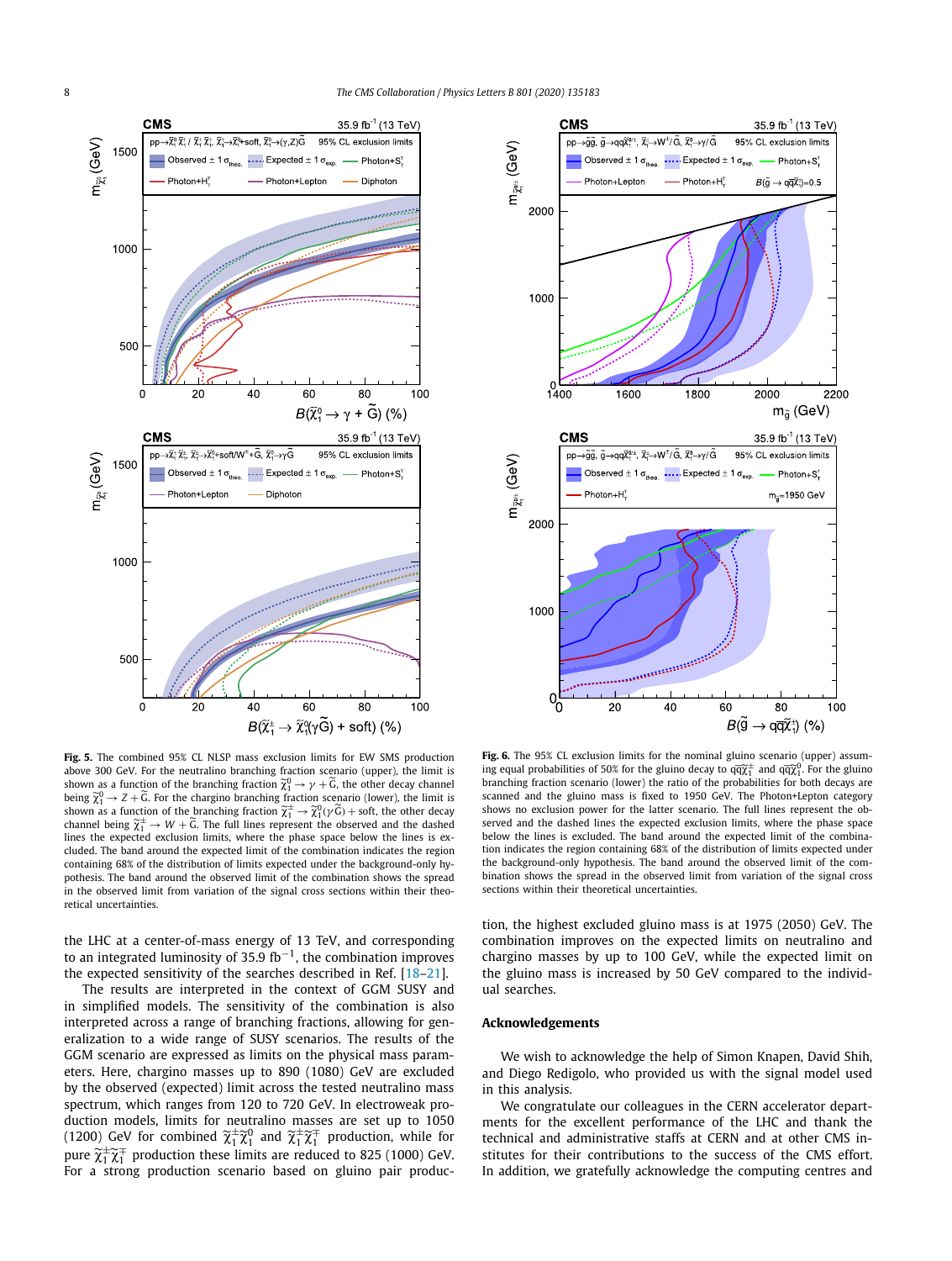<span id="page-8-0"></span>Predicted pre-fit background yields, where the values are not constrained by the likelihood fit, the observed number of events in data, and the post-fit background yields after the constraint from the likelihood fit for all search bins used in the combination. In addition the range covered by each individual bin is shown. For these yields, the Diphoton category is not included and the Diphoton veto is removed to increase the sensitivity of the Photon+ $H_T^{\gamma}$  category to strong production of gluinos.

| Bin                      | Category                     |                               | Ranges (GeV)                          |                                                                                                                                       | Total bkg.                                                      | Data                              | Post-fit Total bkg.                                             |
|--------------------------|------------------------------|-------------------------------|---------------------------------------|---------------------------------------------------------------------------------------------------------------------------------------|-----------------------------------------------------------------|-----------------------------------|-----------------------------------------------------------------|
| $\overline{7}$<br>8<br>9 | Photon+Lepton $(\mu \gamma)$ | $35 \le p_T^{\gamma} < 200$   | $120 \le p_{\rm T}^{\rm miss} < 200$  | $H_T < 100$<br>$100 \leq H_T < 400$<br>$H_T \geq 400$                                                                                 | $317 + 50$<br>$470 \pm 98$<br>$100 \pm 27$                      | 309<br>501<br>86                  | $320 \pm 18$<br>$489 \pm 31$<br>$99 \pm 7$                      |
| 10<br>11<br>12           |                              |                               | $200 \le p_{\rm T}^{\rm miss} < 400$  | $H_T < 100$<br>$100 \leq H_T < 400$<br>$H_T \geq 400$                                                                                 | $26.3 \pm 5.3$<br>$61 \pm 14$<br>$45 \pm 14$                    | 33<br>65<br>45                    | $30.7 \pm 3.4$<br>$63 \pm 5$<br>$46 \pm 4$                      |
| 13<br>14<br>15           |                              |                               | $p_{\rm T}^{\rm miss} \geq 400$       | $H_T < 100$<br>$100 \leq H_T < 400$<br>$H_T \geq 400$                                                                                 | $1.2 \pm 0.4$<br>$2.4 \pm 1.1$<br>$5.3 \pm 2.0$                 | $\mathbf{1}$<br>$\mathbf{1}$<br>5 | $1.3 \pm 0.4$<br>$2.1 \pm 0.7$<br>$5.4 \pm 1.0$                 |
| 16<br>17<br>18           |                              | $p_{\rm T}^{\gamma} \geq 200$ | $120 \le p_{\rm T}^{\rm miss} < 200$  | $H_T < 100$<br>$100 \leq H_T < 400$<br>$H_T \geq 400$                                                                                 | $6.3 \pm 2.4$<br>$21.1 \pm 7.2$<br>$15.3 \pm 4.8$               | 12<br>24<br>20                    | $9.1 \pm 1.6$<br>$23.3 \pm 2.4$<br>$17.3 \pm 1.8$               |
| 19<br>20<br>21           |                              |                               | $200 \le p_{\rm T}^{\rm miss} < 400$  | $H_T < 100$<br>$100 \leq H_T < 400$<br>$H_T \geq 400$                                                                                 | $4.8 \pm 1.8$<br>$8.3 \pm 3.2$<br>$5.4 \pm 2.0$                 | 4<br>13<br>7                      | $6.9 \pm 1.1$<br>$9.1 \pm 1.1$<br>$6.3 \pm 0.9$                 |
| 22<br>23<br>24           |                              |                               | $p_{\text{T}}^{\text{miss}} \geq 400$ | $H_T < 100$<br>$100 \leq H_T < 400$<br>$H_T \geq 400$                                                                                 | $0.7 \pm 0.4$<br>$0.6 \pm 0.2$<br>$0.5 \pm 0.2$                 | $\mathbf{1}$<br>$\mathbf{1}$<br>0 | $1.3 \pm 0.3$<br>$0.8 \pm 0.2$<br>$0.6 \pm 0.1$                 |
| 25<br>26<br>27           | Photon+Lepton $(e\gamma)$    | $35 \le p_T^{\gamma} < 200$   | $120 \le p_{\rm T}^{\rm miss} < 200$  | $H_T < 100$<br>$100 \leq H_T < 400$<br>$H_T \geq 400$                                                                                 | $166 \pm 22$<br>$261 \pm 53$<br>$80 \pm 21$                     | 154<br>276<br>67                  | $167 \pm 11$<br>$269 \pm 18$<br>$79 \pm 7$                      |
| 28<br>29<br>30           |                              |                               | $200 \le p_{\rm T}^{\rm miss} < 400$  | $H_T < 100$<br>$100 < H_T < 400$<br>$H_T \geq 400$                                                                                    | $17.3 \pm 3.2$<br>$51 \pm 12$<br>$28.8 \pm 9.0$                 | 32<br>46<br>32                    | $21.2 \pm 2.9$<br>$51.1 \pm 4.1$<br>$29.5 \pm 2.9$              |
| 31<br>32<br>33           |                              |                               | $p_{\rm T}^{\rm miss} \geq 400$       | $H_T < 100$<br>$100 \leq H_T < 400$<br>$H_T \geq 400$                                                                                 | $1.3 \pm 0.5$<br>$1.2 \pm 0.5$<br>$2.8 \pm 0.8$                 | $\mathbf{1}$<br>$\mathbf{1}$<br>4 | $1.5 \pm 0.4$<br>$1.2 \pm 0.4$<br>$3.3 \pm 0.6$                 |
| 34<br>35<br>36           |                              | $p_{\rm T}^{\gamma} \geq 200$ | $120 \le p_{\rm T}^{\rm miss} < 200$  | $H_{\rm T} < 100$<br>$100 \leq H_T < 400$<br>$H_T \geq 400$                                                                           | $6.3 \pm 2.1$<br>$21.8 \pm 7.1$<br>$11.7 \pm 3.7$               | 10<br>22<br>15                    | $8.3 \pm 1.3$<br>$23.4 \pm 2.4$<br>$13.0 \pm 1.4$               |
| 37<br>38<br>39           |                              |                               | $200 \le p_T^{\text{miss}} < 400$     | $H_{\rm T} < 100$<br>$100 \leq H_T < 400$<br>$H_T \geq 400$                                                                           | $4.4 \pm 1.6$<br>$8.9 \pm 3.3$<br>$5.1 \pm 1.8$                 | $\overline{7}$<br>9<br>4          | $5.9 \pm 1.0$<br>$9.3 \pm 1.2$<br>$5.6 \pm 0.7$                 |
| 40<br>41<br>42           |                              |                               | $p_{\text{T}}^{\text{miss}} \geq 400$ | $H_T < 100$<br>$100 \leq H_T < 400$<br>$H_T \geq 400$                                                                                 | $0.4 \pm 0.2$<br>$0.5 \pm 0.2$<br>$0.8 \pm 0.5$                 | $\bf{0}$<br>$\mathbf{1}$<br>3     | $0.7 \pm 0.2$<br>$0.7 \pm 0.2$<br>$1.1 \pm 0.4$                 |
| 43<br>44<br>45<br>46     | Photon+ $S_T^{\gamma}$       | $p_{\rm T}^{\gamma} \ge 180$  | $H_{\rm T}^{\gamma} \leq 2000$        | $600 \le S_T^{\gamma} < 800$<br>$800 \le S_T^{\frac{5}{2}} < 1000$<br>$1000 \le S_T^{\gamma} < 1300$<br>$S_{\rm T}^{\gamma} \ge 1300$ | $261 \pm 30$<br>$97 \pm 14$<br>$50.2 \pm 8.0$<br>$16.9 \pm 3.8$ | 275<br>98<br>59<br>20             | $273 \pm 22$<br>$100 \pm 9$<br>$53.8 \pm 6.7$<br>$18.0 \pm 3.1$ |
| 47<br>48<br>49           | Photon+ $H_T^{\gamma}$       | $p_{\rm T}^{\gamma} \geq 100$ | $H_{\rm T}^{\gamma} \geq 2000$        | $350 \le p_T^{\text{miss}} < 450$<br>$450 \le p_{\rm T}^{\rm miss} < 600$<br>$p_{\text{T}}^{\text{miss}} \geq 600$                    | $5.7 \pm 2.6$<br>$2.7 \pm 0.9$<br>$2.6 \pm 1.0$                 | 5<br>10<br>4                      | $6.9 \pm 2.2$<br>$4.1 \pm 1.4$<br>$3.1 \pm 1.5$                 |

personnel of the Worldwide LHC Computing Grid for delivering so effectively the computing infrastructure essential to our analyses. Finally, we acknowledge the enduring support for the construction and operation of the LHC and the CMS detector provided by the following funding agencies: BMBWF and FWF (Austria); FNRS and FWO (Belgium); CNPq, CAPES, FAPERJ, FAPERGS, and FAPESP (Brazil); MES (Bulgaria); CERN; CAS, MOST, and NSFC (China); COLCIENCIAS (Colombia); MSES and CSF (Croatia); RPF (Cyprus); SENESCYT (Ecuador); MoER, ERC IUT, PUT and ERDF (Estonia); Academy of Finland, MEC, and HIP (Finland); CEA and CNRS/IN2P3 (France); BMBF, DFG, and HGF (Germany); GSRT (Greece); NK-FIA (Hungary); DAE and DST (India); IPM (Iran); SFI (Ireland); INFN (Italy); MSIP and NRF (Republic of Korea); MES (Latvia); LAS (Lithuania); MOE and UM (Malaysia); BUAP, CINVESTAV, CONACYT, LNS, SEP, and UASLP-FAI (Mexico); MOS (Montenegro); MBIE (New Zealand); PAEC (Pakistan); MSHE and NSC (Poland); FCT (Portugal); JINR (Dubna); MON, ROSATOM, RAS, RFBR, and NRC KI (Russia); MESTD (Serbia); SEIDI, CPAN, PCTI, and FEDER (Spain); MoSTR (Sri Lanka); Swiss Funding Agencies (Switzerland); MST (Taipei); ThEPCenter, IPST, STAR, and NSTDA (Thailand); TUBITAK and TAEK (Turkey); NASU and SFFR (Ukraine); STFC (United Kingdom); DOE and NSF (USA).

#### **References**

- [1] M. Dine, W. Fischler, A phenomenological model of particle physics based on supersymmetry, Phys. Lett. B 110 (1982) 227, [https://doi.org/10.1016/0370-](https://doi.org/10.1016/0370-2693(82)91241-2) [2693\(82\)91241-2](https://doi.org/10.1016/0370-2693(82)91241-2).
- [2] L. Alvarez-Gaume, M. Claudson, M.B. Wise, Low-energy supersymmetry, Nucl. Phys. B 207 (1982) 96, [https://doi.org/10.1016/0550-3213\(82\)90138-9](https://doi.org/10.1016/0550-3213(82)90138-9).
- [3] C.R. Nappi, B.A. Ovrut, Supersymmetric extension of the SU(3)xSU(2)xU(1) model, Phys. Lett. B 113 (1982) 175, [https://doi.org/10.1016/0370-2693\(82\)](https://doi.org/10.1016/0370-2693(82)90418-X) [90418-X](https://doi.org/10.1016/0370-2693(82)90418-X).
- [4] M. Dine, A.E. Nelson, Dynamical supersymmetry breaking at low energies, Phys. Rev. D 48 (1993) 1277, [https://doi.org/10.1103/PhysRevD.48.1277,](https://doi.org/10.1103/PhysRevD.48.1277) arXiv:hepph/9303230.
- [5] M. Dine, A.E. Nelson, Y. Shirman, Low energy dynamical supersymmetry breaking simplified, Phys. Rev. D 51 (1995) 1362, [https://doi.org/10.1103/PhysRevD.](https://doi.org/10.1103/PhysRevD.51.1362) [51.1362](https://doi.org/10.1103/PhysRevD.51.1362), arXiv:hep-ph/9408384.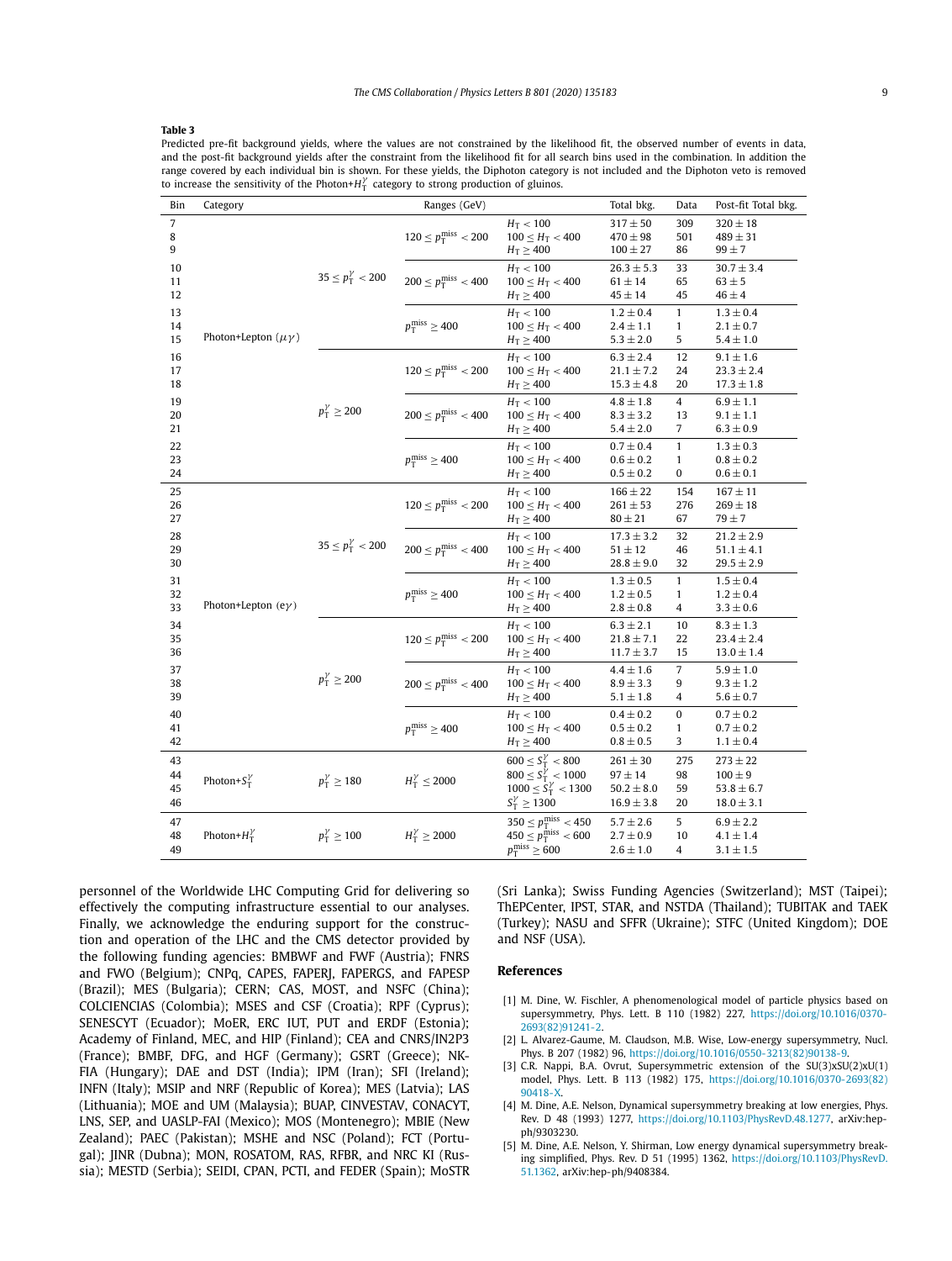- <span id="page-9-0"></span>[6] M. Dine, A.E. Nelson, Y. Nir, Y. Shirman, New tools for low-energy dynamical supersymmetry breaking, Phys. Rev. D 53 (1996) 2658, [https://doi.org/10.1103/](https://doi.org/10.1103/PhysRevD.53.2658) [PhysRevD.53.2658](https://doi.org/10.1103/PhysRevD.53.2658), arXiv:hep-ph/9507378.
- [7] G.R. Farrar, P. Fayet, Phenomenology of the production, decay, and detection of new hadronic states associated with supersymmetry, Phys. Lett. B 76 (1978) 575, [https://doi.org/10.1016/0370-2693\(78\)90858-4.](https://doi.org/10.1016/0370-2693(78)90858-4)
- [8] S. Dimopoulos, G.F. Giudice, A. Pomarol, Dark matter in theories of gauge mediated supersymmetry breaking, Phys. Lett. B 389 (1996) 37, [https://doi.org/10.](https://doi.org/10.1016/S0370-2693(96)01241-5) [1016/S0370-2693\(96\)01241-5,](https://doi.org/10.1016/S0370-2693(96)01241-5) arXiv:hep-ph/9607225.
- [9] S.P. Martin, Generalized messengers of supersymmetry breaking and the sparticle mass spectrum, Phys. Rev. D 55 (1997) 3177, [https://doi.org/10.1103/](https://doi.org/10.1103/PhysRevD.55.3177) [PhysRevD.55.3177](https://doi.org/10.1103/PhysRevD.55.3177), arXiv:hep-ph/9608224.
- [10] E. Poppitz, S.P. Trivedi, Some remarks on gauge mediated supersymmetry breaking, Phys. Lett. B 401 (1997) 38, [https://doi.org/10.1016/S0370-2693\(97\)](https://doi.org/10.1016/S0370-2693(97)00367-5) [00367-5,](https://doi.org/10.1016/S0370-2693(97)00367-5) arXiv:hep-ph/9703246.
- [11] P. Meade, N. Seiberg, D. Shih, General gauge mediation, Prog. Theor. Phys. Suppl. 177 (2009) 143, <https://doi.org/10.1143/PTPS.177.143>, arXiv:0801.3278.
- [12] M. Buican, P. Meade, N. Seiberg, D. Shih, Exploring general gauge mediation, J. High Energy Phys. 03 (2009) 016, [https://doi.org/10.1088/1126-6708/2009/03/](https://doi.org/10.1088/1126-6708/2009/03/016) [016,](https://doi.org/10.1088/1126-6708/2009/03/016) arXiv:0812.3668.
- [13] S. Abel, M.J. Dolan, J. Jaeckel, V.V. Khoze, Phenomenology of pure general gauge mediation, J. High Energy Phys. 12 (2009) 001, [https://doi.org/10.1088/1126-](https://doi.org/10.1088/1126-6708/2009/12/001) [6708/2009/12/001](https://doi.org/10.1088/1126-6708/2009/12/001), arXiv:0910.2674.
- [14] L.M. Carpenter, M. Dine, G. Festuccia, J.D. Mason, Implementing general gauge mediation, Phys. Rev. D 79 (2009) 035002, [https://doi.org/10.1103/PhysRevD.](https://doi.org/10.1103/PhysRevD.79.035002) [79.035002,](https://doi.org/10.1103/PhysRevD.79.035002) arXiv:0805.2944.
- [15] T.T. Dumitrescu, Z. Komargodski, N. Seiberg, D. Shih, General messenger gauge mediation, J. High Energy Phys. 05 (2010) 096, [https://doi.org/10.1007/](https://doi.org/10.1007/JHEP05(2010)096) [JHEP05\(2010\)096](https://doi.org/10.1007/JHEP05(2010)096), arXiv:1003.2661.
- [16] ATLAS Collaboration, Search for supersymmetry in a final state containing two photons and missing transverse momentum in  $\sqrt{s}$  = 13 TeV *pp* collisions at the LHC using the ATLAS detector, Eur. Phys. J. C 76 (2016) 517, [https://doi.org/](https://doi.org/10.1140/epjc/s10052-016-4344-x) [10.1140/epjc/s10052-016-4344-x,](https://doi.org/10.1140/epjc/s10052-016-4344-x) arXiv:1606.09150.
- [17] ATLAS Collaboration, Search for photonic signatures of gauge-mediated supersymmetry in 13 TeV *pp* collisions with the ATLAS detector, Phys. Rev. D 97 (2018) 092006, [https://doi.org/10.1103/PhysRevD.97.092006,](https://doi.org/10.1103/PhysRevD.97.092006) arXiv:1802.03158.
- [18] CMS Collaboration, Search for supersymmetry in final states with photons and missing transverse momentum in proton-proton collisions at 13 TeV, J. High Energy Phys. 06 (2019) 143, [https://doi.org/10.1007/JHEP06\(2019\)143](https://doi.org/10.1007/JHEP06(2019)143), arXiv: 1903.07070.
- [19] CMS Collaboration, Search for supersymmetry in events with a photon, a lepton, and missing transverse momentum in proton-proton collisions at  $\sqrt{s} = 13$ TeV, J. High Energy Phys. 01 (2019) 154, [https://doi.org/10.1007/JHEP01\(2019\)](https://doi.org/10.1007/JHEP01(2019)154) [154,](https://doi.org/10.1007/JHEP01(2019)154) arXiv:1812.04066.
- [20] CMS Collaboration, Search for gauge-mediated supersymmetry in events with at least one photon and missing transverse momentum in pp collisions at  $\sqrt{s}$  = 13 TeV, Phys. Lett. B 780 (2018) 118, [https://doi.org/10.1016/j.physletb.2018.02.](https://doi.org/10.1016/j.physletb.2018.02.045) [045,](https://doi.org/10.1016/j.physletb.2018.02.045) arXiv:1711.08008.
- [21] CMS Collaboration, Search for supersymmetry in events with at least one photon, missing transverse momentum, and large transverse event activity in proton-proton collisions at  $\sqrt{s}$  = 13 TeV, J. High Energy Phys. 12 (2017) 142, [https://doi.org/10.1007/JHEP12\(2017\)142,](https://doi.org/10.1007/JHEP12(2017)142) arXiv:1707.06193.
- [22] CMS Collaboration, Interpretation of searches for supersymmetry with simplified models, Phys. Rev. D 88 (2013) 052017, [https://doi.org/10.1103/PhysRevD.](https://doi.org/10.1103/PhysRevD.88.052017) [88.052017,](https://doi.org/10.1103/PhysRevD.88.052017) arXiv:1301.2175.
- [23] P. Grajek, A. Mariotti, D. Redigolo, Phenomenology of general gauge mediation in light of a 125 GeV Higgs, J. High Energy Phys. 07 (2013) 109, [https://doi.org/](https://doi.org/10.1007/JHEP07(2013)109) [10.1007/JHEP07\(2013\)109](https://doi.org/10.1007/JHEP07(2013)109), arXiv:1303.0870.
- [24] S. Knapen, D. Redigolo, Gauge mediation at the LHC: status and prospects, J. High Energy Phys. 01 (2017) 135, [https://doi.org/10.1007/JHEP01\(2017\)135](https://doi.org/10.1007/JHEP01(2017)135), arXiv:1606.07501.
- [25] S. Knapen, D. Redigolo, D. Shih, General gauge mediation at the weak scale, J. High Energy Phys. 03 (2016) 046, [https://doi.org/10.1007/JHEP03\(2016\)046](https://doi.org/10.1007/JHEP03(2016)046), arXiv:1507.04364.
- [26] W. Beenakker, R. Hopker, M. Spira, PROSPINO: a program for the [production](http://refhub.elsevier.com/S0370-2693(19)30905-0/bib4265656E616B6B65723A313939366564s1) of supersymmetric particles in next-to-leading order QCD, [arXiv:hep-ph/9611232,](http://refhub.elsevier.com/S0370-2693(19)30905-0/bib4265656E616B6B65723A313939366564s1) [1996.](http://refhub.elsevier.com/S0370-2693(19)30905-0/bib4265656E616B6B65723A313939366564s1)
- [27] J. Butterworth, et al., PDF4LHC recommendations for LHC run II, J. Phys. G 43 (2016) 023001, <https://doi.org/10.1088/0954-3899/43/2/023001>, arXiv:1510. 03865.
- [28] A. Buckley, J. Ferrando, S. Lloyd, K. Nordström, B. Page, M. Rüfenacht, M. Schönherr, G. Watt, LHAPDF6: parton density access in the LHC precision era, Eur. Phys. J. C 75 (2015) 132, <https://doi.org/10.1140/epjc/s10052-015-3318-8>, arXiv:1412.7420.
- [29] R.D. Ball, et al., (NNPDF), parton distributions for the LHC run II, J. High Energy Phys. 04 (2015) 040, [https://doi.org/10.1007/JHEP04\(2015\)040](https://doi.org/10.1007/JHEP04(2015)040), arXiv: 1410.8849.
- [30] T. Sjöstrand, S. Mrenna, P.Z. Skands, A brief introduction to PYTHIA 8.1, Comput. Phys. Commun. 178 (2008) 852, <https://doi.org/10.1016/j.cpc.2008.01.036>, arXiv:0710.3820.
- [31] CMS Collaboration, Event generator tunes obtained from underlying event and multiparton scattering measurements, Eur. Phys. J. C 76 (2016) 155, [https://](https://doi.org/10.1140/epjc/s10052-016-3988-x) [doi.org/10.1140/epjc/s10052-016-3988-x](https://doi.org/10.1140/epjc/s10052-016-3988-x), arXiv:1512.00815.
- [32] J. Alwall, R. Frederix, S. Frixione, V. Hirschi, F. Maltoni, O. Mattelaer, H.S. Shao, T. Stelzer, P. Torrielli, M. Zaro, The automated computation of treelevel and next-to-leading order differential cross sections, and their matching to parton shower simulations, J. High Energy Phys. 07 (2014) 079, [https://](https://doi.org/10.1007/JHEP07(2014)079) [doi.org/10.1007/JHEP07\(2014\)079,](https://doi.org/10.1007/JHEP07(2014)079) arXiv:1405.0301.
- [33] W. Beenakker, M. Klasen, M. Krämer, T. Plehn, M. Spira, P.M. Zerwas, Production of charginos, neutralinos, and sleptons at hadron colliders, Phys. Rev. Lett. 83 (1999) 3780, <https://doi.org/10.1103/PhysRevLett.83.3780>, arXiv:hepph/9906298, Erratum: <https://doi.org/10.1103/PhysRevLett.100.029901>.
- [34] B. Fuks, M. Klasen, D.R. Lamprea, M. Rothering, Gaugino production in protonproton collisions at a center-of-mass energy of 8 TeV, J. High Energy Phys. 10 (2012) 081, [https://doi.org/10.1007/JHEP10\(2012\)081,](https://doi.org/10.1007/JHEP10(2012)081) arXiv:1207.2159.
- [35] B. Fuks, M. Klasen, D.R. Lamprea, M. Rothering, Precision predictions for electroweak superpartner production at hadron colliders with resummino, Eur. Phys. J. C 73 (2013) 2480, <https://doi.org/10.1140/epjc/s10052-013-2480-0>, arXiv:1304.0790.
- [36] W. Beenakker, R. Höpker, M. Spira, P.M. Zerwas, Squark and gluino production at hadron colliders, Nucl. Phys. B 492 (1997) 51, [https://doi.org/10.1016/S0550-](https://doi.org/10.1016/S0550-3213(97)80027-2) [3213\(97\)80027-2,](https://doi.org/10.1016/S0550-3213(97)80027-2) arXiv:hep-ph/9610490.
- [37] A. Kulesza, L. Motyka, Threshold resummation for squark-antisquark and gluino-pair production at the LHC, Phys. Rev. Lett. 102 (2009) 111802, [https://](https://doi.org/10.1103/PhysRevLett.102.111802) [doi.org/10.1103/PhysRevLett.102.111802](https://doi.org/10.1103/PhysRevLett.102.111802), arXiv:0807.2405.
- [38] A. Kulesza, L. Motyka, Soft gluon resummation for the production of gluinogluino and squark-antisquark pairs at the LHC, Phys. Rev. D 80 (2009) 095004, [https://doi.org/10.1103/PhysRevD.80.095004,](https://doi.org/10.1103/PhysRevD.80.095004) arXiv:0905.4749.
- [39] W. Beenakker, S. Brensing, M. Krämer, A. Kulesza, E. Laenen, I. Niessen, Softgluon resummation for squark and gluino hadroproduction, J. High Energy Phys. 12 (2009) 041, <https://doi.org/10.1088/1126-6708/2009/12/041>, arXiv: 0909.4418.
- [40] W. Beenakker, S. Brensing, M. Krämer, A. Kulesza, E. Laenen, L. Motyka, I. Niessen, Squark and gluino hadroproduction, Int. J. Mod. Phys. A 26 (2011) 2637, [https://doi.org/10.1142/S0217751X11053560,](https://doi.org/10.1142/S0217751X11053560) arXiv:1105.1110.
- [41] C. Borschensky, M. Krämer, A. Kulesza, M. Mangano, S. Padhi, T. Plehn, X. Portell, Squark and gluino production cross sections in pp collisions at  $\sqrt{s}$  = 13, 14, 33 and 100 TeV, Eur. Phys. J. C 74 (2014) 3174, [https://doi.org/10.1140/](https://doi.org/10.1140/epjc/s10052-014-3174-y) [epjc/s10052-014-3174-y,](https://doi.org/10.1140/epjc/s10052-014-3174-y) arXiv:1407.5066.
- [42] S. Abdullin, P. Azzi, F. Beaudette, P. Janot, A. Perrotta, The fast simulation of the CMS detector at LHC, J. Phys. Conf. Ser. 331 (2011) 032049, [https://doi.org/10.](https://doi.org/10.1088/1742-6596/331/3/032049) [1088/1742-6596/331/3/032049](https://doi.org/10.1088/1742-6596/331/3/032049).
- [43] S. Agostinelli, et al., (GEANT4), GEANT4-a simulation toolkit, Nucl. Instrum. Methods A 506 (2003) 250, [https://doi.org/10.1016/S0168-9002\(03\)01368-8.](https://doi.org/10.1016/S0168-9002(03)01368-8)
- [44] CMS Collaboration, Performance of photon reconstruction and identification with the CMS detector in proton-proton collisions at  $\sqrt{s} = 8$  TeV, J. Instrum. 10 (2015) P08010, [https://doi.org/10.1088/1748-0221/10/08/P08010,](https://doi.org/10.1088/1748-0221/10/08/P08010) arXiv:1502. 02702.
- [45] CMS Collaboration, The CMS experiment at the CERN LHC, J. Instrum. 3 (2008) S08004, <https://doi.org/10.1088/1748-0221/3/08/S08004>.
- [46] CMS Collaboration, Particle-flow reconstruction and global event description with the CMS detector, J. Instrum. 12 (2017) P10003, [https://doi.org/10.1088/](https://doi.org/10.1088/1748-0221/12/10/P10003) [1748-0221/12/10/P10003](https://doi.org/10.1088/1748-0221/12/10/P10003), arXiv:1706.04965.
- [47] M. Cacciari, G.P. Salam, G. Soyez, The anti- $k<sub>T</sub>$  jet clustering algorithm, J. High Energy Phys. 04 (2008) 063, <https://doi.org/10.1088/1126-6708/2008/04/063>, arXiv:0802.1189.
- [48] Performance of missing transverse momentum in pp collisions at  $\sqrt{s} = 13$ TeV using the CMS detector, in: CMS Physics Analysis Summary CMS-PAS-JME-17-001, 2018, [http://cds.cern.ch/record/2628600.](http://cds.cern.ch/record/2628600)
- [49] K. Rehermann, B. Tweedie, Efficient identification of boosted semileptonic top quarks at the LHC, J. High Energy Phys. 03 (2011) 059, [https://doi.org/10.1007/](https://doi.org/10.1007/JHEP03(2011)059) [JHEP03\(2011\)059](https://doi.org/10.1007/JHEP03(2011)059), arXiv:1007.2221.
- [50] M. Cacciari, G.P. Salam, Pileup subtraction using jet areas, Phys. Lett. B 659 (2008) 119, [https://doi.org/10.1016/j.physletb.2007.09.077,](https://doi.org/10.1016/j.physletb.2007.09.077) arXiv:0707.1378.
- [51] T. Junk, Confidence level computation for combining searches with small statistics, Nucl. Instrum. Methods A 434 (1999) 435, [https://doi.org/10.1016/S0168-](https://doi.org/10.1016/S0168-9002(99)00498-2) [9002\(99\)00498-2,](https://doi.org/10.1016/S0168-9002(99)00498-2) arXiv:hep-ex/9902006.
- [52] A.L. Read, Presentation of search results: the CL<sub>s</sub> technique, J. Phys. G 28 (2002) 2693, <https://doi.org/10.1088/0954-3899/28/10/313>.
- [53] ATLAS and CMS Collaborations, and LHC Higgs Combination Group, Procedure for the LHC Higgs boson search combination in summer 2011, Technical Report CMS-NOTE-2011-005. ATL-PHYS-PUB-2011-11, 2011, [https://cds.cern.ch/record/](https://cds.cern.ch/record/1379837) [1379837](https://cds.cern.ch/record/1379837).
- [54] G. Cowan, K. Cranmer, E. Gross, O. Vitells, Asymptotic formulae for likelihoodbased tests of new physics, Eur. Phys. J. C 71 (2011) 1554, [https://doi.org/10.](https://doi.org/10.1140/epjc/s10052-011-1554-0) [1140/epjc/s10052-011-1554-0,](https://doi.org/10.1140/epjc/s10052-011-1554-0) arXiv:1007.1727, Erratum: [https://doi.org/10.](https://doi.org/10.1140/epjc/s10052-013-2501-z) [1140/epjc/s10052-013-2501-z](https://doi.org/10.1140/epjc/s10052-013-2501-z).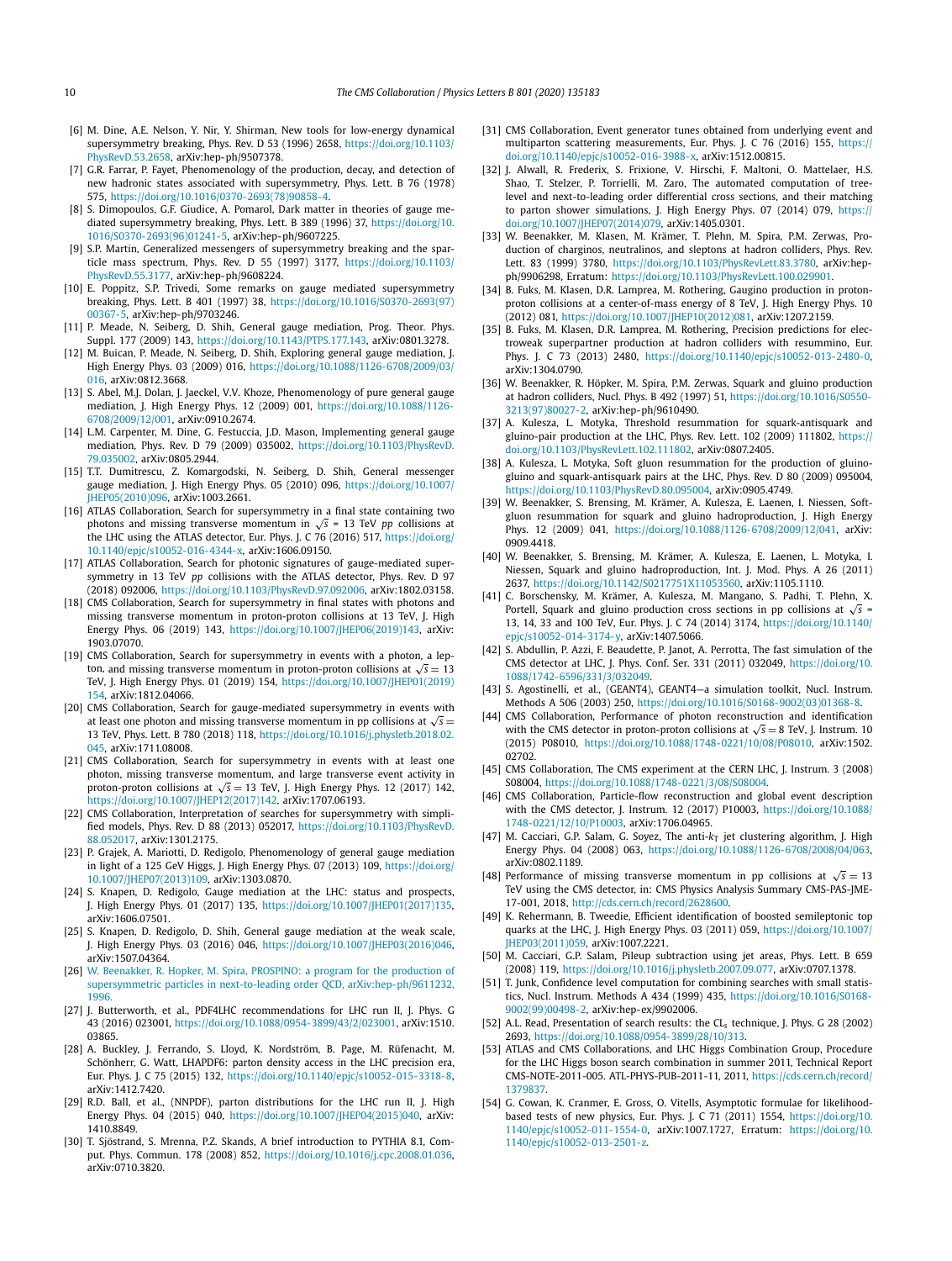#### <span id="page-10-0"></span>**The CMS Collaboration**

## A.M. Sirunyan<sup>†</sup>, A. Tumasyan

*Yerevan Physics Institute, Yerevan, Armenia*

W. Adam, F. Ambrogi, T. Bergauer, J. Brandstetter, M. Dragicevic, J. Erö, A. Escalante Del Valle, M. Flechl, R. Frühwirth <sup>1</sup>, M. Jeitler <sup>1</sup>, N. Krammer, I. Krätschmer, D. Liko, T. Madlener, I. Mikulec, N. Rad, J. Schieck <sup>1</sup>, R. Schöfbeck, M. Spanring, D. Spitzbart, W. Waltenberger, C.-E. Wulz <sup>1</sup>, M. Zarucki

*Institut für Hochenergiephysik, Wien, Austria*

V. Drugakov, V. Mossolov, J. Suarez Gonzalez

*Institute for Nuclear Problems, Minsk, Belarus*

M.R. Darwish, E.A. De Wolf, D. Di Croce, X. Janssen, J. Lauwers, A. Lelek, M. Pieters, H. Rejeb Sfar, H. Van Haevermaet, P. Van Mechelen, S. Van Putte, N. Van Remortel

*Universiteit Antwerpen, Antwerpen, Belgium*

F. Blekman, E.S. Bols, S.S. Chhibra, J. D'Hondt, J. De Clercq, D. Lontkovskyi, S. Lowette, I. Marchesini, S. Moortgat, L. Moreels, Q. Python, K. Skovpen, S. Tavernier, W. Van Doninck, P. Van Mulders, I. Van Parijs

*Vrije Universiteit Brussel, Brussel, Belgium*

D. Beghin, B. Bilin, H. Brun, B. Clerbaux, G. De Lentdecker, H. Delannoy, B. Dorney, L. Favart, A. Grebenyuk, A.K. Kalsi, J. Luetic, A. Popov, N. Postiau, E. Starling, L. Thomas, C. Vander Velde, P. Vanlaer, D. Vannerom

*Université Libre de Bruxelles, Bruxelles, Belgium*

T. Cornelis, D. Dobur, I. Khvastunov<sup>2</sup>, M. Niedziela, C. Roskas, D. Trocino, M. Tytgat, W. Verbeke, B. Vermassen, M. Vit, N. Zaganidis

*Ghent University, Ghent, Belgium*

O. Bondu, G. Bruno, C. Caputo, P. David, C. Delaere, M. Delcourt, A. Giammanco, V. Lemaitre, A. Magitteri, J. Prisciandaro, A. Saggio, M. Vidal Marono, P. Vischia, J. Zobec

*Université Catholique de Louvain, Louvain-la-Neuve, Belgium*

F.L. Alves, G.A. Alves, G. Correia Silva, C. Hensel, A. Moraes, P. Rebello Teles

*Centro Brasileiro de Pesquisas Fisicas, Rio de Janeiro, Brazil*

E. Belchior Batista Das Chagas, W. Carvalho, J. Chinellato<sup>[3](#page-25-0)</sup>, E. Coelho, E.M. Da Costa, G.G. Da Silveira<sup>4</sup>, D. De Jesus Damiao, C. De Oliveira Martins, S. Fonseca De Souza, L.M. Huertas Guativa, H. Malbouisson, J. Martins<sup>5</sup>, D. Matos Figueiredo, M. Medina Jaime<sup>6</sup>, M. Melo De Almeida, C. Mora Herrera, L. Mundim, H. Nogima, W.L. Prado Da Silva, L.J. Sanchez Rosas, A. Santoro, A. Sznajder, M. Thiel, E.J. Tonelli Manganote<sup>3</sup>, F. Torres Da Silva De Araujo, A. Vilela Pereira

*Universidade do Estado do Rio de Janeiro, Rio de Janeiro, Brazil*

S. Ahuja<sup>a</sup>, C.A. Bernardes<sup>a</sup>, L. Calligaris<sup>a</sup>, T.R. Fernandez Perez Tomei<sup>a</sup>, E.M. Gregores<sup>b</sup>, D.S. Lemos, P.G. Mercadante <sup>b</sup>, S.F. Novaes <sup>a</sup>, SandraS. Padula <sup>a</sup>

<sup>a</sup> *Universidade Estadual Paulista, São Paulo, Brazil*

<sup>b</sup> *Universidade Federal do ABC, São Paulo, Brazil*

A. Aleksandrov, G. Antchev, R. Hadjiiska, P. Iaydjiev, A. Marinov, M. Misheva, M. Rodozov, M. Shopova, G. Sultanov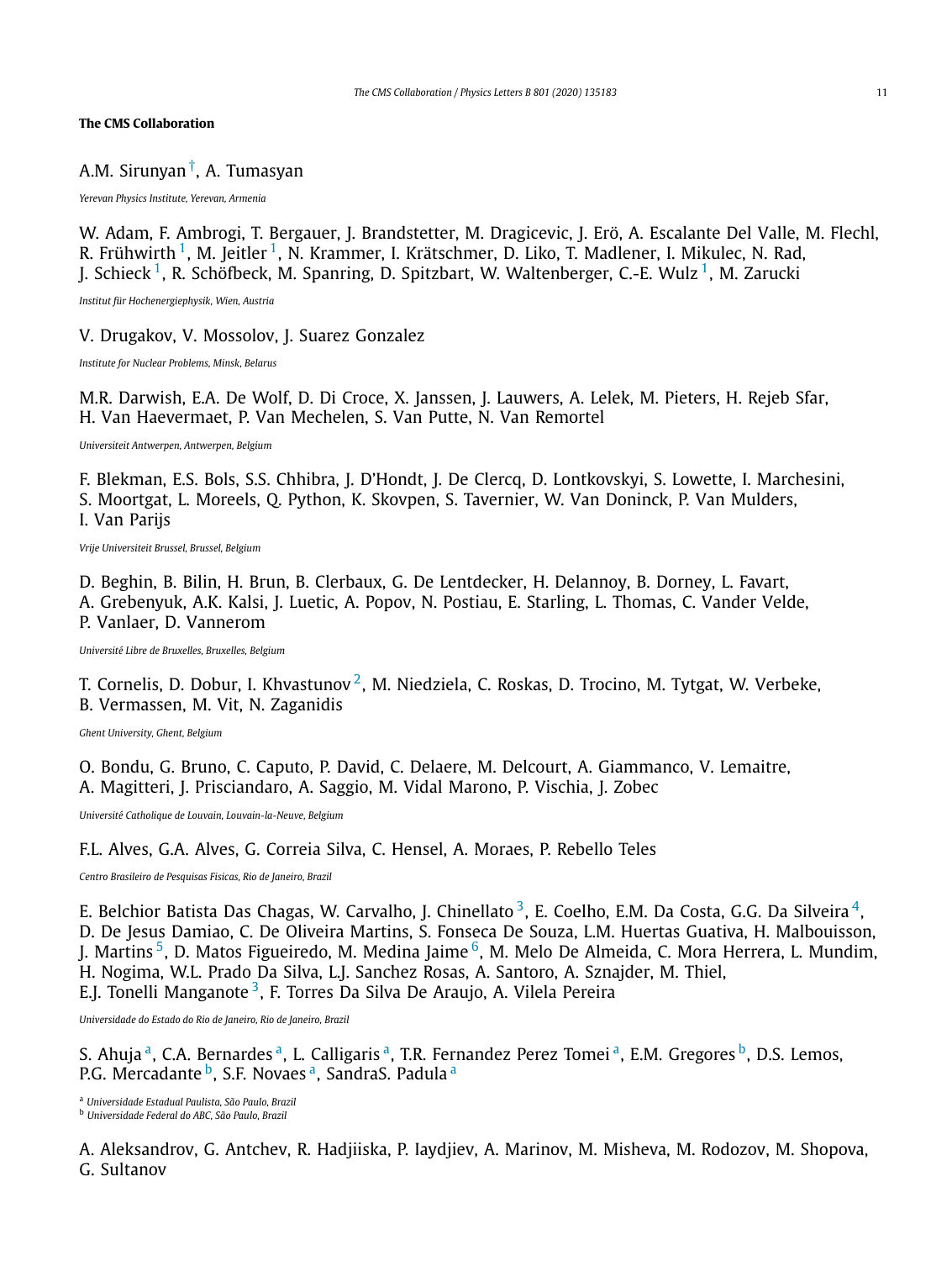*Institute for Nuclear Research and Nuclear Energy, Bulgarian Academy of Sciences, Sofia, Bulgaria*

### M. Bonchev, A. Dimitrov, T. Ivanov, L. Litov, B. Pavlov, P. Petkov

*University of Sofia, Sofia, Bulgaria*

## W. Fang  $^7$ , X. Gao  $^7$ , L. Yuan

*Beihang University, Beijing, China*

## M. Ahmad, G.M. Chen, H.S. Chen, M. Chen, C.H. Jiang, D. Leggat, H. Liao, Z. Liu, S.M. Shaheen [8,](#page-25-0) A. Spiezia, J. Tao, E. Yazgan, H. Zhang, S. Zhang<sup>8</sup>, J. Zhao

*Institute of High Energy Physics, Beijing, China*

#### A. Agapitos, Y. Ban, G. Chen, A. Levin, J. Li, L. Li, Q. Li, Y. Mao, S.J. Qian, D. Wang, Q. Wang

*State Key Laboratory of Nuclear Physics and Technology, Peking University, Beijing, China*

#### Z. Hu, Y. Wang

*Tsinghua University, Beijing, China*

## C. Avila, A. Cabrera, L.F. Chaparro Sierra, C. Florez, C.F. González Hernández, M.A. Segura Delgado *Universidad de Los Andes, Bogota, Colombia*

## J. Mejia Guisao, J.D. Ruiz Alvarez, C.A. Salazar González, N. Vanegas Arbelaez

*Universidad de Antioquia, Medellin, Colombia*

#### D. Giljanović, N. Godinovic, D. Lelas, I. Puljak, T. Sculac

*University of Split, Faculty of Electrical Engineering, Mechanical Engineering and Naval Architecture, Split, Croatia*

#### Z. Antunovic, M. Kovac

*University of Split, Faculty of Science, Split, Croatia*

## V. Brigljevic, S. Ceci, D. Ferencek, K. Kadija, B. Mesic, M. Roguljic, A. Starodumov<sup>9</sup>, T. Susa

*Institute Rudjer Boskovic, Zagreb, Croatia*

M.W. Ather, A. Attikis, E. Erodotou, A. Ioannou, M. Kolosova, S. Konstantinou, G. Mavromanolakis, J. Mousa, C. Nicolaou, F. Ptochos, P.A. Razis, H. Rykaczewski, D. Tsiakkouri

*University of Cyprus, Nicosia, Cyprus*

## M. Finger  $10$ , M. Finger Jr.  $10$ , A. Kveton, J. Tomsa

*Charles University, Prague, Czech Republic*

## E. Ayala

*Escuela Politecnica Nacional, Quito, Ecuador*

## E. Carrera Jarrin

*Universidad San Francisco de Quito, Quito, Ecuador*

## S. Abu Zeid  $11$ , S. Khalil  $12$

Academy of Scientific Research and Technology of the Arab Republic of Egypt, Egyptian Network of High Energy Physics, Cairo, Egypt

S. Bhowmik, A. Carvalho Antunes De Oliveira, R.K. Dewanjee, K. Ehataht, M. Kadastik, M. Raidal, C. Veelken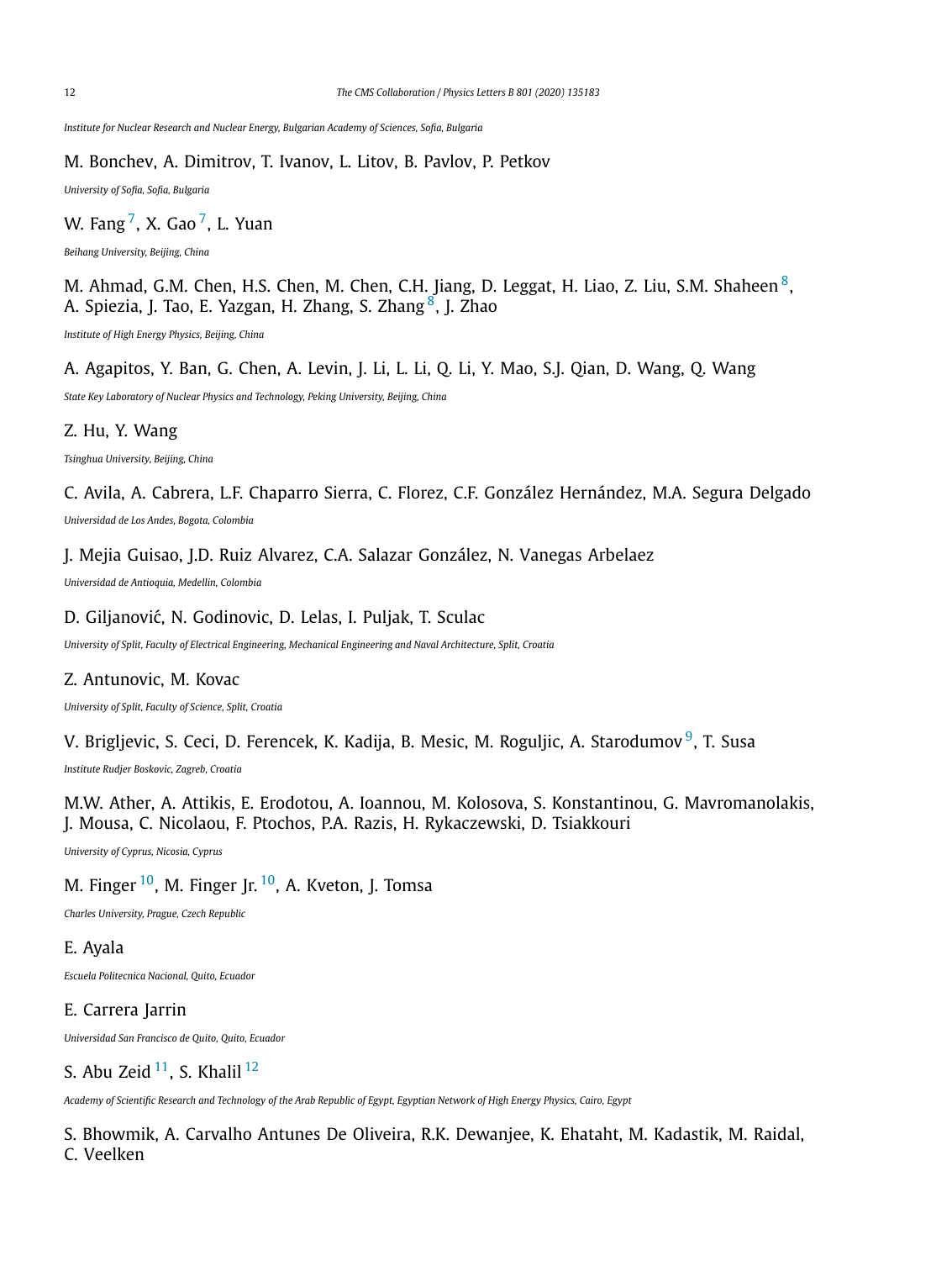*National Institute of Chemical Physics and Biophysics, Tallinn, Estonia*

P. Eerola, L. Forthomme, H. Kirschenmann, K. Osterberg, M. Voutilainen

*Department of Physics, University of Helsinki, Helsinki, Finland*

F. Garcia, J. Havukainen, J.K. Heikkilä, T. Järvinen, V. Karimäki, R. Kinnunen, T. Lampén, K. Lassila-Perini, S. Laurila, S. Lehti, T. Lindén, P. Luukka, T. Mäenpää, H. Siikonen, E. Tuominen, J. Tuominiemi

*Helsinki Institute of Physics, Helsinki, Finland*

#### T. Tuuva

*Lappeenranta University of Technology, Lappeenranta, Finland*

M. Besancon, F. Couderc, M. Dejardin, D. Denegri, B. Fabbro, J.L. Faure, F. Ferri, S. Ganjour, A. Givernaud, P. Gras, G. Hamel de Monchenault, P. Jarry, C. Leloup, E. Locci, J. Malcles, J. Rander, A. Rosowsky, M.Ö. Sahin, A. Savoy-Navarro<sup>13</sup>, M. Titov

*IRFU, CEA, Université Paris-Saclay, Gif-sur-Yvette, France*

C. Amendola, F. Beaudette, P. Busson, C. Charlot, B. Diab, G. Falmagne, R. Granier de Cassagnac, I. Kucher, A. Lobanov, C. Martin Perez, M. Nguyen, C. Ochando, P. Paganini, J. Rembser, R. Salerno, J.B. Sauvan, Y. Sirois, A. Zabi, A. Zghiche

*Laboratoire Leprince-Ringuet, CNRS/IN2P3, Ecole Polytechnique, Institut Polytechnique de Paris, France*

J.-L. Agram  $^{14}$ , J. Andrea, D. Bloch, G. Bourgatte, J.-M. Brom, E.C. Chabert, C. Collard, E. Conte  $^{14}$ , J.-C. Fontaine <sup>14</sup>, D. Gelé, U. Goerlach, M. Jansová, A.-C. Le Bihan, N. Tonon, P. Van Hove

*Université de Strasbourg, CNRS, IPHC UMR 7178, Strasbourg, France*

### S. Gadrat

Centre de Calcul de l'Institut National de Physique Nucleaire et de Physique des Particules, CNRS/IN2P3, Villeurbanne, France

S. Beauceron, C. Bernet, G. Boudoul, C. Camen, N. Chanon, R. Chierici, D. Contardo, P. Depasse, H. El Mamouni, J. Fay, S. Gascon, M. Gouzevitch, B. Ille, Sa. Jain, F. Lagarde, I.B. Laktineh, H. Lattaud, M. Lethuillier, L. Mirabito, S. Perries, V. Sordini, G. Touquet, M. Vander Donckt, S. Viret

Université de Lyon, Université Claude Bernard Lyon 1, CNRS-IN2P3, Institut de Physique Nucléaire de Lyon, Villeurbanne, France

## A. Khvedelidze [10](#page-25-0)

*Georgian Technical University, Tbilisi, Georgia*

## Z. Tsamalaidze [10](#page-25-0)

*Tbilisi State University, Tbilisi, Georgia*

C. Autermann, L. Feld, M.K. Kiesel, K. Klein, M. Lipinski, D. Meuser, A. Pauls, M. Preuten, M.P. Rauch, C. Schomakers, J. Schulz, M. Teroerde, B. Wittmer

*RWTH Aachen University, I. Physikalisches Institut, Aachen, Germany*

A. Albert, M. Erdmann, S. Erdweg, T. Esch, B. Fischer, R. Fischer, S. Ghosh, T. Hebbeker, K. Hoepfner, H. Keller, L. Mastrolorenzo, M. Merschmeyer, A. Meyer, P. Millet, G. Mocellin, S. Mondal, S. Mukherjee, D. Noll, A. Novak, T. Pook, A. Pozdnyakov, T. Quast, M. Radziej, Y. Rath, H. Reithler, M. Rieger, J. Roemer, A. Schmidt, S.C. Schuler, A. Sharma, S. Thüer, S. Wiedenbeck

*RWTH Aachen University, III. Physikalisches Institut A, Aachen, Germany*

G. Flügge, W. Haj Ahmad [15,](#page-25-0) O. Hlushchenko, T. Kress, T. Müller, A. Nehrkorn, A. Nowack, C. Pistone, O. Pooth, D. Roy, H. Sert, A. Stahl [16](#page-25-0)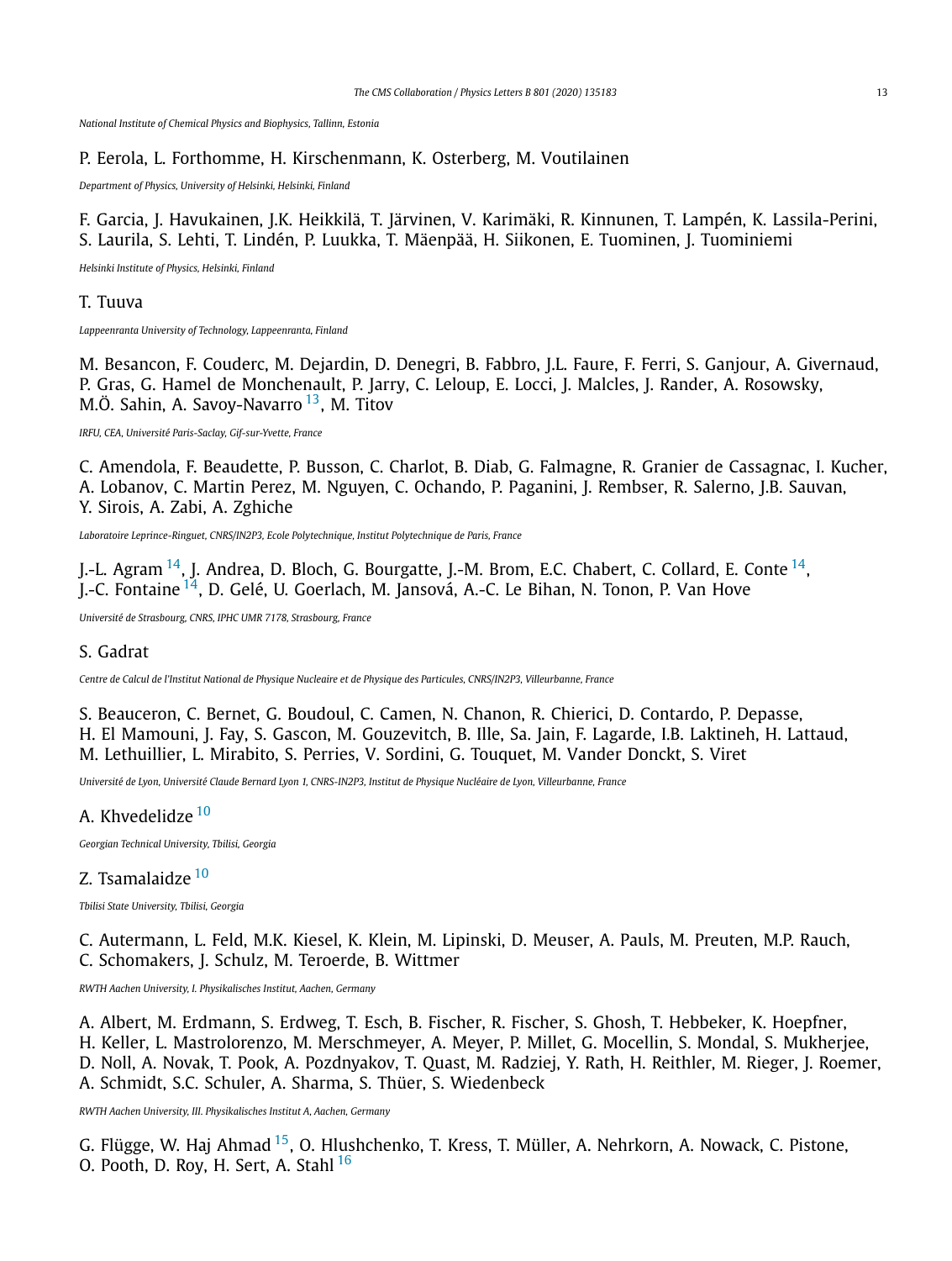*RWTH Aachen University, III. Physikalisches Institut B, Aachen, Germany*

M. Aldaya Martin, P. Asmuss, I. Babounikau, H. Bakhshiansohi, K. Beernaert, O. Behnke, U. Behrens, A. Bermúdez Martínez, D. Bertsche, A.A. Bin Anuar, K. Borras [17,](#page-25-0) V. Botta, A. Campbell, A. Cardini, P. Connor, S. Consuegra Rodríguez, C. Contreras-Campana, V. Danilov, A. De Wit, M.M. Defranchis, C. Diez Pardos, D. Domínguez Damiani, G. Eckerlin, D. Eckstein, T. Eichhorn, A. Elwood, E. Eren, E. Gallo [18,](#page-25-0) A. Geiser, J.M. Grados Luyando, A. Grohsjean, M. Guthoff, M. Haranko, A. Harb, A. Jafari, N.Z. Jomhari, H. Jung, A. Kasem [17,](#page-25-0) M. Kasemann, H. Kaveh, J. Keaveney, C. Kleinwort, J. Knolle, D. Krücker, W. Lange, T. Lenz, J. Leonard, J. Lidrych, K. Lipka, W. Lohmann<sup>19</sup>, R. Mankel, I.-A. Melzer-Pellmann, A.B. Meyer, M. Meyer, M. Missiroli, G. Mittag, J. Mnich, A. Mussgiller, V. Myronenko, D. Pérez Adán, S.K. Pflitsch, D. Pitzl, A. Raspereza, A. Saibel, M. Savitskyi, V. Scheurer, P. Schütze, C. Schwanenberger, R. Shevchenko, A. Singh, H. Tholen, O. Turkot, A. Vagnerini, M. Van De Klundert, G.P. Van Onsem, R. Walsh, Y. Wen, K. Wichmann, C. Wissing, O. Zenaiev, R. Zlebcik

*Deutsches Elektronen-Synchrotron, Hamburg, Germany*

R. Aggleton, S. Bein, L. Benato, A. Benecke, V. Blobel, T. Dreyer, A. Ebrahimi, A. Fröhlich, C. Garbers, E. Garutti, D. Gonzalez, P. Gunnellini, J. Haller, A. Hinzmann, A. Karavdina, G. Kasieczka, R. Klanner, R. Kogler, N. Kovalchuk, S. Kurz, V. Kutzner, J. Lange, T. Lange, A. Malara, D. Marconi, J. Multhaup, C.E.N. Niemeyer, D. Nowatschin, A. Perieanu, A. Reimers, O. Rieger, C. Scharf, P. Schleper, S. Schumann, J. Schwandt, J. Sonneveld, H. Stadie, G. Steinbrück, F.M. Stober, M. Stöver, B. Vormwald, I. Zoi

*University of Hamburg, Hamburg, Germany*

M. Akbiyik, C. Barth, M. Baselga, S. Baur, T. Berger, E. Butz, R. Caspart, T. Chwalek, W. De Boer, A. Dierlamm, K. El Morabit, N. Faltermann, M. Giffels, P. Goldenzweig, A. Gottmann, M.A. Harrendorf, F. Hartmann <sup>16</sup>, U. Husemann, S. Kudella, S. Mitra, M.U. Mozer, Th. Müller, M. Musich, A. Nürnberg, G. Quast, K. Rabbertz, M. Schröder, I. Shvetsov, H.J. Simonis, R. Ulrich, M. Weber, C. Wöhrmann, R. Wolf

*Karlsruher Institut fuer Technologie, Karlsruhe, Germany*

G. Anagnostou, P. Asenov, G. Daskalakis, T. Geralis, A. Kyriakis, D. Loukas, G. Paspalaki

*Institute of Nuclear and Particle Physics (INPP), NCSR Demokritos, Aghia Paraskevi, Greece*

M. Diamantopoulou, G. Karathanasis, P. Kontaxakis, A. Panagiotou, I. Papavergou, N. Saoulidou, A. Stakia, K. Theofilatos, K. Vellidis

*National and Kapodistrian University of Athens, Athens, Greece*

### G. Bakas, K. Kousouris, I. Papakrivopoulos, G. Tsipolitis

*National Technical University of Athens, Athens, Greece*

I. Evangelou, C. Foudas, P. Gianneios, P. Katsoulis, P. Kokkas, S. Mallios, K. Manitara, N. Manthos, I. Papadopoulos, J. Strologas, F.A. Triantis, D. Tsitsonis

*University of Ioánnina, Ioánnina, Greece*

M. Bartók<sup>20</sup>, M. Csanad, P. Major, K. Mandal, A. Mehta, M.I. Nagy, G. Pasztor, O. Surányi, G.I. Veres

*MTA-ELTE Lendület CMS Particle and Nuclear Physics Group, Eötvös Loránd University, Budapest, Hungary*

G. Bencze, C. Hajdu, D. Horvath<sup>21</sup>, F. Sikler, T.Á. Vámi, V. Veszpremi, G. Vesztergombi<sup>[†](#page-25-0)</sup>

*Wigner Research Centre for Physics, Budapest, Hungary*

N. Beni, S. Czellar, J. Karancsi [20,](#page-25-0) A. Makovec, J. Molnar, Z. Szillasi

*Institute of Nuclear Research ATOMKI, Debrecen, Hungary*

P. Raics, D. Teyssier, Z.L. Trocsanyi, B. Ujvari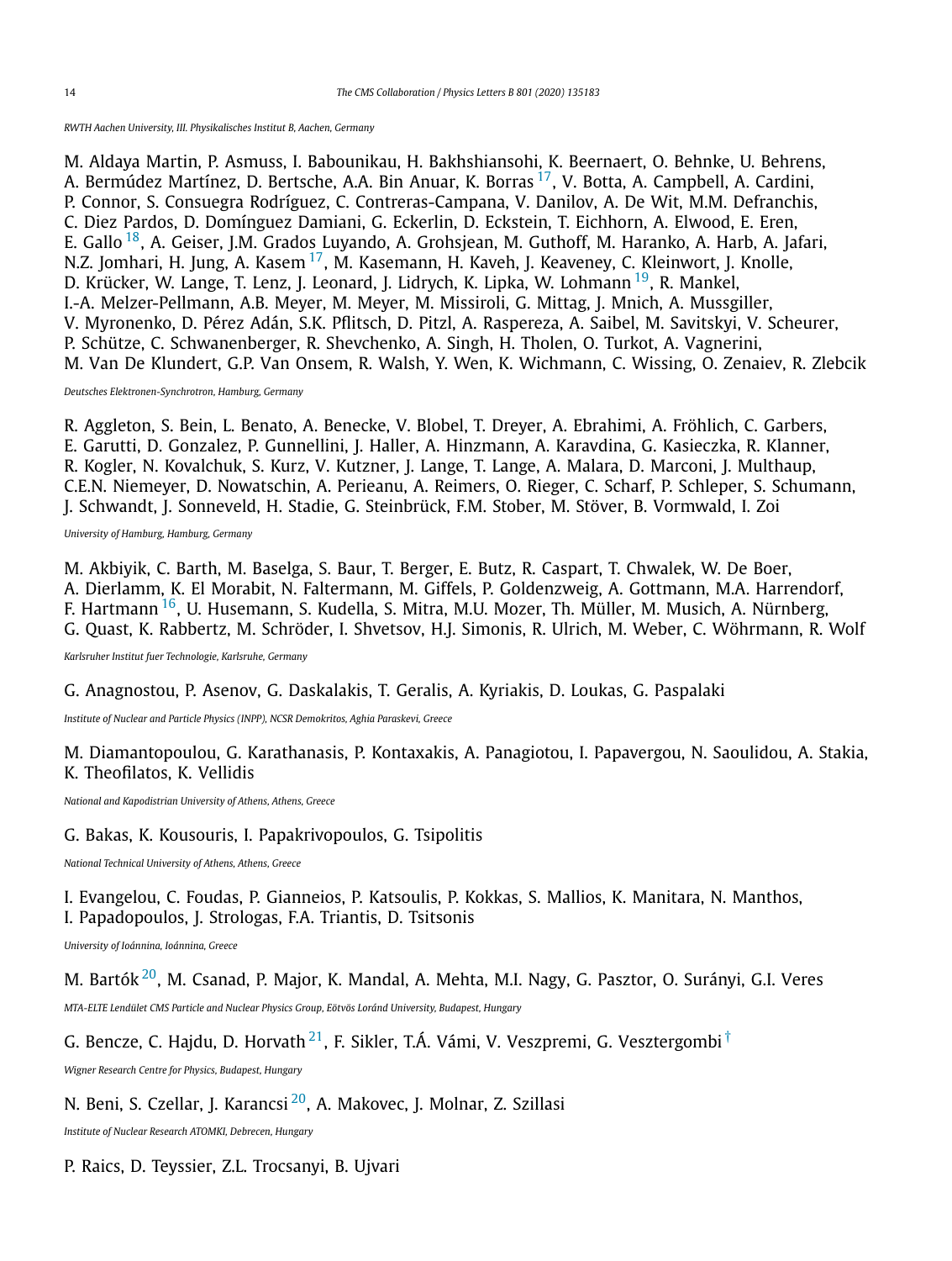*Institute of Physics, University of Debrecen, Debrecen, Hungary*

#### T. Csorgo, W.J. Metzger, F. Nemes, T. Novak

*Eszterhazy Karoly University, Karoly Robert Campus, Gyongyos, Hungary*

#### S. Choudhury, J.R. Komaragiri, P.C. Tiwari

*Indian Institute of Science (IISc), Bangalore, India*

S. Bahinipati<sup>[22](#page-25-0)</sup>, C. Kar, G. Kole, P. Mal, V.K. Muraleedharan Nair Bindhu, A. Navak<sup>[23](#page-25-0)</sup>. D.K. Sahoo<sup>22</sup>. S.K. Swain

*National Institute of Science Education and Research, HBNI, Bhubaneswar, India*

S. Bansal, S.B. Beri, V. Bhatnagar, S. Chauhan, R. Chawla, N. Dhingra, R. Gupta, A. Kaur, M. Kaur, S. Kaur, P. Kumari, M. Lohan, M. Meena, K. Sandeep, S. Sharma, J.B. Singh, A.K. Virdi, G. Walia

*Panjab University, Chandigarh, India*

A. Bhardwaj, B.C. Choudhary, R.B. Garg, M. Gola, S. Keshri, Ashok Kumar, S. Malhotra, M. Naimuddin, P. Priyanka, K. Ranjan, Aashaq Shah, R. Sharma

*University of Delhi, Delhi, India*

R. Bhardwaj  $^{24}$  $^{24}$  $^{24}$ , M. Bharti  $^{24}$ , R. Bhattacharya, S. Bhattacharya, U. Bhawandeep  $^{24}$ , D. Bhowmik, S. Dey, S. Dutta, S. Ghosh, M. Maity [25,](#page-25-0) K. Mondal, S. Nandan, A. Purohit, P.K. Rout, G. Saha, S. Sarkar, T. Sarkar  $^{25}$ , M. Sharan, B. Singh  $^{24}$  $^{24}$  $^{24}$ , S. Thakur  $^{24}$ 

*Saha Institute of Nuclear Physics, HBNI, Kolkata, India*

P.K. Behera, P. Kalbhor, A. Muhammad, P.R. Pujahari, A. Sharma, A.K. Sikdar

*Indian Institute of Technology Madras, Madras, India*

R. Chudasama, D. Dutta, V. Jha, V. Kumar, D.K. Mishra, P.K. Netrakanti, L.M. Pant, P. Shukla

*Bhabha Atomic Research Centre, Mumbai, India*

#### T. Aziz, M.A. Bhat, S. Dugad, G.B. Mohanty, N. Sur, RavindraKumar Verma

*Tata Institute of Fundamental Research-A, Mumbai, India*

S. Banerjee, S. Bhattacharya, S. Chatterjee, P. Das, M. Guchait, S. Karmakar, S. Kumar, G. Majumder, K. Mazumdar, N. Sahoo, S. Sawant

*Tata Institute of Fundamental Research-B, Mumbai, India*

S. Chauhan, S. Dube, V. Hegde, A. Kapoor, K. Kothekar, S. Pandey, A. Rane, A. Rastogi, S. Sharma

*Indian Institute of Science Education and Research (IISER), Pune, India*

S. Chenarani [26,](#page-25-0) E. Eskandari Tadavani, S.M. Etesami [26,](#page-25-0) M. Khakzad, M. Mohammadi Najafabadi, M. Naseri, F. Rezaei Hosseinabadi

*Institute for Research in Fundamental Sciences (IPM), Tehran, Iran*

#### M. Felcini, M. Grunewald

*University College Dublin, Dublin, Ireland*

M. Abbrescia [a](#page-15-0)*,*[b,](#page-15-0) R. Aly [a](#page-15-0)*,*[b](#page-15-0)*,*[27,](#page-25-0) C. Calabria [a](#page-15-0)*,*[b,](#page-15-0) A. Colaleo [a,](#page-15-0) D. Creanza [a](#page-15-0)*,*[c,](#page-15-0) L. Cristella [a](#page-15-0)*,*[b,](#page-15-0) N. De Filippis [a](#page-15-0)*,*[c,](#page-15-0) M. De Palma [a](#page-15-0)*,*[b,](#page-15-0) A. Di Florio [a](#page-15-0)*,*[b,](#page-15-0) L. Fiore [a,](#page-15-0) A. Gelmi [a](#page-15-0)*,*[b](#page-15-0), G. Iaselli [a](#page-15-0)*,*[c](#page-15-0), M. Ince [a](#page-15-0)*,*[b,](#page-15-0) S. Lezki [a](#page-15-0)*,*[b,](#page-15-0) G. Maggi [a](#page-15-0)*,*[c,](#page-15-0)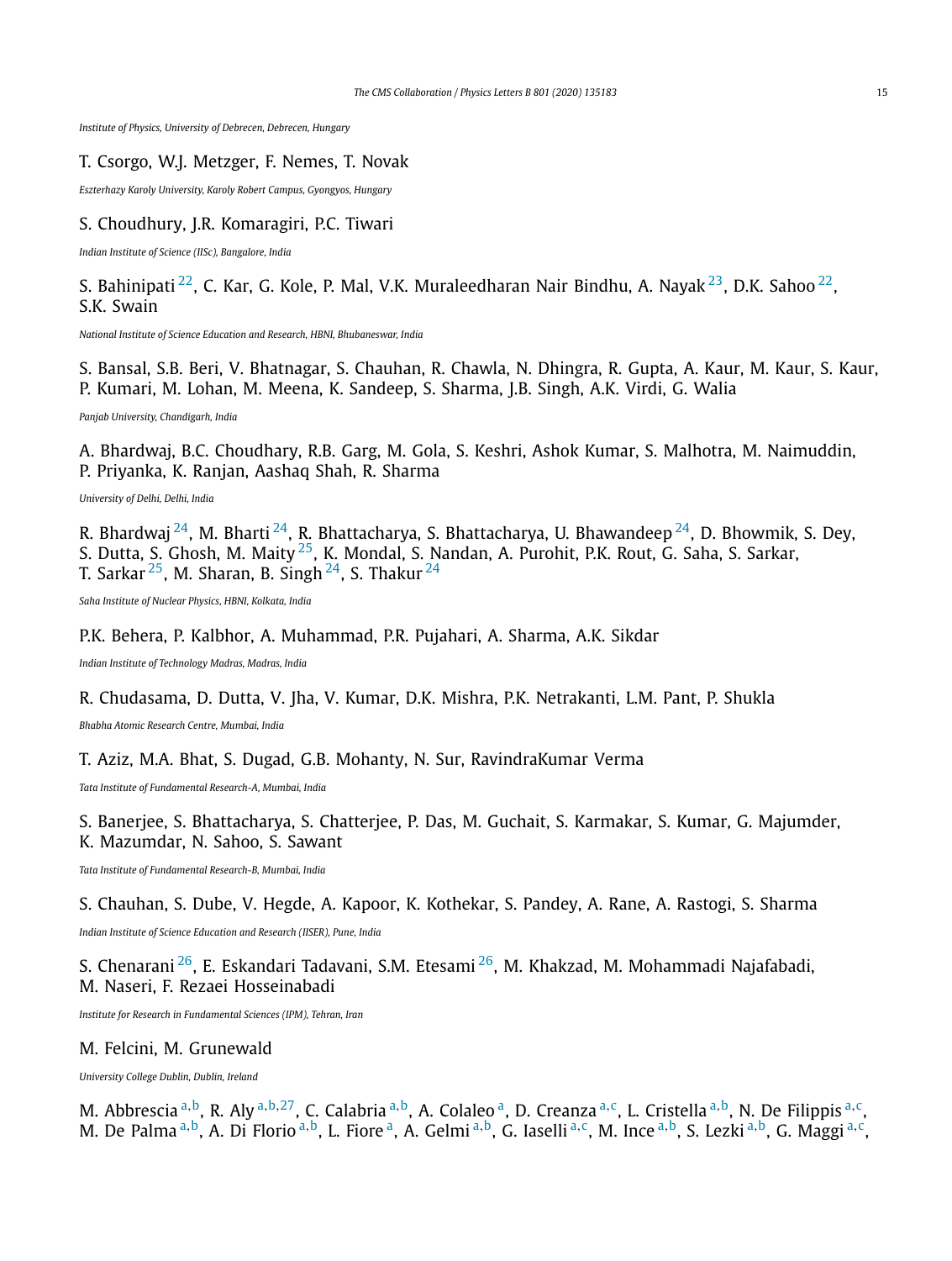<span id="page-15-0"></span>M. Maggi<sup>a</sup>, G. Miniello a<sup>,b</sup>, S. My a,b, S. Nuzzo a,b, A. Pompili a,b, G. Pugliese a,c, R. Radogna a, A. Ranieri a, G. Selvaggi<sup>a,b</sup>, L. Silvestris<sup>a</sup>, R. Venditti<sup>a</sup>, P. Verwilligen<sup>a</sup>

<sup>a</sup> *INFN Sezione di Bari, Bari, Italy* <sup>b</sup> *Università di Bari, Bari, Italy* <sup>c</sup> *Politecnico di Bari, Bari, Italy*

G. Abbiendi a, C. Battilana <sup>a</sup>*,*b, D. Bonacorsi <sup>a</sup>*,*b, L. Borgonovi <sup>a</sup>*,*b, S. Braibant-Giacomelli <sup>a</sup>*,*b, R. Campanini <sup>a</sup>*,*b, P. Capiluppi <sup>a</sup>*,*b, A. Castro <sup>a</sup>*,*b, F.R. Cavallo a, C. Ciocca a, G. Codispoti <sup>a</sup>*,*b, M. Cuffiani <sup>a</sup>*,*b, G.M. Dallavalle <sup>a</sup>, F. Fabbri <sup>a</sup>, A. Fanfani <sup>a,b</sup>, E. Fontanesi, P. Giacomelli <sup>a</sup>, C. Grandi <sup>a</sup>, L. Guiducci <sup>a,b</sup>, F. Iemmi <sup>a</sup>*,*b, S. Lo Meo <sup>a</sup>*,*[28](#page-25-0), S. Marcellini a, G. Masetti a, F.L. Navarria <sup>a</sup>*,*b, A. Perrotta a, F. Primavera <sup>a</sup>*,*b, A.M. Rossi <sup>a</sup>*,*b, T. Rovelli <sup>a</sup>*,*b, G.P. Siroli <sup>a</sup>*,*b, N. Tosi <sup>a</sup>

<sup>a</sup> *INFN Sezione di Bologna, Bologna, Italy* <sup>b</sup> *Università di Bologna, Bologna, Italy*

S. Albergo <sup>a</sup>*,*b*,*[29,](#page-25-0) S. Costa <sup>a</sup>*,*b, A. Di Mattia a, R. Potenza <sup>a</sup>*,*b, A. Tricomi <sup>a</sup>*,*b*,*[29,](#page-25-0) C. Tuve <sup>a</sup>*,*<sup>b</sup>

<sup>a</sup> *INFN Sezione di Catania, Catania, Italy*

<sup>b</sup> *Università di Catania, Catania, Italy*

G. Barbagli a, R. Ceccarelli, K. Chatterjee <sup>a</sup>*,*b, V. Ciulli <sup>a</sup>*,*b, C. Civinini a, R. D'Alessandro <sup>a</sup>*,*b, E. Focardi <sup>a</sup>*,*b, G. Latino, P. Lenzi a, b, M. Meschini <sup>a</sup>, S. Paoletti <sup>a</sup>, G. Sguazzoni <sup>a</sup>, D. Strom <sup>a</sup>, L. Viliani <sup>a</sup>

<sup>a</sup> *INFN Sezione di Firenze, Firenze, Italy* <sup>b</sup> *Università di Firenze, Firenze, Italy*

#### L. Benussi, S. Bianco, D. Piccolo

*INFN Laboratori Nazionali di Frascati, Frascati, Italy*

M. Bozzo <sup>a</sup>*,*b, F. Ferro a, R. Mulargia <sup>a</sup>*,*b, E. Robutti a, S. Tosi <sup>a</sup>*,*<sup>b</sup>

<sup>a</sup> *INFN Sezione di Genova, Genova, Italy* <sup>b</sup> *Università di Genova, Genova, Italy*

A. Benaglia a, A. Beschi <sup>a</sup>*,*b, F. Brivio <sup>a</sup>*,*b, V. Ciriolo <sup>a</sup>*,*b*,*[16,](#page-25-0) S. Di Guida <sup>a</sup>*,*b*,*[16,](#page-25-0) M.E. Dinardo <sup>a</sup>*,*b, P. Dini a, S. Fiorendi <sup>a</sup>*,*b, S. Gennai a, A. Ghezzi <sup>a</sup>*,*b, P. Govoni <sup>a</sup>*,*b, L. Guzzi <sup>a</sup>*,*b, M. Malberti a, S. Malvezzi a, D. Menasce a, F. Monti <sup>a</sup>*,*b, L. Moroni a, G. Ortona <sup>a</sup>*,*b, M. Paganoni <sup>a</sup>*,*b, D. Pedrini a, S. Ragazzi <sup>a</sup>*,*b,

T. Tabarelli de Fatis <sup>a</sup>*,*b, D. Zuolo <sup>a</sup>*,*<sup>b</sup>

<sup>a</sup> *INFN Sezione di Milano-Bicocca, Milano, Italy*

<sup>b</sup> *Università di Milano-Bicocca, Milano, Italy*

S. Buontempo <sup>a</sup>, N. Cavallo <sup>a, c</sup>, A. De Iorio <sup>a, b</sup>, A. Di Crescenzo <sup>a, b</sup>, F. Fabozzi <sup>a, c</sup>, F. Fienga <sup>a</sup>, G. Galati <sup>a</sup>, A.O.M. Iorio <sup>a</sup>*,*b, L. Lista <sup>a</sup>*,*b, S. Meola <sup>a</sup>*,*d*,*[16,](#page-25-0) P. Paolucci <sup>a</sup>*,*[16,](#page-25-0) B. Rossi a, C. Sciacca <sup>a</sup>*,*b, E. Voevodina <sup>a</sup>*,*<sup>b</sup>

<sup>a</sup> *INFN Sezione di Napoli, Napoli, Italy*

<sup>b</sup> *Università di Napoli 'Federico II', Napoli, Italy*

<sup>c</sup> *Università della Basilicata, Potenza, Italy*

<sup>d</sup> *Università G. Marconi, Roma, Italy*

P. Azzi a, N. Bacchetta a, D. Bisello <sup>a</sup>*,*b, A. Boletti <sup>a</sup>*,*b, A. Bragagnolo, R. Carlin <sup>a</sup>*,*b, P. Checchia a, P. De Castro Manzano<sup>a</sup>, T. Dorigo<sup>a</sup>, U. Dosselli<sup>a</sup>, F. Gasparini<sup>a,b</sup>, U. Gasparini<sup>a,b</sup>, A. Gozzelino<sup>a</sup>, S.Y. Hoh, P. Lujan, M. Margoni <sup>a</sup>*,*b, A.T. Meneguzzo <sup>a</sup>*,*b, J. Pazzini <sup>a</sup>*,*b, M. Presilla b, P. Ronchese <sup>a</sup>*,*b, R. Rossin <sup>a</sup>*,*b, F. Simonetto <sup>a</sup>*,*b, A. Tiko, M. Tosi <sup>a</sup>*,*b, M. Zanetti <sup>a</sup>*,*b, P. Zotto <sup>a</sup>*,*b, G. Zumerle <sup>a</sup>*,*<sup>b</sup>

<sup>a</sup> *INFN Sezione di Padova, Padova, Italy*

<sup>b</sup> *Università di Padova, Padova, Italy*

<sup>c</sup> *Università di Trento, Trento, Italy*

A. Braghieri a, P. Montagna <sup>a</sup>*,*b, S.P. Ratti <sup>a</sup>*,*b, V. Re a, M. Ressegotti <sup>a</sup>*,*b, C. Riccardi <sup>a</sup>*,*b, P. Salvini a, I. Vai <sup>a</sup>*,*b, P. Vitulo <sup>a</sup>*,*<sup>b</sup>

<sup>a</sup> *INFN Sezione di Pavia, Pavia, Italy*

<sup>b</sup> *Università di Pavia, Pavia, Italy*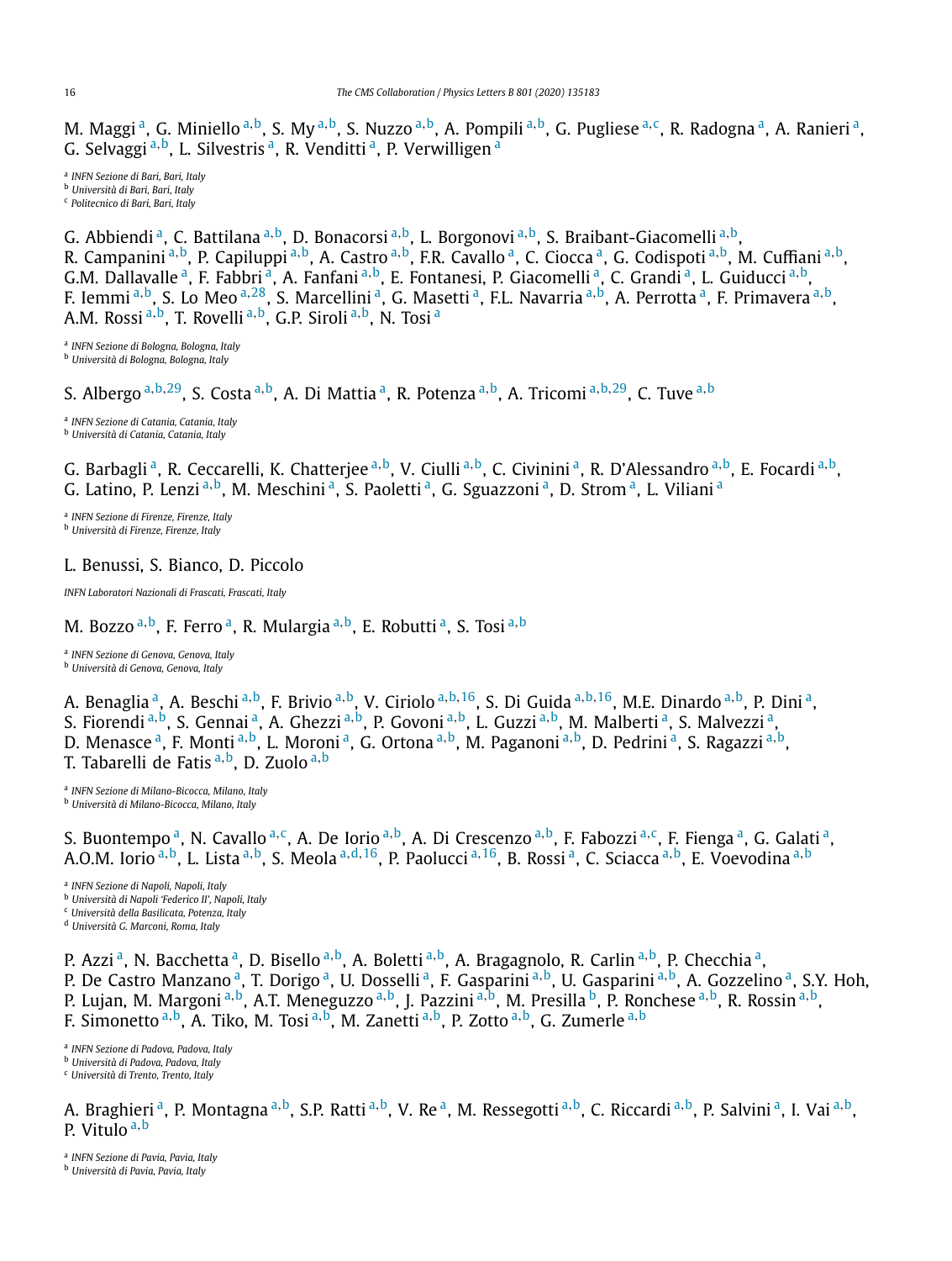M. Biasini <sup>a</sup>*,*b, G.M. Bilei a, C. Cecchi <sup>a</sup>*,*b, D. Ciangottini <sup>a</sup>*,*b, L. Fanò <sup>a</sup>*,*b, P. Lariccia <sup>a</sup>*,*b, R. Leonardi <sup>a</sup>*,*b, E. Manoni a, G. Mantovani <sup>a</sup>*,*b, V. Mariani <sup>a</sup>*,*b, M. Menichelli a, A. Rossi <sup>a</sup>*,*b, A. Santocchia <sup>a</sup>*,*b, D. Spiga <sup>a</sup>

<sup>a</sup> *INFN Sezione di Perugia, Perugia, Italy* <sup>b</sup> *Università di Perugia, Perugia, Italy*

K. Androsov<sup>a</sup>, P. Azzurri<sup>a</sup>, G. Bagliesi<sup>a</sup>, V. Bertacchi a, C. L. Bianchini<sup>a</sup>, T. Boccali<sup>a</sup>, R. Castaldi<sup>a</sup>, M.A. Ciocci a, b, R. Dell'Orso a, G. Fedi a, L. Giannini a,c, A. Giassi a, M.T. Grippo a, F. Ligabue a,c, E. Manca a,c, G. Mandorli <sup>a</sup>*,*c, A. Messineo <sup>a</sup>*,*b, F. Palla a, A. Rizzi <sup>a</sup>*,*b, G. Rolandi [30,](#page-25-0) S. Roy Chowdhury, A. Scribano a, P. Spagnolo<sup>a</sup>, R. Tenchini<sup>a</sup>, G. Tonelli<sup>a, b</sup>, N. Turini, A. Venturi<sup>a</sup>, P.G. Verdini<sup>a</sup>

<sup>a</sup> *INFN Sezione di Pisa, Pisa, Italy*

<sup>b</sup> *Università di Pisa, Pisa, Italy*

<sup>c</sup> *Scuola Normale Superiore di Pisa, Pisa, Italy*

F. Cavallari a, M. Cipriani <sup>a</sup>*,*b, D. Del Re <sup>a</sup>*,*b, E. Di Marco <sup>a</sup>*,*b, M. Diemoz a, E. Longo <sup>a</sup>*,*b, B. Marzocchi <sup>a</sup>*,*b, P. Meridiani a, G. Organtini <sup>a</sup>*,*b, F. Pandolfi a, R. Paramatti <sup>a</sup>*,*b, C. Quaranta <sup>a</sup>*,*b, S. Rahatlou <sup>a</sup>*,*b, C. Rovelli a, F. Santanastasio <sup>a</sup>*,*b, L. Soffi <sup>a</sup>*,*<sup>b</sup>

<sup>a</sup> *INFN Sezione di Roma, Rome, Italy*

<sup>b</sup> *Sapienza Università di Roma, Rome, Italy*

N. Amapane <sup>a</sup>*,*b, R. Arcidiacono <sup>a</sup>*,*c, S. Argiro <sup>a</sup>*,*b, M. Arneodo <sup>a</sup>*,*c, N. Bartosik a, R. Bellan <sup>a</sup>*,*b, C. Biino a, A. Cappati <sup>a</sup>*,*b, N. Cartiglia a, S. Cometti a, M. Costa <sup>a</sup>*,*b, R. Covarelli <sup>a</sup>*,*b, N. Demaria a, B. Kiani <sup>a</sup>*,*b, C. Mariotti <sup>a</sup>, S. Maselli <sup>a</sup>, E. Migliore <sup>a,b</sup>, V. Monaco <sup>a,b</sup>, E. Monteil <sup>a,b</sup>, M. Monteno <sup>a</sup>, M.M. Obertino <sup>a,b</sup>, L. Pacher <sup>a</sup>*,*b, N. Pastrone a, M. Pelliccioni a, G.L. Pinna Angioni <sup>a</sup>*,*b, A. Romero <sup>a</sup>*,*b, M. Ruspa <sup>a</sup>*,*c, R. Sacchi <sup>a</sup>*,*b, R. Salvatico <sup>a</sup>*,*b, V. Sola a, A. Solano <sup>a</sup>*,*b, D. Soldi <sup>a</sup>*,*b, A. Staiano <sup>a</sup>

<sup>a</sup> *INFN Sezione di Torino, Torino, Italy*

<sup>b</sup> *Università di Torino, Torino, Italy*

<sup>c</sup> *Università del Piemonte Orientale, Novara, Italy*

S. Belforte a, V. Candelise <sup>a</sup>*,*b, M. Casarsa a, F. Cossutti a, A. Da Rold <sup>a</sup>*,*b, G. Della Ricca <sup>a</sup>*,*b, F. Vazzoler <sup>a</sup>*,*b, A. Zanetti<sup>a</sup>

<sup>a</sup> *INFN Sezione di Trieste, Trieste, Italy* <sup>b</sup> *Università di Trieste, Trieste, Italy*

## B. Kim, D.H. Kim, G.N. Kim, M.S. Kim, J. Lee, S.W. Lee, C.S. Moon, Y.D. Oh, S.I. Pak, S. Sekmen, D.C. Son, Y.C. Yang

*Kyungpook National University, Daegu, Republic of Korea*

#### H. Kim, D.H. Moon, G. Oh

*Chonnam National University, Institute for Universe and Elementary Particles, Kwangju, Republic of Korea*

## B. Francois, T.J. Kim, J. Park

*Hanyang University, Seoul, Republic of Korea*

S. Cho, S. Choi, Y. Go, D. Gyun, S. Ha, B. Hong, K. Lee, K.S. Lee, J. Lim, J. Park, S.K. Park, Y. Roh

*Korea University, Seoul, Republic of Korea*

## J. Goh

*Kyung Hee University, Department of Physics, Republic of Korea*

## H.S. Kim

*Sejong University, Seoul, Republic of Korea*

J. Almond, J.H. Bhyun, J. Choi, S. Jeon, J. Kim, J.S. Kim, H. Lee, K. Lee, S. Lee, K. Nam, M. Oh, S.B. Oh, B.C. Radburn-Smith, U.K. Yang, H.D. Yoo, I. Yoon, G.B. Yu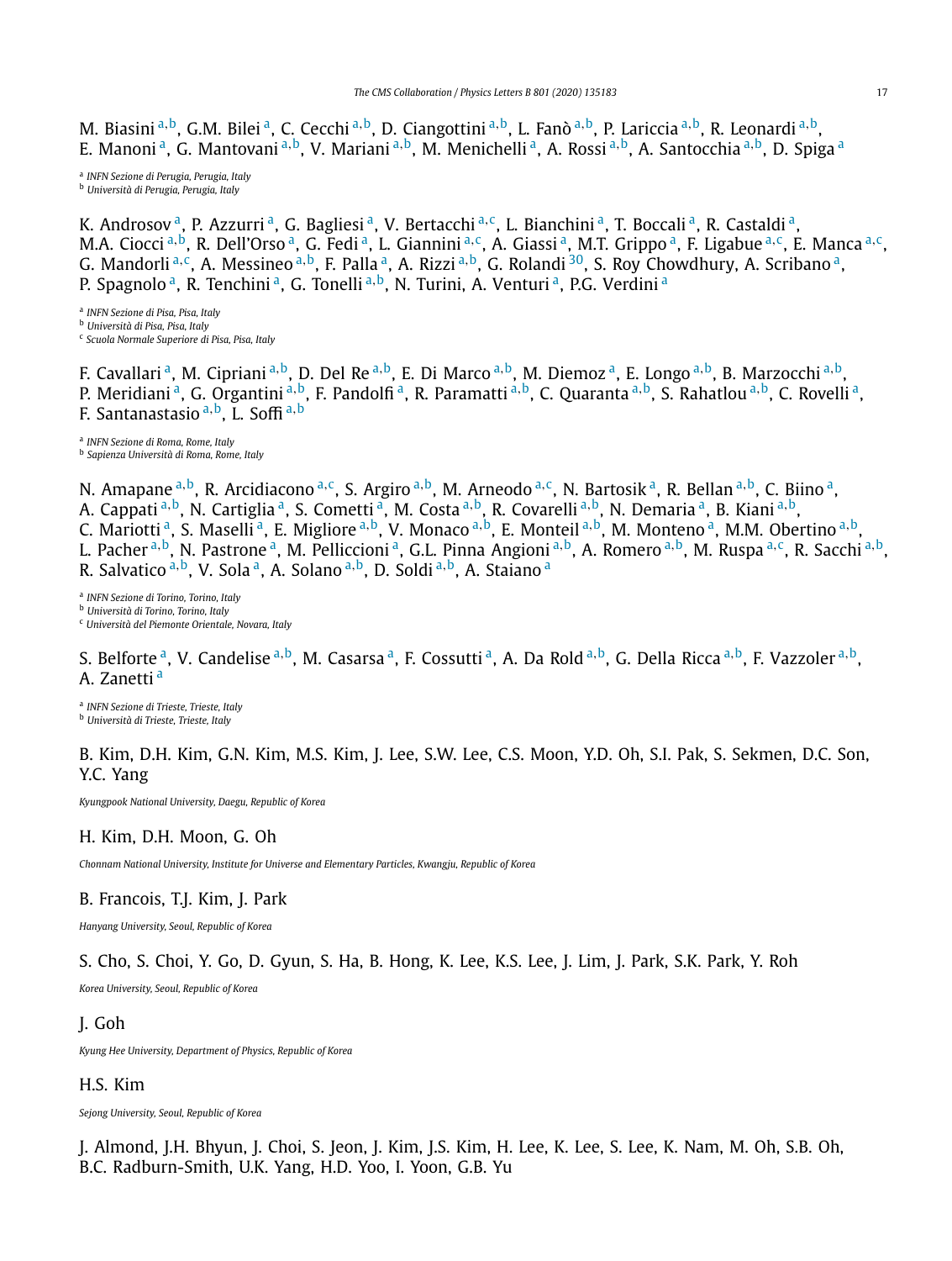*Seoul National University, Seoul, Republic of Korea*

### D. Jeon, H. Kim, J.H. Kim, J.S.H. Lee, I.C. Park, I. Watson

*University of Seoul, Seoul, Republic of Korea*

#### Y. Choi, C. Hwang, Y. Jeong, J. Lee, Y. Lee, I. Yu

*Sungkyunkwan University, Suwon, Republic of Korea*

### V. Veckalns<sup>[31](#page-25-0)</sup>

*Riga Technical University, Riga, Latvia*

#### V. Dudenas, A. Juodagalvis, G. Tamulaitis, J. Vaitkus

*Vilnius University, Vilnius, Lithuania*

## Z.A. Ibrahim, F. Mohamad Idris [32](#page-25-0), W.A.T. Wan Abdullah, M.N. Yusli, Z. Zolkapli

*National Centre for Particle Physics, Universiti Malaya, Kuala Lumpur, Malaysia*

### J.F. Benitez, A. Castaneda Hernandez, J.A. Murillo Quijada, L. Valencia Palomo

*Universidad de Sonora (UNISON), Hermosillo, Mexico*

## H. Castilla-Valdez, E. De La Cruz-Burelo, I. Heredia-De La Cruz<sup>33</sup>, R. Lopez-Fernandez, A. Sanchez-Hernandez

*Centro de Investigacion y de Estudios Avanzados del IPN, Mexico City, Mexico*

#### S. Carrillo Moreno, C. Oropeza Barrera, M. Ramirez-Garcia, F. Vazquez Valencia

*Universidad Iberoamericana, Mexico City, Mexico*

#### J. Eysermans, I. Pedraza, H.A. Salazar Ibarguen, C. Uribe Estrada

*Benemerita Universidad Autonoma de Puebla, Puebla, Mexico*

#### A. Morelos Pineda

*Universidad Autónoma de San Luis Potosí, San Luis Potosí, Mexico*

#### N. Raicevic

*University of Montenegro, Podgorica, Montenegro*

#### D. Krofcheck

*University of Auckland, Auckland, New Zealand*

#### S. Bheesette, P.H. Butler

*University of Canterbury, Christchurch, New Zealand*

#### A. Ahmad, M. Ahmad, Q. Hassan, H.R. Hoorani, W.A. Khan, M.A. Shah, M. Shoaib, M. Waqas

*National Centre for Physics, Quaid-I-Azam University, Islamabad, Pakistan*

#### V. Avati, L. Grzanka, M. Malawski

AGH University of Science and Technology, Faculty of Computer Science, Electronics and Telecommunications, Krakow, Poland

#### H. Bialkowska, M. Bluj, B. Boimska, M. Górski, M. Kazana, M. Szleper, P. Zalewski

*National Centre for Nuclear Research, Swierk, Poland*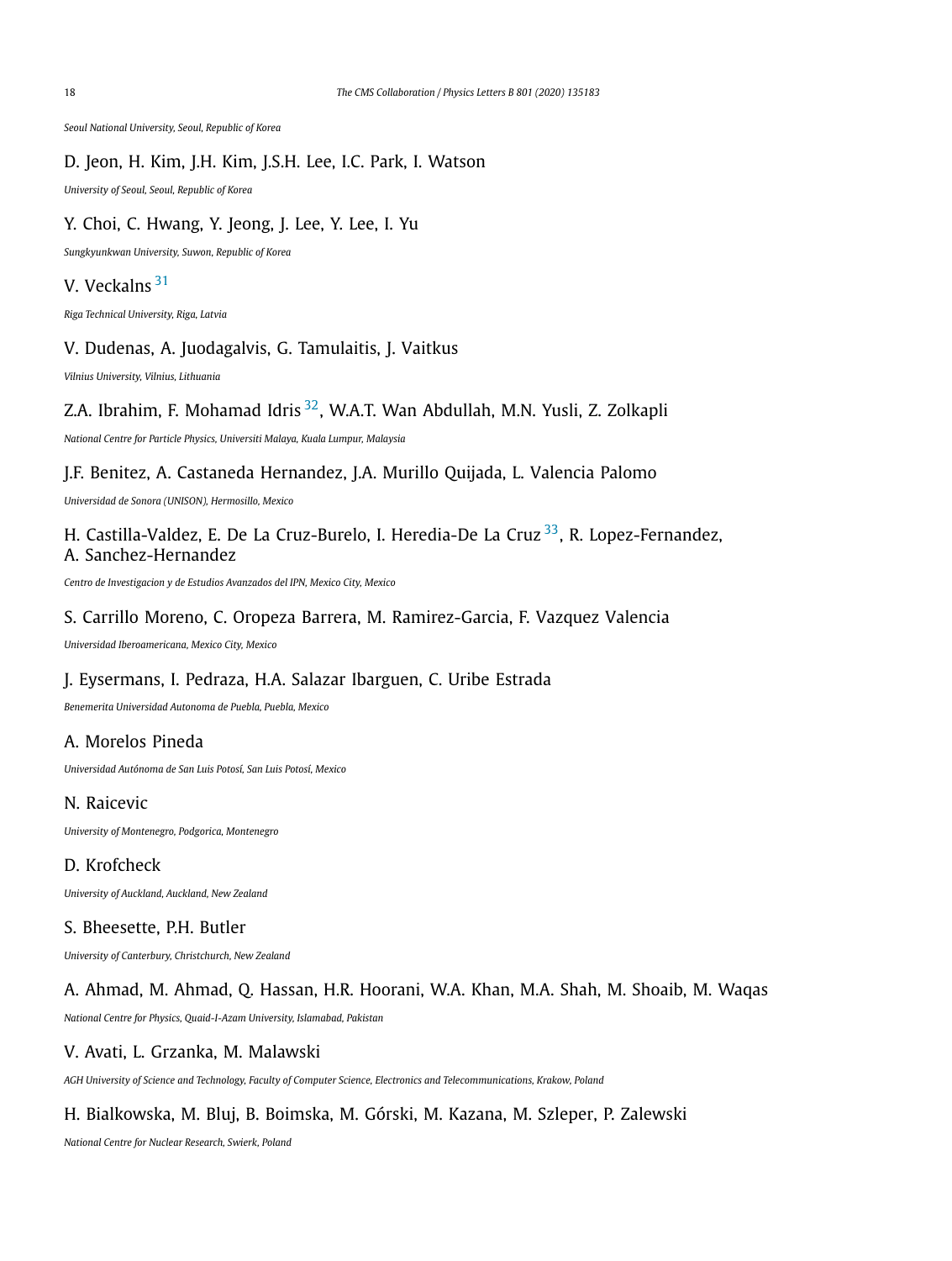K. Bunkowski, A. Byszuk [34,](#page-25-0) K. Doroba, A. Kalinowski, M. Konecki, J. Krolikowski, M. Misiura, M. Olszewski, A. Pyskir, M. Walczak

*Institute of Experimental Physics, Faculty of Physics, University of Warsaw, Warsaw, Poland*

M. Araujo, P. Bargassa, D. Bastos, A. Di Francesco, P. Faccioli, B. Galinhas, M. Gallinaro, J. Hollar, N. Leonardo, J. Seixas, K. Shchelina, G. Strong, O. Toldaiev, J. Varela

*Laboratório de Instrumentação e Física Experimental de Partículas, Lisboa, Portugal*

A. Baginyan, P. Bunin, A. Golunov, I. Golutvin, I. Gorbunov, A. Kamenev, V. Karjavine, V. Korenkov, G. Kozlov, A. Lanev, A. Malakhov, V. Matveev [35](#page-25-0)*,*[36,](#page-25-0) P. Moisenz, V. Palichik, V. Perelygin, M. Savina, S. Shmatov, S. Shulha, N. Voytishin, A. Zarubin

*Joint Institute for Nuclear Research, Dubna, Russia*

L. Chtchipounov, V. Golovtsov, Y. Ivanov, V. Kim<sup>37</sup>, E. Kuznetsova<sup>38</sup>, P. Levchenko, V. Murzin, V. Oreshkin, I. Smirnov, D. Sosnov, V. Sulimov, L. Uvarov, A. Vorobyev

*Petersburg Nuclear Physics Institute, Gatchina (St. Petersburg), Russia*

Yu. Andreev, A. Dermenev, S. Gninenko, N. Golubev, A. Karneyeu, M. Kirsanov, N. Krasnikov, A. Pashenkov, D. Tlisov, A. Toropin

*Institute for Nuclear Research, Moscow, Russia*

V. Epshteyn, V. Gavrilov, N. Lychkovskaya, A. Nikitenko <sup>39</sup>, V. Popov, I. Pozdnyakov, G. Safronov, A. Spiridonov, A. Stepennov, M. Toms, E. Vlasov, A. Zhokin

Institute for Theoretical and Experimental Physics named by A.I. Alikhanov of NRC 'Kurchatov Institute', Moscow, Russia

#### T. Aushev

*Moscow Institute of Physics and Technology, Moscow, Russia*

O. Bychkova, R. Chistov<sup>[40](#page-25-0)</sup>, M. Danilov<sup>40</sup>, S. Polikarpov<sup>40</sup>, E. Tarkovskii

*National Research Nuclear University 'Moscow Engineering Physics Institute' (MEPhI), Moscow, Russia*

V. Andreev, M. Azarkin, I. Dremin, M. Kirakosyan, A. Terkulov

*P.N. Lebedev Physical Institute, Moscow, Russia*

A. Belyaev, E. Boos, M. Dubinin [41,](#page-25-0) L. Dudko, A. Ershov, A. Gribushin, V. Klyukhin, O. Kodolova, I. Lokhtin, S. Obraztsov, S. Petrushanko, V. Savrin, A. Snigirev

*Skobeltsyn Institute of Nuclear Physics, Lomonosov Moscow State University, Moscow, Russia*

A. Barnyakov [42,](#page-25-0) V. Blinov [42,](#page-25-0) T. Dimova [42,](#page-25-0) L. Kardapoltsev [42,](#page-25-0) Y. Skovpen [42](#page-25-0)

*Novosibirsk State University (NSU), Novosibirsk, Russia*

I. Azhgirey, I. Bayshev, S. Bitioukov, V. Kachanov, D. Konstantinov, P. Mandrik, V. Petrov, R. Ryutin, S. Slabospitskii, A. Sobol, S. Troshin, N. Tyurin, A. Uzunian, A. Volkov

*Institute for High Energy Physics of National Research Centre 'Kurchatov Institute', Protvino, Russia*

#### A. Babaev, A. Iuzhakov, V. Okhotnikov

*National Research Tomsk Polytechnic University, Tomsk, Russia*

#### V. Borchsh, V. Ivanchenko, E. Tcherniaev

*Tomsk State University, Tomsk, Russia*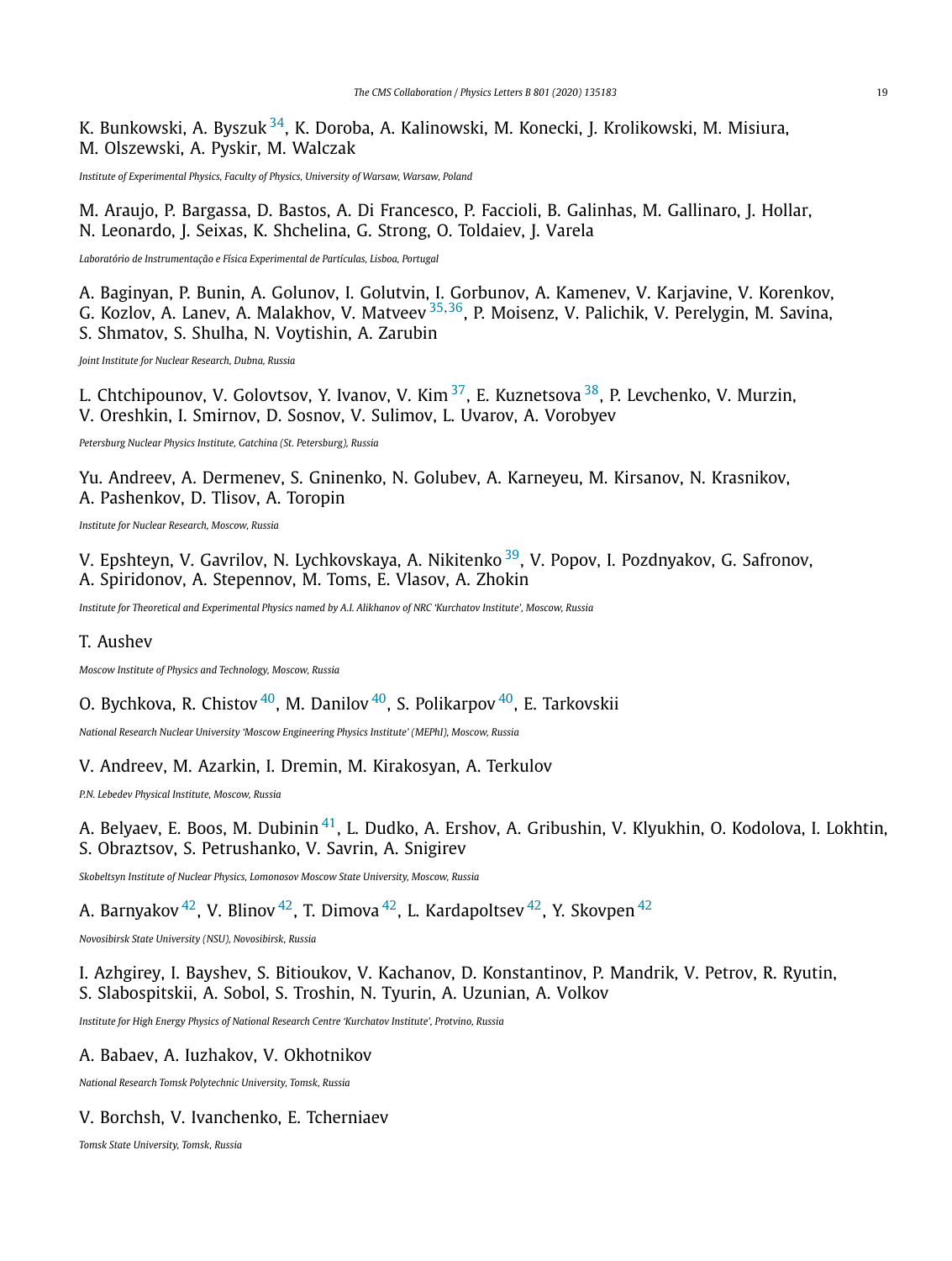## P. Adzic [43,](#page-25-0) P. Cirkovic, D. Devetak, M. Dordevic, P. Milenovic, J. Milosevic, M. Stojanovic

*University of Belgrade: Faculty of Physics and VINCA Institute of Nuclear Sciences, Serbia*

M. Aguilar-Benitez, J. Alcaraz Maestre, A. Álvarez Fernández, I. Bachiller, M. Barrio Luna, J.A. Brochero Cifuentes, C.A. Carrillo Montoya, M. Cepeda, M. Cerrada, N. Colino, B. De La Cruz, A. Delgado Peris, C. Fernandez Bedoya, J.P. Fernández Ramos, J. Flix, M.C. Fouz, O. Gonzalez Lopez, S. Goy Lopez, J.M. Hernandez, M.I. Josa, D. Moran, Á. Navarro Tobar, A. Pérez-Calero Yzquierdo, J. Puerta Pelayo, I. Redondo, L. Romero, S. Sánchez Navas, M.S. Soares, A. Triossi, C. Willmott

*Centro de Investigaciones Energéticas Medioambientales y Tecnológicas (CIEMAT), Madrid, Spain*

#### C. Albajar, J.F. de Trocóniz

*Universidad Autónoma de Madrid, Madrid, Spain*

B. Alvarez Gonzalez, J. Cuevas, C. Erice, J. Fernandez Menendez, S. Folgueras, I. Gonzalez Caballero, J.R. González Fernández, E. Palencia Cortezon, V. Rodríguez Bouza, S. Sanchez Cruz

*Universidad de Oviedo, Instituto Universitario de Ciencias y Tecnologías Espaciales de Asturias (ICTEA), Oviedo, Spain*

I.J. Cabrillo, A. Calderon, B. Chazin Quero, J. Duarte Campderros, M. Fernandez, P.J. Fernández Manteca, A. García Alonso, G. Gomez, C. Martinez Rivero, P. Martinez Ruiz del Arbol, F. Matorras, J. Piedra Gomez, C. Prieels, T. Rodrigo, A. Ruiz-Jimeno, L. Russo <sup>44</sup>, L. Scodellaro, N. Trevisani, I. Vila, J.M. Vizan Garcia

*Instituto de Física de Cantabria (IFCA), CSIC-Universidad de Cantabria, Santander, Spain*

#### K. Malagalage

*University of Colombo, Colombo, Sri Lanka*

#### W.G.D. Dharmaratna, N. Wickramage

*University of Ruhuna, Department of Physics, Matara, Sri Lanka*

D. Abbaneo, B. Akgun, E. Auffray, G. Auzinger, J. Baechler, P. Baillon, A.H. Ball, D. Barney, J. Bendavid, M. Bianco, A. Bocci, P. Bortignon, E. Bossini, C. Botta, E. Brondolin, T. Camporesi, A. Caratelli, G. Cerminara, E. Chapon, G. Cucciati, D. d'Enterria, A. Dabrowski, N. Daci, V. Daponte, A. David, O. Davignon, A. De Roeck, N. Deelen, M. Deile, M. Dobson, M. Dünser, N. Dupont, A. Elliott-Peisert, F. Fallavollita [45,](#page-25-0) D. Fasanella, G. Franzoni, J. Fulcher, W. Funk, S. Giani, D. Gigi, A. Gilbert, K. Gill, F. Glege, M. Gruchala, M. Guilbaud, D. Gulhan, J. Hegeman, C. Heidegger, Y. Iiyama, V. Innocente, P. Janot, O. Karacheban <sup>19</sup>, J. Kaspar, J. Kieseler, M. Krammer <sup>1</sup>, C. Lange, P. Lecoq, C. Lourenço, L. Malgeri, M. Mannelli, A. Massironi, F. Meijers, J.A. Merlin, S. Mersi, E. Meschi, F. Moortgat, M. Mulders, J. Ngadiuba, S. Nourbakhsh, S. Orfanelli, L. Orsini, F. Pantaleo [16,](#page-25-0) L. Pape, E. Perez, M. Peruzzi, A. Petrilli, G. Petrucciani, A. Pfeiffer, M. Pierini, F.M. Pitters, D. Rabady, A. Racz, M. Rovere, H. Sakulin, C. Schäfer, C. Schwick, M. Selvaggi, A. Sharma, P. Silva, W. Snoeys, P. Sphicas [46,](#page-25-0) J. Steggemann, V.R. Tavolaro, D. Treille, A. Tsirou, A. Vartak, M. Verzetti, W.D. Zeuner

*CERN, European Organization for Nuclear Research, Geneva, Switzerland*

L. Caminada [47,](#page-25-0) K. Deiters, W. Erdmann, R. Horisberger, Q. Ingram, H.C. Kaestli, D. Kotlinski, U. Langenegger, T. Rohe, S.A. Wiederkehr

*Paul Scherrer Institut, Villigen, Switzerland*

M. Backhaus, P. Berger, N. Chernyavskaya, G. Dissertori, M. Dittmar, M. Donegà, C. Dorfer, T.A. Gómez Espinosa, C. Grab, D. Hits, T. Klijnsma, W. Lustermann, R.A. Manzoni, M. Marionneau, M.T. Meinhard, F. Micheli, P. Musella, F. Nessi-Tedaldi, F. Pauss, G. Perrin, L. Perrozzi, S. Pigazzini, M. Reichmann, C. Reissel, T. Reitenspiess, D. Ruini, D.A. Sanz Becerra, M. Schönenberger, L. Shchutska, M.L. Vesterbacka Olsson, R. Wallny, D.H. Zhu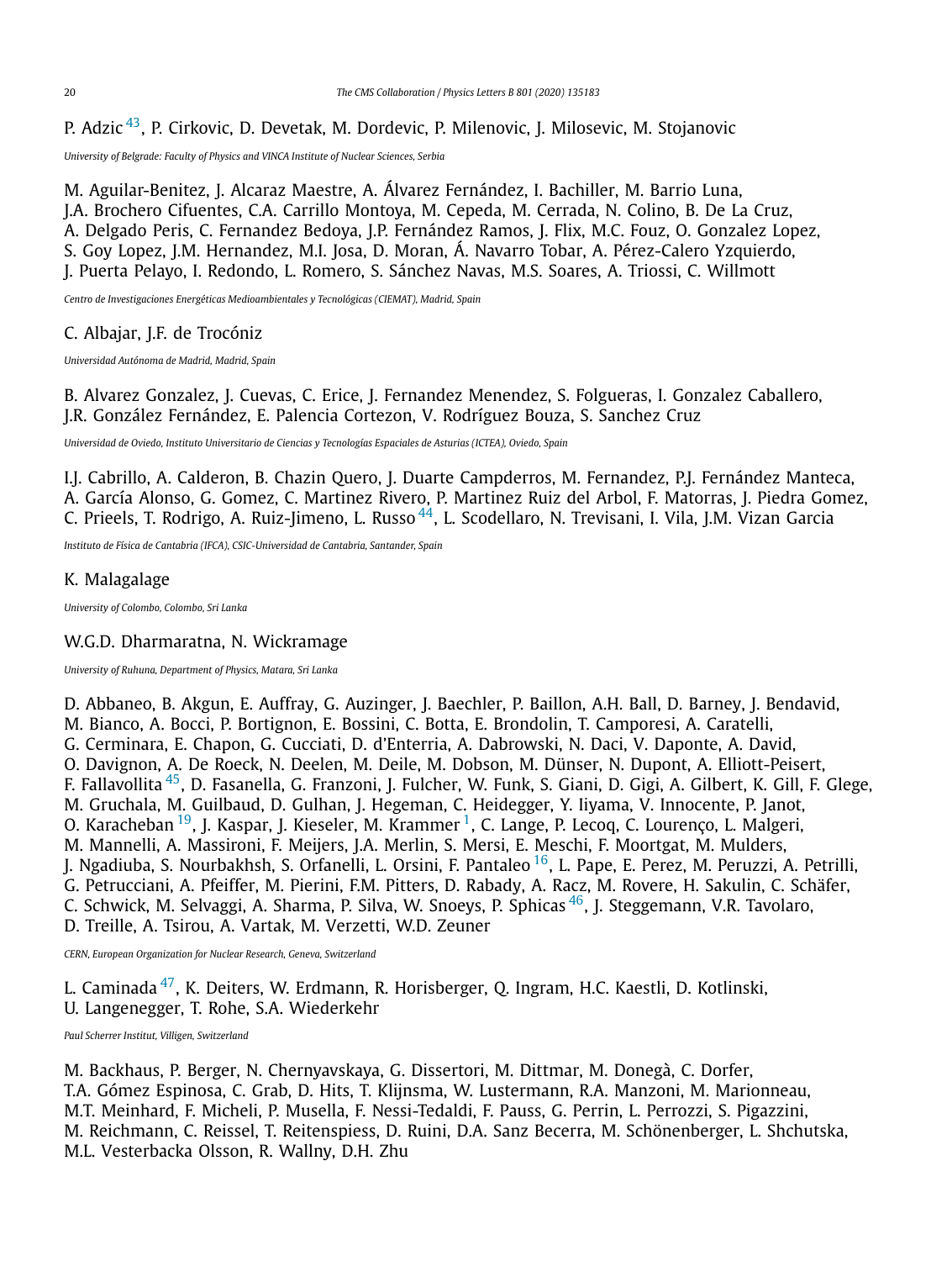*ETH Zurich – Institute for Particle Physics and Astrophysics (IPA), Zurich, Switzerland*

T.K. Aarrestad, C. Amsler<sup>48</sup>, D. Brzhechko, M.F. Canelli, A. De Cosa, R. Del Burgo, S. Donato, B. Kilminster, S. Leontsinis, V.M. Mikuni, I. Neutelings, G. Rauco, P. Robmann, D. Salerno, K. Schweiger, C. Seitz, Y. Takahashi, S. Wertz, A. Zucchetta

*Universität Zürich, Zurich, Switzerland*

T.H. Doan, C.M. Kuo, W. Lin, A. Roy, S.S. Yu

*National Central University, Chung-Li, Taiwan*

### P. Chang, Y. Chao, K.F. Chen, P.H. Chen, W.-S. Hou, Y.y. Li, R.-S. Lu, E. Paganis, A. Psallidas, A. Steen

*National Taiwan University (NTU), Taipei, Taiwan*

#### B. Asavapibhop, C. Asawatangtrakuldee, N. Srimanobhas, N. Suwonjandee

*Chulalongkorn University, Faculty of Science, Department of Physics, Bangkok, Thailand*

A. Bat, F. Boran, S. Damarseckin <sup>49</sup>, Z.S. Demiroglu, F. Dolek, C. Dozen, I. Dumanoglu, E. Eskut, G. Gokbulut, Emine Gurpinar Guler <sup>50</sup>, Y. Guler, I. Hos <sup>51</sup>, C. Isik, E.E. Kangal <sup>52</sup>, O. Kara, A. Kayis Topaksu, U. Kiminsu, M. Oglakci, G. Onengut, K. Ozdemir [53](#page-25-0), S. Ozturk [54,](#page-25-0) A.E. Simsek, B. Tali [55,](#page-25-0) U.G. Tok, S. Turkcapar, I.S. Zorbakir, C. Zorbilmez

*Çukurova University, Physics Department, Science and Art Faculty, Adana, Turkey*

## B. Isildak [56,](#page-25-0) G. Karapinar [57,](#page-25-0) M. Yalvac

*Middle East Technical University, Physics Department, Ankara, Turkey*

## I.O. Atakisi, E. Gülmez, M. Kaya<sup>58</sup>, O. Kaya<sup>59</sup>, B. Kaynak, Ö. Özçelik, S. Tekten, E.A. Yetkin <sup>[60](#page-26-0)</sup>

*Bogazici University, Istanbul, Turkey*

### A. Cakir, K. Cankocak, Y. Komurcu, S. Sen <sup>[61](#page-26-0)</sup>

*Istanbul Technical University, Istanbul, Turkey*

#### S. Ozkorucuklu

*Istanbul University, Istanbul, Turkey*

#### B. Grynyov

*Institute for Scintillation Materials of National Academy of Science of Ukraine, Kharkov, Ukraine*

### L. Levchuk

*National Scientific Center, Kharkov Institute of Physics and Technology, Kharkov, Ukraine*

F. Ball, E. Bhal, S. Bologna, J.J. Brooke, D. Burns, E. Clement, D. Cussans, H. Flacher, J. Goldstein, G.P. Heath, H.F. Heath, L. Kreczko, S. Paramesvaran, B. Penning, T. Sakuma, S. Seif El Nasr-Storey, D. Smith, V.J. Smith, J. Taylor, A. Titterton

*University of Bristol, Bristol, United Kingdom*

K.W. Bell, A. Belyaev [62,](#page-26-0) C. Brew, R.M. Brown, D. Cieri, D.J.A. Cockerill, J.A. Coughlan, K. Harder, S. Harper, J. Linacre, K. Manolopoulos, D.M. Newbold, E. Olaiya, D. Petyt, T. Reis, T. Schuh, C.H. Shepherd-Themistocleous, A. Thea, I.R. Tomalin, T. Williams, W.J. Womersley

*Rutherford Appleton Laboratory, Didcot, United Kingdom*

R. Bainbridge, P. Bloch, J. Borg, S. Breeze, O. Buchmuller, A. Bundock, C.H.A.H.A.L. GurpreetSingh  $^{63}$ , D. Colling, P. Dauncey, G. Davies, M. Della Negra, R. Di Maria, P. Everaerts, G. Hall, G. Iles, T. James,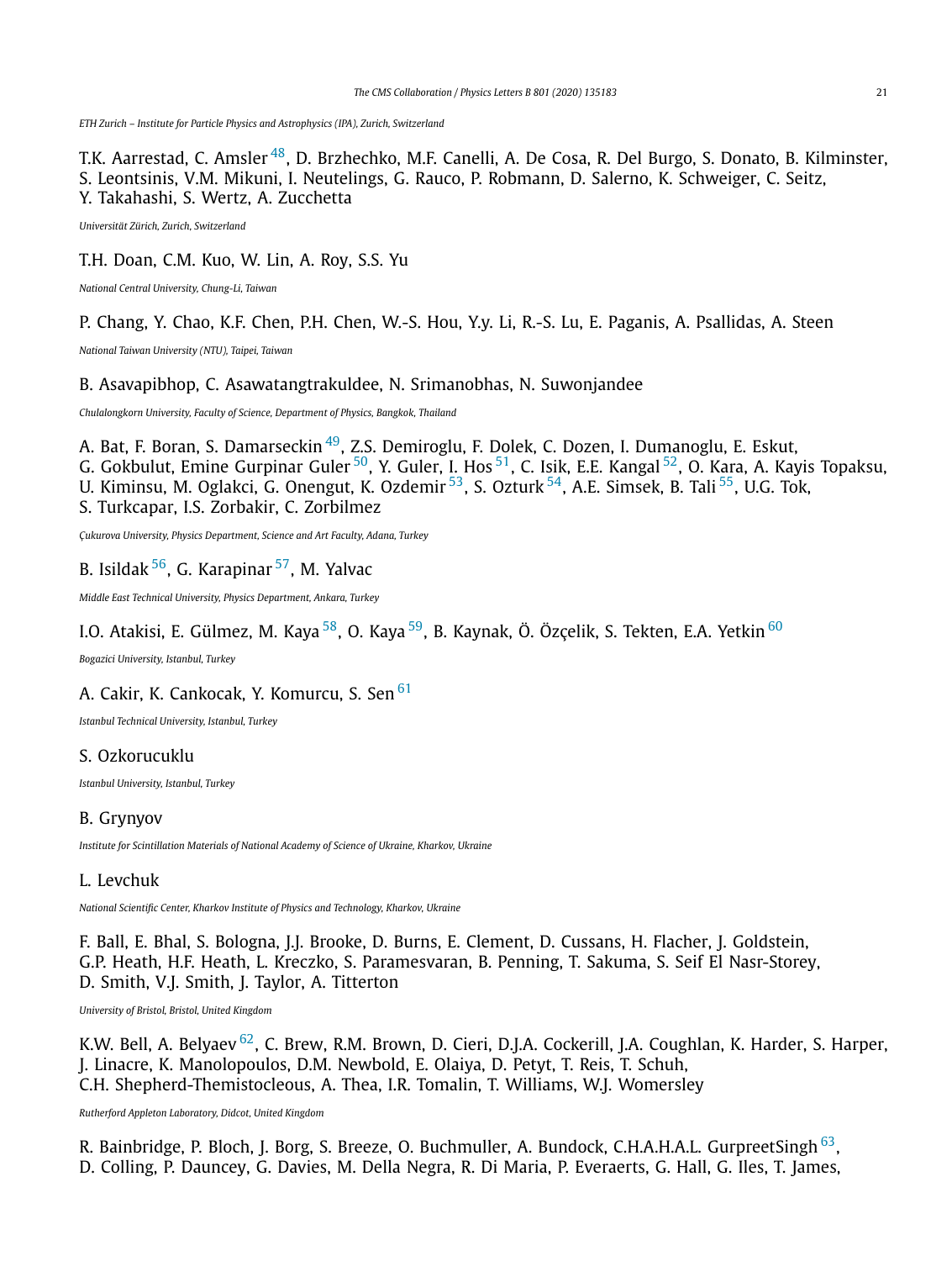M. Komm, C. Laner, L. Lyons, A.-M. Magnan, S. Malik, A. Martelli, V. Milosevic, J. Nash <sup>64</sup>, V. Palladino, M. Pesaresi, D.M. Raymond, A. Richards, A. Rose, E. Scott, C. Seez, A. Shtipliyski, M. Stoye, T. Strebler, S. Summers, A. Tapper, K. Uchida, T. Virdee <sup>16</sup>, N. Wardle, D. Winterbottom, J. Wright, A.G. Zecchinelli, S.C. Zenz

*Imperial College, London, United Kingdom*

## J.E. Cole, P.R. Hobson, A. Khan, P. Kyberd, C.K. Mackay, A. Morton, I.D. Reid, L. Teodorescu, S. Zahid

*Brunel University, Uxbridge, United Kingdom*

#### K. Call, J. Dittmann, K. Hatakeyama, C. Madrid, B. McMaster, N. Pastika, C. Smith

*Baylor University, Waco, USA*

#### R. Bartek, A. Dominguez, R. Uniyal

*Catholic University of America, Washington, DC, USA*

#### A. Buccilli, S.I. Cooper, C. Henderson, P. Rumerio, C. West

*The University of Alabama, Tuscaloosa, USA*

D. Arcaro, T. Bose, Z. Demiragli, D. Gastler, S. Girgis, D. Pinna, C. Richardson, J. Rohlf, D. Sperka, I. Suarez, L. Sulak, D. Zou

*Boston University, Boston, USA*

G. Benelli, B. Burkle, X. Coubez, D. Cutts, Y.t. Duh, M. Hadley, J. Hakala, U. Heintz, J.M. Hogan <sup>65</sup>, K.H.M. Kwok, E. Laird, G. Landsberg, J. Lee, Z. Mao, M. Narain, S. Sagir <sup>66</sup>, R. Syarif, E. Usai, D. Yu

*Brown University, Providence, USA*

R. Band, C. Brainerd, R. Breedon, M. Calderon De La Barca Sanchez, M. Chertok, J. Conway, R. Conway, P.T. Cox, R. Erbacher, C. Flores, G. Funk, F. Jensen, W. Ko, O. Kukral, R. Lander, M. Mulhearn, D. Pellett, J. Pilot, M. Shi, D. Stolp, D. Taylor, K. Tos, M. Tripathi, Z. Wang, F. Zhang

*University of California, Davis, Davis, USA*

M. Bachtis, C. Bravo, R. Cousins, A. Dasgupta, A. Florent, J. Hauser, M. Ignatenko, N. Mccoll, W.A. Nash, S. Regnard, D. Saltzberg, C. Schnaible, B. Stone, V. Valuev

*University of California, Los Angeles, USA*

K. Burt, R. Clare, J.W. Gary, S.M.A. Ghiasi Shirazi, G. Hanson, G. Karapostoli, E. Kennedy, O.R. Long, M. Olmedo Negrete, M.I. Paneva, W. Si, L. Wang, H. Wei, S. Wimpenny, B.R. Yates, Y. Zhang

*University of California, Riverside, Riverside, USA*

J.G. Branson, P. Chang, S. Cittolin, M. Derdzinski, R. Gerosa, D. Gilbert, B. Hashemi, D. Klein, V. Krutelyov, J. Letts, M. Masciovecchio, S. May, S. Padhi, M. Pieri, V. Sharma, M. Tadel, F. Würthwein, A. Yagil, G. Zevi Della Porta

*University of California, San Diego, La Jolla, USA*

N. Amin, R. Bhandari, C. Campagnari, M. Citron, V. Dutta, M. Franco Sevilla, L. Gouskos, J. Incandela, B. Marsh, H. Mei, A. Ovcharova, H. Qu, J. Richman, U. Sarica, D. Stuart, S. Wang, J. Yoo

*University of California, Santa Barbara – Department of Physics, Santa Barbara, USA*

D. Anderson, A. Bornheim, O. Cerri, I. Dutta, J.M. Lawhorn, N. Lu, J. Mao, H.B. Newman, T.Q. Nguyen, J. Pata, M. Spiropulu, J.R. Vlimant, S. Xie, Z. Zhang, R.Y. Zhu

*California Institute of Technology, Pasadena, USA*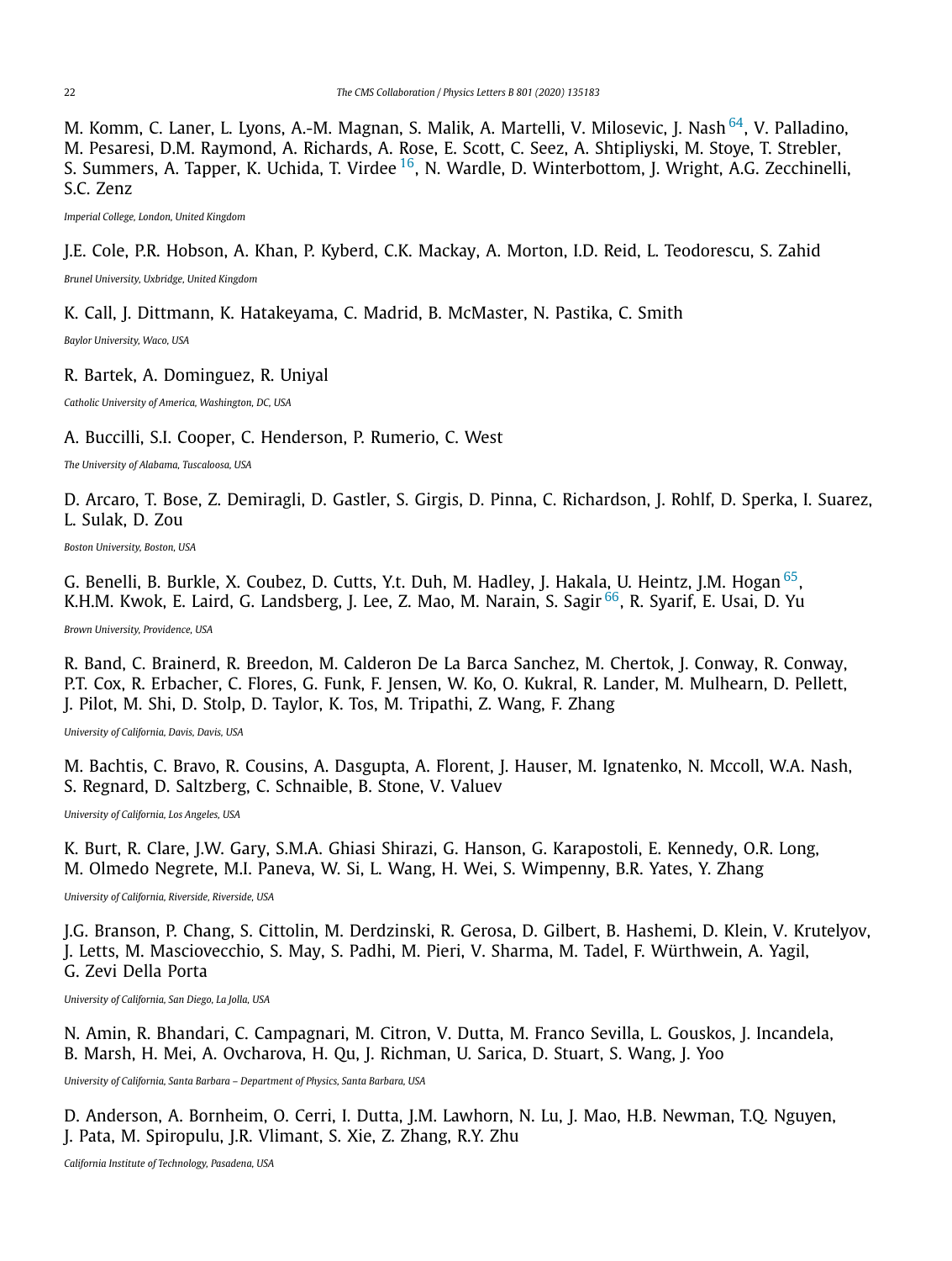## M.B. Andrews, T. Ferguson, T. Mudholkar, M. Paulini, M. Sun, I. Vorobiev, M. Weinberg

*Carnegie Mellon University, Pittsburgh, USA*

J.P. Cumalat, W.T. Ford, A. Johnson, E. MacDonald, T. Mulholland, R. Patel, A. Perloff, K. Stenson, K.A. Ulmer, S.R. Wagner

*University of Colorado Boulder, Boulder, USA*

J. Alexander, J. Chaves, Y. Cheng, J. Chu, A. Datta, A. Frankenthal, K. Mcdermott, N. Mirman, J.R. Patterson, D. Quach, A. Rinkevicius [67,](#page-26-0) A. Ryd, S.M. Tan, Z. Tao, J. Thom, P. Wittich, M. Zientek

*Cornell University, Ithaca, USA*

S. Abdullin, M. Albrow, M. Alyari, G. Apollinari, A. Apresyan, A. Apyan, S. Banerjee, L.A.T. Bauerdick, A. Beretvas, J. Berryhill, P.C. Bhat, K. Burkett, J.N. Butler, A. Canepa, G.B. Cerati, H.W.K. Cheung, F. Chlebana, M. Cremonesi, J. Duarte, V.D. Elvira, J. Freeman, Z. Gecse, E. Gottschalk, L. Gray, D. Green, S. Grünendahl, O. Gutsche, Hall AllisonReinsvold, J. Hanlon, R.M. Harris, S. Hasegawa, R. Heller, J. Hirschauer, B. Jayatilaka, S. Jindariani, M. Johnson, U. Joshi, B. Klima, M.J. Kortelainen, B. Kreis, S. Lammel, J. Lewis, D. Lincoln, R. Lipton, M. Liu, T. Liu, J. Lykken, K. Maeshima, J.M. Marraffino, D. Mason, P. McBride, P. Merkel, S. Mrenna, S. Nahn, V. O'Dell, V. Papadimitriou, K. Pedro, C. Pena, G. Rakness, F. Ravera, L. Ristori, B. Schneider, E. Sexton-Kennedy, N. Smith, A. Soha, W.J. Spalding, L. Spiegel, S. Stoynev, J. Strait, N. Strobbe, L. Taylor, S. Tkaczyk, N.V. Tran, L. Uplegger, E.W. Vaandering, C. Vernieri, M. Verzocchi, R. Vidal, M. Wang, H.A. Weber

*Fermi National Accelerator Laboratory, Batavia, USA*

D. Acosta, P. Avery, D. Bourilkov, A. Brinkerhoff, L. Cadamuro, A. Carnes, V. Cherepanov, D. Curry, F. Errico, R.D. Field, S.V. Gleyzer, B.M. Joshi, M. Kim, J. Konigsberg, A. Korytov, K.H. Lo, P. Ma, K. Matchev, N. Menendez, G. Mitselmakher, D. Rosenzweig, K. Shi, J. Wang, S. Wang, X. Zuo

*University of Florida, Gainesville, USA*

#### Y.R. Joshi

*Florida International University, Miami, USA*

T. Adams, A. Askew, S. Hagopian, V. Hagopian, K.F. Johnson, R. Khurana, T. Kolberg, G. Martinez, T. Perry, H. Prosper, C. Schiber, R. Yohay, J. Zhang

*Florida State University, Tallahassee, USA*

M.M. Baarmand, V. Bhopatkar, M. Hohlmann, D. Noonan, M. Rahmani, M. Saunders, F. Yumiceva

*Florida Institute of Technology, Melbourne, USA*

M.R. Adams, L. Apanasevich, D. Berry, R.R. Betts, R. Cavanaugh, X. Chen, S. Dittmer, O. Evdokimov, C.E. Gerber, D.A. Hangal, D.J. Hofman, K. Jung, C. Mills, T. Roy, M.B. Tonjes, N. Varelas, H. Wang, X. Wang, Z. Wu

*University of Illinois at Chicago (UIC), Chicago, USA*

M. Alhusseini, B. Bilki<sup>50</sup>, W. Clarida, K. Dilsiz<sup>68</sup>, S. Durgut, R.P. Gandrajula, M. Haytmyradov, V. Khristenko, O.K. Köseyan, J.-P. Merlo, A. Mestvirishvili [69,](#page-26-0) A. Moeller, J. Nachtman, H. Ogul [70,](#page-26-0) Y. Onel, F. Ozok $^{71}$  $^{71}$  $^{71}$ , A. Penzo, C. Snyder, E. Tiras, J. Wetzel

*The University of Iowa, Iowa City, USA*

B. Blumenfeld, A. Cocoros, N. Eminizer, D. Fehling, L. Feng, A.V. Gritsan, W.T. Hung, P. Maksimovic, J. Roskes, M. Swartz, M. Xiao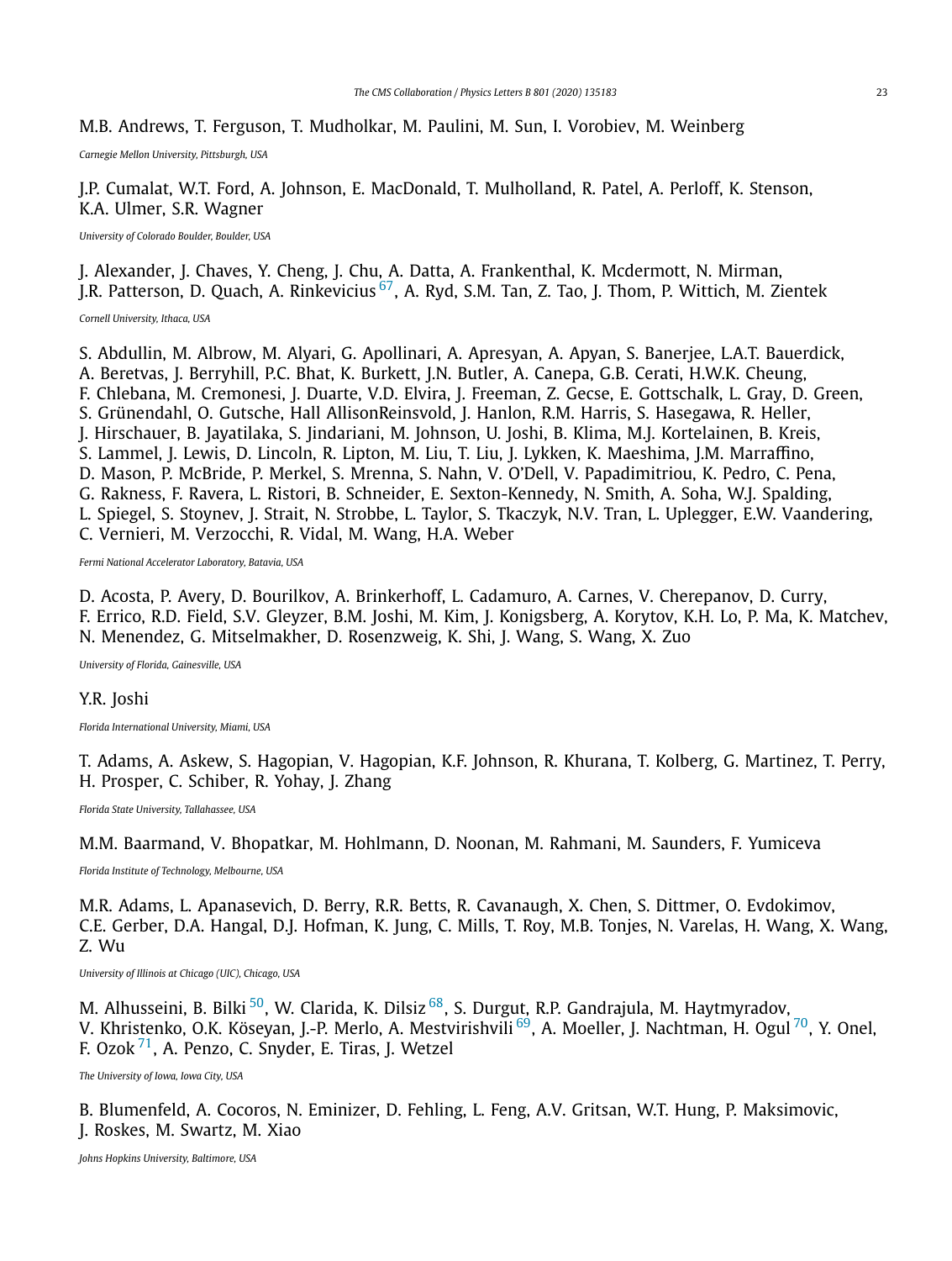C. Baldenegro Barrera, P. Baringer, A. Bean, S. Boren, J. Bowen, A. Bylinkin, T. Isidori, S. Khalil, J. King, G. Krintiras, A. Kropivnitskaya, C. Lindsey, D. Majumder, W. Mcbrayer, N. Minafra, M. Murray, C. Rogan, C. Royon, S. Sanders, E. Schmitz, J.D. Tapia Takaki, Q. Wang, J. Williams, G. Wilson

*The University of Kansas, Lawrence, USA*

S. Duric, A. Ivanov, K. Kaadze, D. Kim, Y. Maravin, D.R. Mendis, T. Mitchell, A. Modak, A. Mohammadi

*Kansas State University, Manhattan, USA*

#### F. Rebassoo, D. Wright

*Lawrence Livermore National Laboratory, Livermore, USA*

A. Baden, O. Baron, A. Belloni, S.C. Eno, Y. Feng, N.J. Hadley, S. Jabeen, G.Y. Jeng, R.G. Kellogg, J. Kunkle, A.C. Mignerey, S. Nabili, F. Ricci-Tam, M. Seidel, Y.H. Shin, A. Skuja, S.C. Tonwar, K. Wong

*University of Maryland, College Park, USA*

D. Abercrombie, B. Allen, A. Baty, R. Bi, S. Brandt, W. Busza, I.A. Cali, M. D'Alfonso, G. Gomez Ceballos, M. Goncharov, P. Harris, D. Hsu, M. Hu, M. Klute, D. Kovalskyi, Y.-J. Lee, P.D. Luckey, B. Maier, A.C. Marini, C. Mcginn, C. Mironov, S. Narayanan, X. Niu, C. Paus, D. Rankin, C. Roland, G. Roland, Z. Shi, G.S.F. Stephans, K. Sumorok, K. Tatar, D. Velicanu, J. Wang, T.W. Wang, B. Wyslouch

*Massachusetts Institute of Technology, Cambridge, USA*

A.C. Benvenuti [†,](#page-25-0) R.M. Chatterjee, A. Evans, S. Guts, P. Hansen, J. Hiltbrand, Sh. Jain, S. Kalafut, Y. Kubota, Z. Lesko, J. Mans, R. Rusack, M.A. Wadud

*University of Minnesota, Minneapolis, USA*

#### J.G. Acosta, S. Oliveros

*University of Mississippi, Oxford, USA*

K. Bloom, D.R. Claes, C. Fangmeier, L. Finco, F. Golf, R. Gonzalez Suarez, R. Kamalieddin, I. Kravchenko, J.E. Siado, G.R. Snow, B. Stieger

*University of Nebraska-Lincoln, Lincoln, USA*

G. Agarwal, C. Harrington, I. Iashvili, A. Kharchilava, C. Mclean, D. Nguyen, A. Parker, J. Pekkanen, S. Rappoccio, B. Roozbahani

*State University of New York at Buffalo, Buffalo, USA*

G. Alverson [∗](#page-25-0), E. Barberis, C. Freer, Y. Haddad, A. Hortiangtham, G. Madigan, D.M. Morse, T. Orimoto, L. Skinnari, A. Tishelman-Charny, T. Wamorkar, B. Wang, A. Wisecarver, D. Wood

*Northeastern University, Boston, USA*

S. Bhattacharya, J. Bueghly, T. Gunter, K.A. Hahn, N. Odell, M.H. Schmitt, K. Sung, M. Trovato, M. Velasco *Northwestern University, Evanston, USA*

R. Bucci, N. Dev, R. Goldouzian, M. Hildreth, K. Hurtado Anampa, C. Jessop, D.J. Karmgard, K. Lannon, W. Li, N. Loukas, N. Marinelli, I. Mcalister, T. McCauley, F. Meng, C. Mueller, Y. Musienko [35,](#page-25-0) M. Planer, R. Ruchti, P. Siddireddy, G. Smith, S. Taroni, M. Wayne, A. Wightman, M. Wolf, A. Woodard

*University of Notre Dame, Notre Dame, USA*

J. Alimena, B. Bylsma, L.S. Durkin, S. Flowers, B. Francis, C. Hill, W. Ji, A. Lefeld, T.Y. Ling, B.L. Winer

*The Ohio State University, Columbus, USA*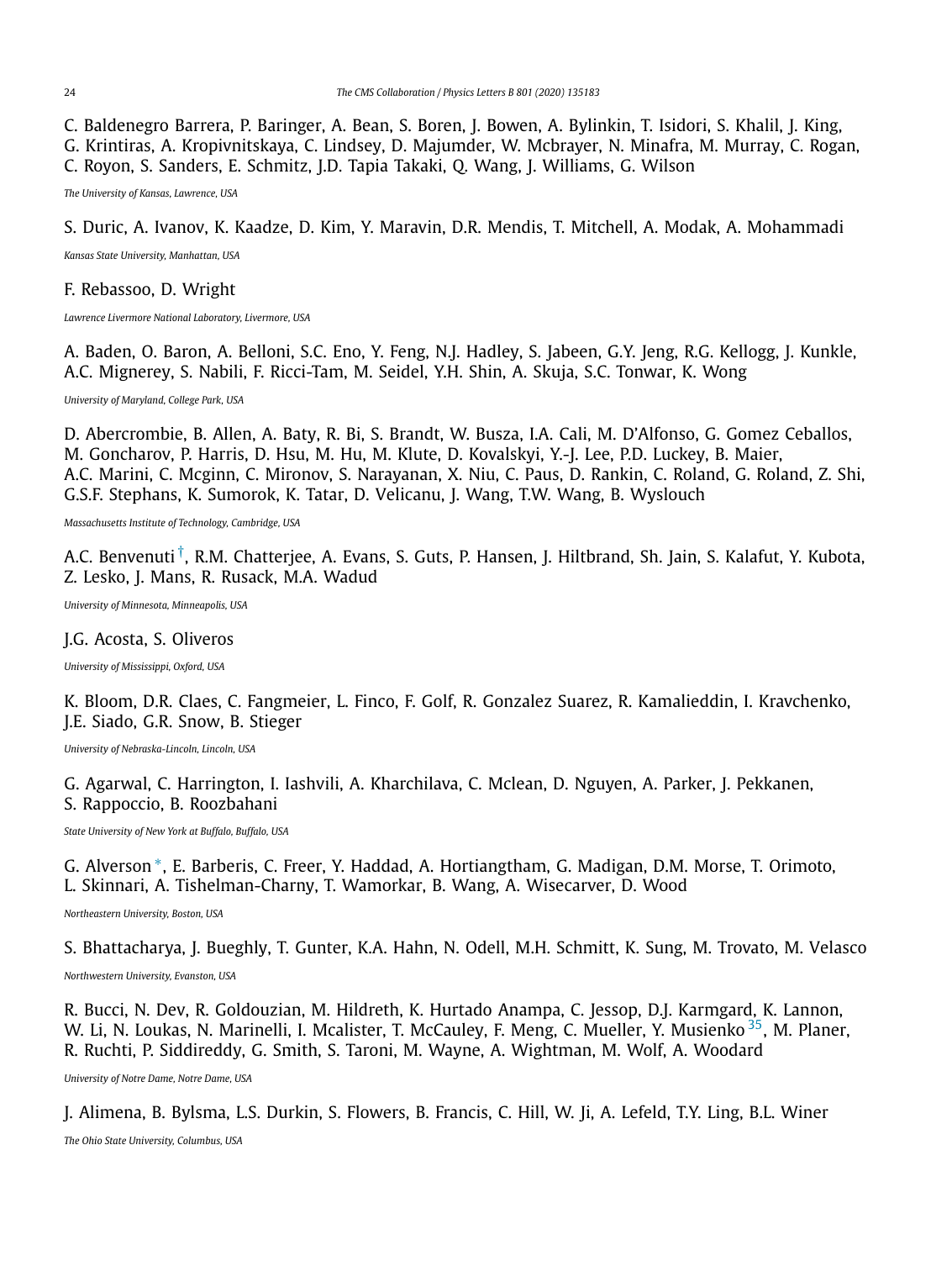S. Cooperstein, G. Dezoort, P. Elmer, J. Hardenbrook, N. Haubrich, S. Higginbotham, A. Kalogeropoulos, S. Kwan, D. Lange, M.T. Lucchini, J. Luo, D. Marlow, K. Mei, I. Ojalvo, J. Olsen, C. Palmer, P. Piroué, J. Salfeld-Nebgen, D. Stickland, C. Tully, Z. Wang

*Princeton University, Princeton, USA*

#### S. Malik, S. Norberg

*University of Puerto Rico, Mayaguez, USA*

A. Barker, V.E. Barnes, S. Das, L. Gutay, M. Jones, A.W. Jung, A. Khatiwada, B. Mahakud, D.H. Miller, G. Negro, N. Neumeister, C.C. Peng, S. Piperov, H. Qiu, J.F. Schulte, J. Sun, F. Wang, R. Xiao, W. Xie

*Purdue University, West Lafayette, USA*

#### T. Cheng, J. Dolen, N. Parashar

*Purdue University Northwest, Hammond, USA*

K.M. Ecklund, S. Freed, F.J.M. Geurts, M. Kilpatrick, Arun Kumar, W. Li, B.P. Padley, R. Redjimi, J. Roberts, J. Rorie, W. Shi, A.G. Stahl Leiton, Z. Tu, A. Zhang

*Rice University, Houston, USA*

A. Bodek, P. de Barbaro, R. Demina, J.L. Dulemba, C. Fallon, T. Ferbel, M. Galanti, A. Garcia-Bellido, J. Han, O. Hindrichs, A. Khukhunaishvili, E. Ranken, P. Tan, R. Taus

*University of Rochester, Rochester, USA*

B. Chiarito, J.P. Chou, A. Gandrakota, Y. Gershtein, E. Halkiadakis, A. Hart, M. Heindl, E. Hughes, S. Kaplan, S. Kyriacou, I. Laflotte, A. Lath, R. Montalvo, K. Nash, M. Osherson, H. Saka, S. Salur, S. Schnetzer, D. Sheffield, S. Somalwar, R. Stone, S. Thomas, P. Thomassen

*Rutgers, The State University of New Jersey, Piscataway, USA*

H. Acharya, A.G. Delannoy, J. Heideman, G. Riley, S. Spanier

*University of Tennessee, Knoxville, USA*

O. Bouhali [72,](#page-26-0) A. Celik, M. Dalchenko, M. De Mattia, A. Delgado, S. Dildick, R. Eusebi, J. Gilmore, T. Huang, T. Kamon  $^{73}$ , S. Luo, D. Marley, R. Mueller, D. Overton, L. Perniè, D. Rathjens, A. Safonov

*Texas A&M University, College Station, USA*

N. Akchurin, J. Damgov, F. De Guio, S. Kunori, K. Lamichhane, S.W. Lee, T. Mengke, S. Muthumuni, T. Peltola, S. Undleeb, I. Volobouev, Z. Wang, A. Whitbeck

*Texas Tech University, Lubbock, USA*

S. Greene, A. Gurrola, R. Janjam, W. Johns, C. Maguire, A. Melo, H. Ni, K. Padeken, F. Romeo, P. Sheldon, S. Tuo, J. Velkovska, M. Verweij

*Vanderbilt University, Nashville, USA*

M.W. Arenton, P. Barria, B. Cox, G. Cummings, R. Hirosky, M. Joyce, A. Ledovskoy, C. Neu, B. Tannenwald, Y. Wang, E. Wolfe, F. Xia

*University of Virginia, Charlottesville, USA*

### R. Harr, P.E. Karchin, N. Poudyal, J. Sturdy, P. Thapa, S. Zaleski

*Wayne State University, Detroit, USA*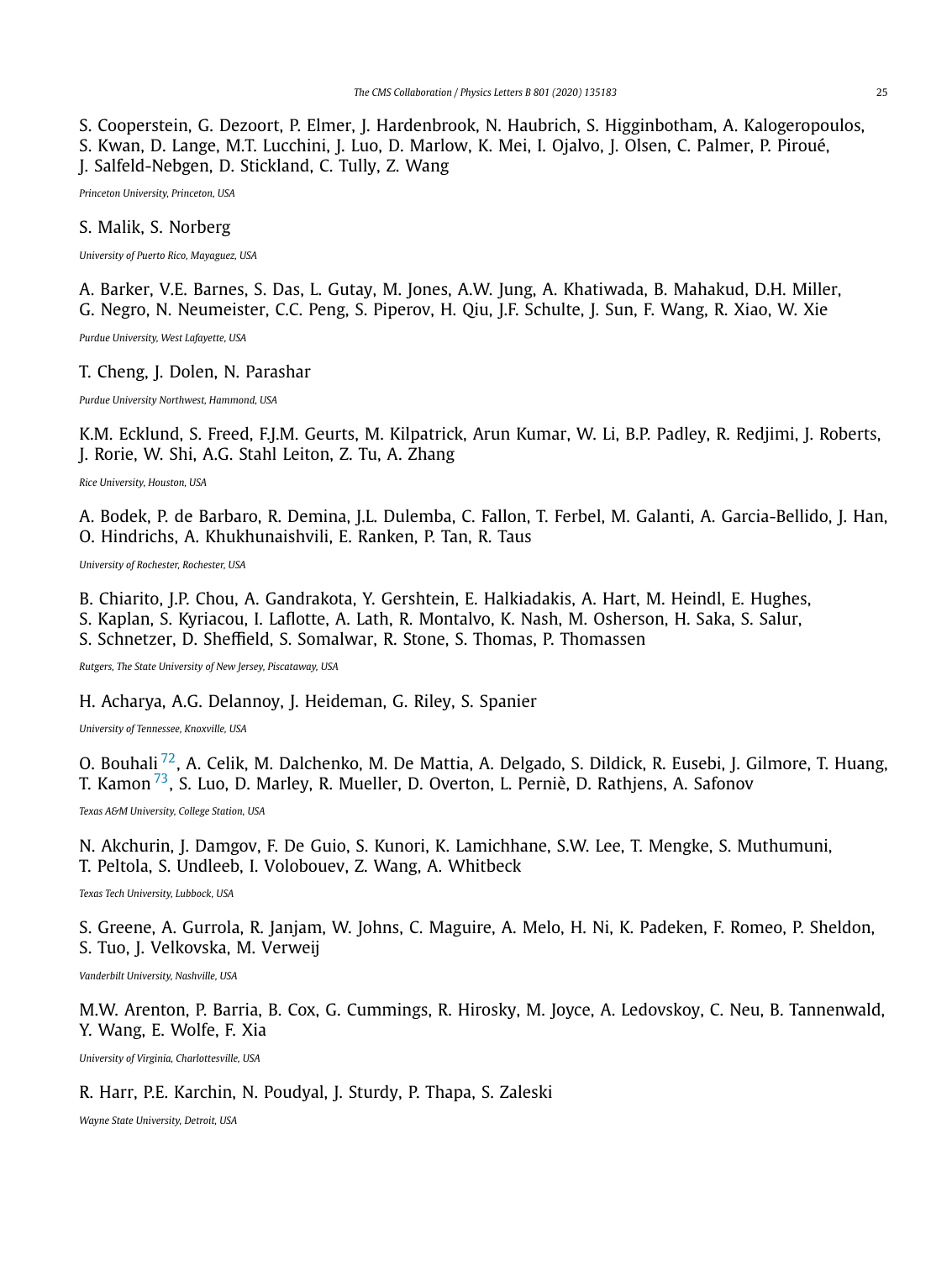<span id="page-25-0"></span>J. Buchanan, C. Caillol, D. Carlsmith, S. Dasu, I. De Bruyn, L. Dodd, F. Fiori, C. Galloni, B. Gomber<sup>74</sup>, H. He, M. Herndon, A. Hervé, U. Hussain, P. Klabbers, A. Lanaro, A. Loeliger, K. Long, R. Loveless,

J. Madhusudanan Sreekala, T. Ruggles, A. Savin, V. Sharma, W.H. Smith, D. Teague, S. Trembath-reichert, N. Woods

*University of Wisconsin – Madison, Madison, WI, USA*

- \* Corresponding author.
- *E-mail address:* [George.Alverson@cern.ch](mailto:George.Alverson@cern.ch) (G. Alverson).
- † Deceased.
- Also at Vienna University of Technology, Vienna, Austria.
- Also at IRFU, CEA, Université Paris-Saclay, Gif-sur-Yvette, France.
- Also at Universidade Estadual de Campinas, Campinas, Brazil.
- Also at Federal University of Rio Grande do Sul, Porto Alegre, Brazil.
- Also at UFMS, Nova Andradina, Brazil.
- Also at Universidade Federal de Pelotas, Pelotas, Brazil.
- Also at Université Libre de Bruxelles, Bruxelles, Belgium.
- Also at University of Chinese Academy of Sciences, Beijing, China.
- <sup>9</sup> Also at Institute for Theoretical and Experimental Physics named by A.I. Alikhanov of NRC 'Kurchatov Institute', Moscow, Russia.
- Also at Joint Institute for Nuclear Research, Dubna, Russia.
- Also at Ain Shams University, Cairo, Egypt.
- Also at Zewail City of Science and Technology, Zewail, Egypt.
- Also at Purdue University, West Lafayette, USA.
- Also at Université de Haute Alsace, Mulhouse, France.
- Also at Erzincan Binali Yildirim University, Erzincan, Turkey.
- Also at CERN, European Organization for Nuclear Research, Geneva, Switzerland.
- Also at RWTH Aachen University, III. Physikalisches Institut A, Aachen, Germany.
- Also at University of Hamburg, Hamburg, Germany.
- Also at Brandenburg University of Technology, Cottbus, Germany.
- <sup>20</sup> Also at Institute of Physics, University of Debrecen, Debrecen, Hungary, Debrecen, Hungary.
- Also at Institute of Nuclear Research ATOMKI, Debrecen, Hungary.
- Also at IIT Bhubaneswar, Bhubaneswar, India, Bhubaneswar, India.
- Also at Institute of Physics, Bhubaneswar, India.
- Also at Shoolini University, Solan, India.
- Also at University of Visva-Bharati, Santiniketan, India.
- Also at Isfahan University of Technology, Isfahan, Iran.
- Now at INFN Sezione di Bari *<sup>a</sup>*, Università di Bari *<sup>b</sup>* , Politecnico di Bari *<sup>c</sup>* , Bari, Italy.
- <sup>28</sup> Also at Italian National Agency for New Technologies, Energy and Sustainable Economic Development, Bologna, Italy.
- Also at Centro Siciliano di Fisica Nucleare e di Struttura Della Materia, Catania, Italy.
- Also at Scuola Normale e Sezione dell'INFN, Pisa, Italy.
- Also at Riga Technical University, Riga, Latvia, Riga, Latvia.
- Also at Malaysian Nuclear Agency, MOSTI, Kajang, Malaysia.
- Also at Consejo Nacional de Ciencia y Tecnología, Mexico City, Mexico.
- <sup>34</sup> Also at Warsaw University of Technology, Institute of Electronic Systems, Warsaw, Poland.
- Also at Institute for Nuclear Research, Moscow, Russia.
- Now at National Research Nuclear University 'Moscow Engineering Physics Institute' (MEPhI), Moscow, Russia.
- Also at St. Petersburg State Polytechnical University, St. Petersburg, Russia.
- Also at University of Florida, Gainesville, USA.
- Also at Imperial College, London, United Kingdom.
- Also at P.N. Lebedev Physical Institute, Moscow, Russia.
- Also at California Institute of Technology, Pasadena, USA.
- Also at Budker Institute of Nuclear Physics, Novosibirsk, Russia.
- Also at Faculty of Physics, University of Belgrade, Belgrade, Serbia.
- Also at Università degli Studi di Siena, Siena, Italy.
- Also at INFN Sezione di Pavia *<sup>a</sup>*, Università di Pavia *<sup>b</sup>* , Pavia, Italy, Pavia, Italy.
- Also at National and Kapodistrian University of Athens, Athens, Greece.
- Also at Universität Zürich, Zurich, Switzerland.
- Also at Stefan Meyer Institute for Subatomic Physics, Vienna, Austria, Vienna, Austria.
- 49 Also at Şırnak University, Sirnak, Turkey.
- Also at Beykent University, Istanbul, Turkey, Istanbul, Turkey.
- Also at Istanbul Aydin University, Istanbul, Turkey.
- Also at Mersin University, Mersin, Turkey.
- Also at Piri Reis University, Istanbul, Turkey.
- Also at Gaziosmanpasa University, Tokat, Turkey.
- Also at Adiyaman University, Adiyaman, Turkey.
- Also at Ozyegin University, Istanbul, Turkey.
- Also at Izmir Institute of Technology, Izmir, Turkey.
- Also at Marmara University, Istanbul, Turkey.